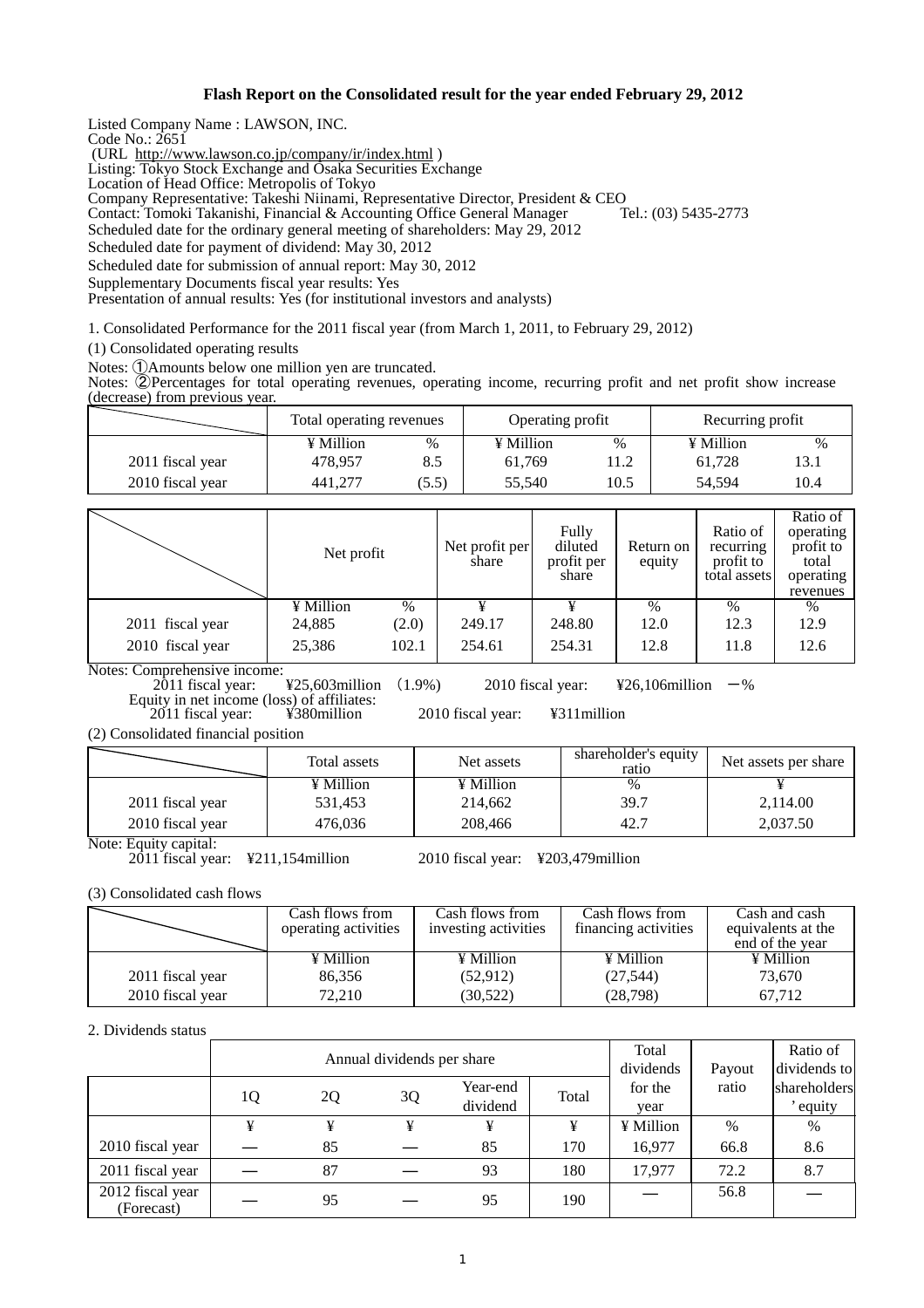3. Forecast Consolidated Performance for 2012 fiscal year(from March 1, 2012 to February 28, 2013)

|                                                                            | Total operating revenues |      | Operating profit |     | Recurring profit |     | Net profit |      |
|----------------------------------------------------------------------------|--------------------------|------|------------------|-----|------------------|-----|------------|------|
|                                                                            | ¥ Million                | $\%$ | ¥ Million        | %   | ¥ Million        | %   | ¥ Million  | $\%$ |
| 2012 2Q<br>(accumulated)                                                   | 251,000                  | 4.6  | 34,000           | 4.4 | 33,600           | 3.1 | 16.700     | 86.4 |
| 2012 fiscal year                                                           | 503,000                  | 5.0  | 66,000           | 6.8 | 65,100           | 5.5 | 33.400     | 34.2 |
| Reference: Forecast net profit per share for the 2012 half year: 167.19yen |                          |      |                  |     |                  |     |            |      |

Forecast net profit per share for the 2012 fiscal year: 334.38yen

4.Other

(1) Change in important subsidiaries during the period: None

(Note) This indicates any changes in specified subsidiaries during the fiscal year resulting from a revision of the scope of consolidation.

- (2) Changes in accounting principles, procedures, presentation methods, etc., pertaining to preparation of consolidated financial statements
	- i) Changes associated with revision in accounting standards: Yes
- ii) Other changes: None
- (3) Number of issued shares
	- i) The number of shares issued at the end of term February, 2012: 100,300,000 February, 2011: 100,300,000
	- ii) The number of treasury shares in the end of term February, 2012: 416,166 February, 2011: 433,040
- iii) Average number of shares during the term February, 2012: 99,871,558 February, 2011: 99,705,265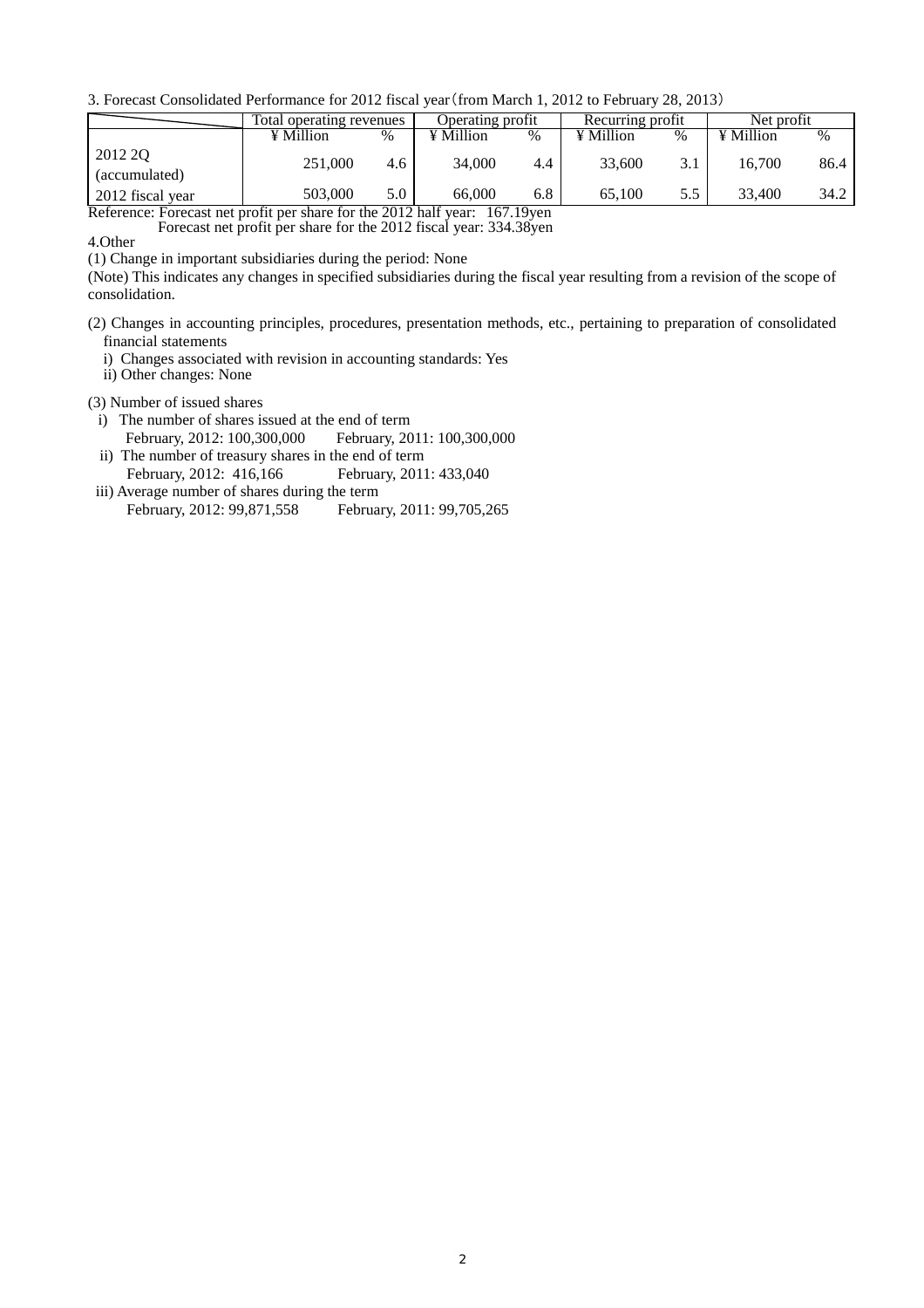### [Reference]

1.Non-consolidated Performance for the 2011 Fiscal Year (from March 1, 2011, to February 29,2012) (1)Operating results

Notes: ①Amounts below one million yen are truncated

Notes: ②Percentages for total operating revenues (Total net sales of Lawson stores), operating income, recurring profit and net profit show increase (decrease) from previous year.

|                  | Total operating revenues | Operating profit | Recurring profit |  |
|------------------|--------------------------|------------------|------------------|--|
|                  | ¥ Million                | ¥ Million        | ¥ Million        |  |
|                  | %                        | %                | %                |  |
| 2011 fiscal year | 3.5                      | 12.1             | 13.8             |  |
|                  | 272,498                  | 56,263           | 56,110           |  |
| 2010 fiscal year | 263,209                  | 50,210           | 49,312           |  |
|                  | (3.1)                    | 11.6             | 10.6             |  |

|                  | Net profit |       | Net profit<br>per share | Fully diluted<br>profit per<br>share |
|------------------|------------|-------|-------------------------|--------------------------------------|
|                  | ¥ Million  | $\%$  |                         |                                      |
| 2011 fiscal year | 22,462     | (8.8) | 224.91                  | 224.58                               |
| 2010 fiscal year | 24,643     | 19.2  | 247.15                  | 246.85                               |

(2) Financial position

|                  | Total assets | Net assets | shareholder's equity<br>ratio | Net assets per share |
|------------------|--------------|------------|-------------------------------|----------------------|
|                  | ¥ Million    | ¥ Million  | $\%$                          |                      |
| 2011 fiscal year | 500,667      | 216,826    | 43.2                          | 2,166.35             |
| 2010 fiscal year | 444.821      | 211.448    | 47.4                          | 2.113.24             |

Note: Equity capital:<br>2011 fiscal year:

2011 fiscal year: ¥216,383 million 2010 fiscal year: ¥211,043 million

2.Forecast Non-consolidated Performance for 2012 fiscal Year(from March 1, 2012, to February 28, 2013)

|                          | Total operating<br>revenues |      | Operating profit |     | Recurring profit |      | Net profit |      | Net profit per<br>share |
|--------------------------|-----------------------------|------|------------------|-----|------------------|------|------------|------|-------------------------|
|                          | ¥ Million                   | $\%$ | ¥ Million        | %   | ¥ Million        | $\%$ | ¥ Million  | $\%$ | ¥ Million               |
| 2012 2Q<br>(accumulated) | 144,000                     | 5.3  | 30,500           | 3.0 | 30,500           | 2.9  | 15,800     | 72.2 | 158.18                  |
| 2012 fiscal year         | 287,000                     | 5.3  | 60,000           | 6.6 | 59,400           | 5.9  | 31,500     | 40.2 | 315.36                  |

Note: Disclosure of progress of review procedures

At the time of disclosure of this fiscal flash report, review procedures for fiscal earnings reports based on the Financial Instruments and Exchange Act had not been completed.

Note: The above-mentioned forecast is based on the information, which is able to get hand at present, and including a potential risk and uncertainty. Therefore, actual achievements may differ from these forecasts due to many factors. In addition, please refer to 9th page of appending data about matters, such as precondition of the above-mentioned forecast.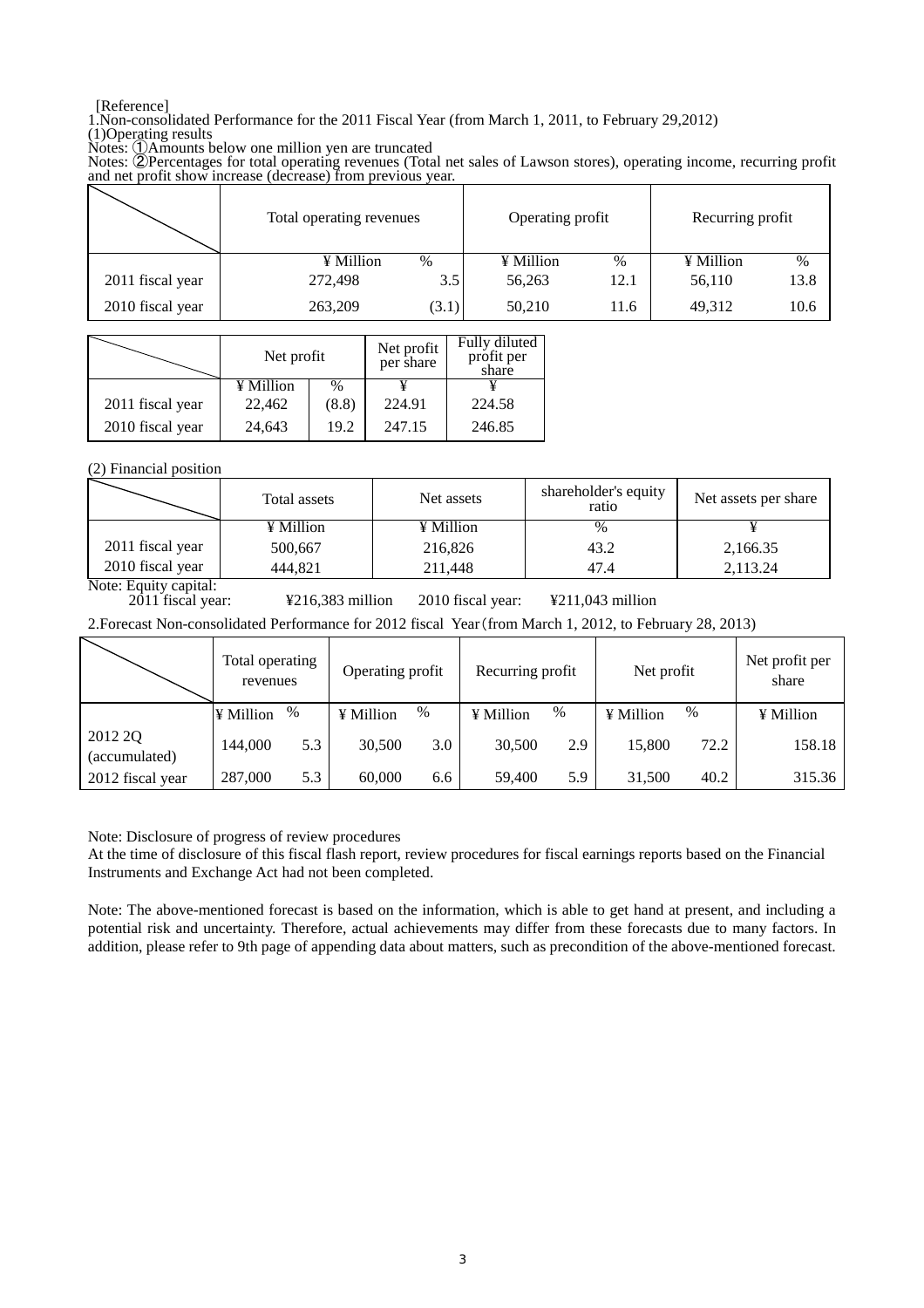## 1. Operating Results

## 1. Review of Operation

## (1) Analysis of Consolidated Operating Results

During fiscal 2011, ended on February 29, 2012, the LAWSON Group (hereinafter, "the Group") focused on achieving a speedy recovery of stores and the product supply chain affected by the Great East Japan Earthquake in March 2011 with the aim of realizing the Group's corporate philosophy of "Happiness and Harmony in Our Community." With these efforts, we were appreciated by customers as a convenience store chain with a nationwide network as well as social infrastructure that provides essential items at the local level.  $\overline{\phantom{a}}$ 

### **(Convenience Store Operations and Overseas Businesses)**

The status of merchandise strategy and services, store operations, store development and other aspects of Convenience Store Operations in the fiscal year under review is outlined as follows:

### **[Merchandise Strategy and Services]**

On the merchandise front, the Group developed menus catering to customer needs as follows by leveraging customer purchase data acquired through the multi-partner loyalty program, Ponta, which the Group joined in March 2010. We also strived to provide appealing products that offer value for money by enhancing added-value in the ingredients procurement process, including bulk procurement of high-quality food materials, by employing a dedicated section.

In the rice category, we offered chilled lunch boxes, named "Lawson-Tei," which incorporates the color, taste and texture preferences of female customers, who have traditionally proven reluctant to purchase convenience store lunch boxes. The favorable performance of Lawson-Tei helped us succeed in expanding the demand for lunch boxes, especially among female customers.

In the over-the-counter fast food category, prepared foods such as croquettes and minced cutlets performed well, while new flavors for our Karaagekun and fried chicken also contributed to the category's strong performance.

Our private brand, "Lawson select," which is mainly comprised of prepared foods, processed foods, and daily necessities, was renewed significantly in October 2011. As a result of expansion in the number of items and strengthening of sales promotion, robust sales growth was recorded.

In the dessert category, sales climbed year on year, driven by our Uchi Café SWEETS line including the Premium Roll Cake Series.

In sales promotions, the Group focused on campaigns anticipated to bring a high return on investment (ROI), such as the Spring and Autumn Rilakkuma Fairs, Miffy Bowl/Plate Present Campaign, and Keion!! Fair II, which are centered on tie-ups with popular characters. We also implemented the HAPPY 10,000 Campaign in celebration of reaching the 10,000 store milestone in Japan. Total Ponta members reached 39 million as of February 29, 2012, including members joining through other participating companies. LAWSON provided loyalty points appealing to Ponta members in addition to expanding its membership base, which resulted in an increase in Ponta members' sales ratio.

| Fiscal period            |                     | Previous fiscal year | Current fiscal year |                       |       |
|--------------------------|---------------------|----------------------|---------------------|-----------------------|-------|
|                          | March 1, 2010       |                      | March 1, 2011       | <b>YOY</b> Percentage |       |
|                          | to February 28,2011 |                      | to February 29,2012 | change                |       |
|                          | <b>Sales</b>        | Ratio to total       | <b>Sales</b>        | Ratio to total        | (% )  |
| Product group            | (Millions of        | $(\%)$               | (Millions of        | $(\% )$               |       |
|                          | yen)                |                      | yen)                |                       |       |
| Processed foods          | 897,426             | 53.3                 | 1,022,619           | 56.0                  | 114.0 |
| <b>Fast foods</b>        | 321,865             | 19.1                 | 345,424             | 18.9                  | 107.3 |
| Daily<br>delivered foods | 264,169             | 15.7                 | 263,179             | 14.4                  | 99.6  |
| Nonfood products         | 199,350             | 11.9                 | 194,586             | 10.7                  | 97.6  |
| Total                    | 1,682,812           | 100.0                | 1,825,809           | 100.0                 | 108.5 |

Breakdown of sales at chain stores by merchandise categories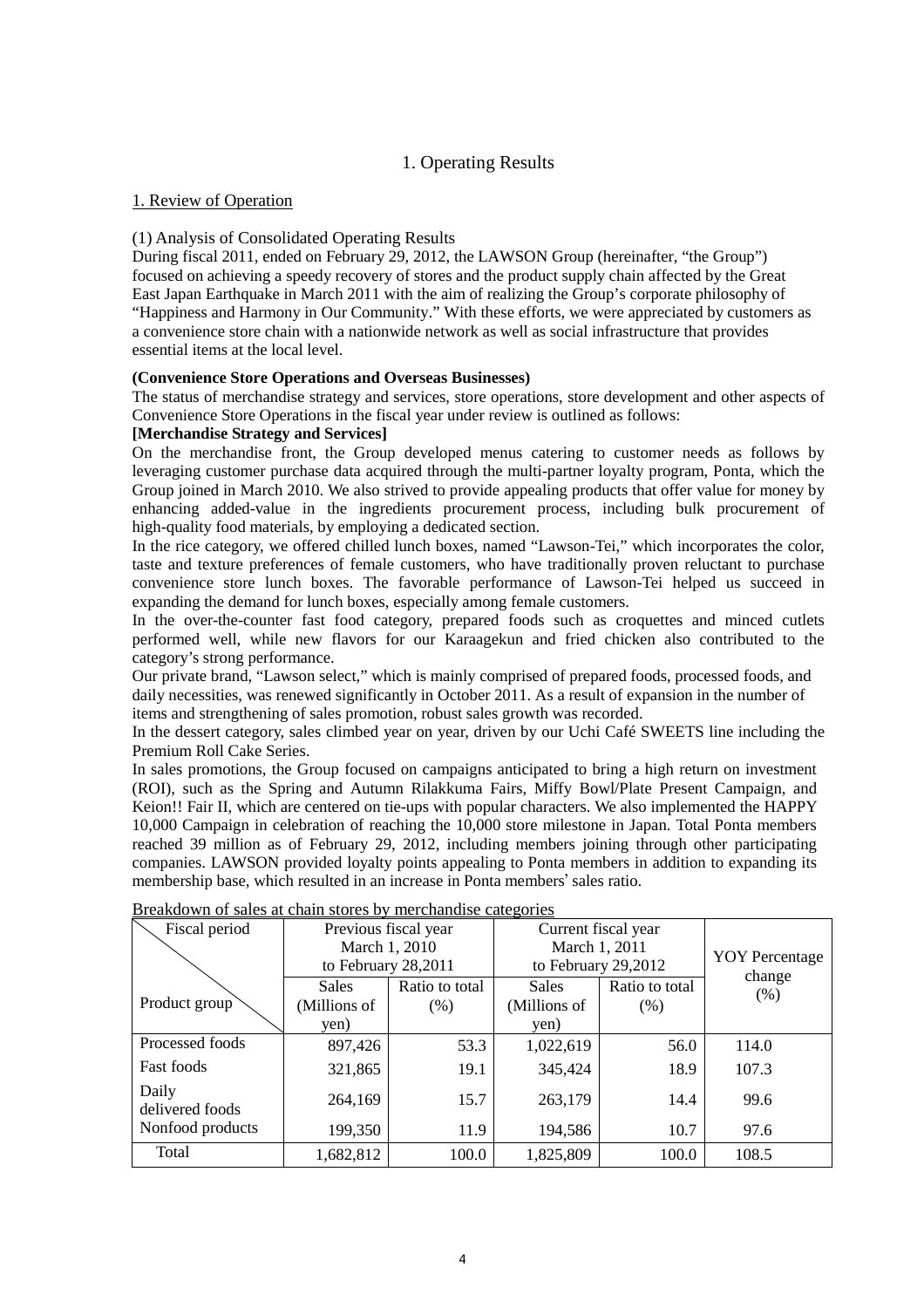#### Store Operations

To improve store operations, we promoted retail spaces and merchandise assortments that matched customer needs specific to each neighborhood by utilizing our backbone IT system to analyze customer sales data collected from Ponta cards and to use the analyzed data in store-based order placements. This operational reform in the store operation method is dubbed PRiSM. Through the promotion of PRiSM, we have strived to enhance accuracy in order placement in order to reduce opportunity loss. Through these measures, we will continue to work toward creating stores that fully satisfy the desires of customers to purchase "whatever you want, whenever and wherever you need it."

#### Store Development

In opening new stores, the Group focused on maximizing return on investment (ROI), strictly adhered to its proprietary group standards for opening stores, and prioritized profitability.

In an effort to reinforce stores that cater to healthcare needs, we expanded the number of stores that market over-the-counter (OTC) drugs to 41 as of February 29, 2012, partly as a result of increasing licensed sales personnel based on human resources exchange with MatsumotoKiyoshi Holdings Co., Ltd. Starting from August 2010, the Group also launched Pharmacy LAWSON, an integration of drug-dispensing pharmacies and NATURAL LAWSON stores, in partnership with Qol Co., Ltd., which operates a chain of drug-dispensing pharmacies. As of February 29, 2012, we operate 7 Pharmacy LAWSON stores.

Regarding fresh foods convenience stores, we have been converting our directly managed stores into franchised stores to promote our franchise-based store management. The number of fresh foods convenience stores, LAWSON STORE100, operated by the Group's consolidated subsidiary Ninety-nine Plus Inc., reached 1,172 as of February 29, 2012. In addition, at our conventional LAWSON stores that enhance focus on perishable foods and foods delivered daily, we promoted a strategy of expanding our customer base by attracting elderly customers and homemakers. As of February 29, 2012, the number of these fresh food-type LAWSON stores totaled 3,913. Some of these stores sell fresh vegetables produced at 4 LAWSON Farms in Japan, which the Group partially funded.

| [Change in Total Number of Stores]               | (Stores)      |                                 |                           |        |
|--------------------------------------------------|---------------|---------------------------------|---------------------------|--------|
|                                                  | <b>LAWSON</b> | <b>NATURAL</b><br><b>LAWSON</b> | <b>LAWSON</b><br>STORE100 | Total  |
| of<br>Total<br>stores as<br>February 28 2011     | 8,686         | 90                              | 1,077                     | 9,853  |
| Change during fiscal<br>year                     | 352           | 10                              | 95                        | 457    |
| Total<br>of<br>stores<br>as<br>February 29, 2012 | 9,038         | 100                             | 1,172                     | 10,310 |

The number of LAWSON chain stores operated by LAWSON Toyama, Inc., a consolidated subsidiary of LAWSON, Inc. (hereinafter, "the Company"), reached 73 as of February 29, 2012.

The number of LAWSON chain stores operated by the Company's equity-method affiliate, LAWSON Okinawa, Inc., through the business alliance agreement with SAN-A CO., LTD. totaled 147 as of February 29, 2012.

The Company agreed to conclude a franchise agreement with CVS Bay Area, Inc. as of January 25, 2012. Starting from March 1, 2012, CVS Bay Area, Inc. is converting its convenience stores to LAWSON stores and launching their operations.

#### [Overseas operations]

Regarding our business in the People's Republic of China (hereinafter, "China"), the Company raised its controlling stake in its Chinese equity-method affiliate, SHANGHAI HUALIAN LAWSON CO., LTD., to 85% in September 2011, converting it into a consolidated subsidiary. Also, we opened our first store in Dalian in November 2011, in addition to advancing into Shanghai and Chongqing.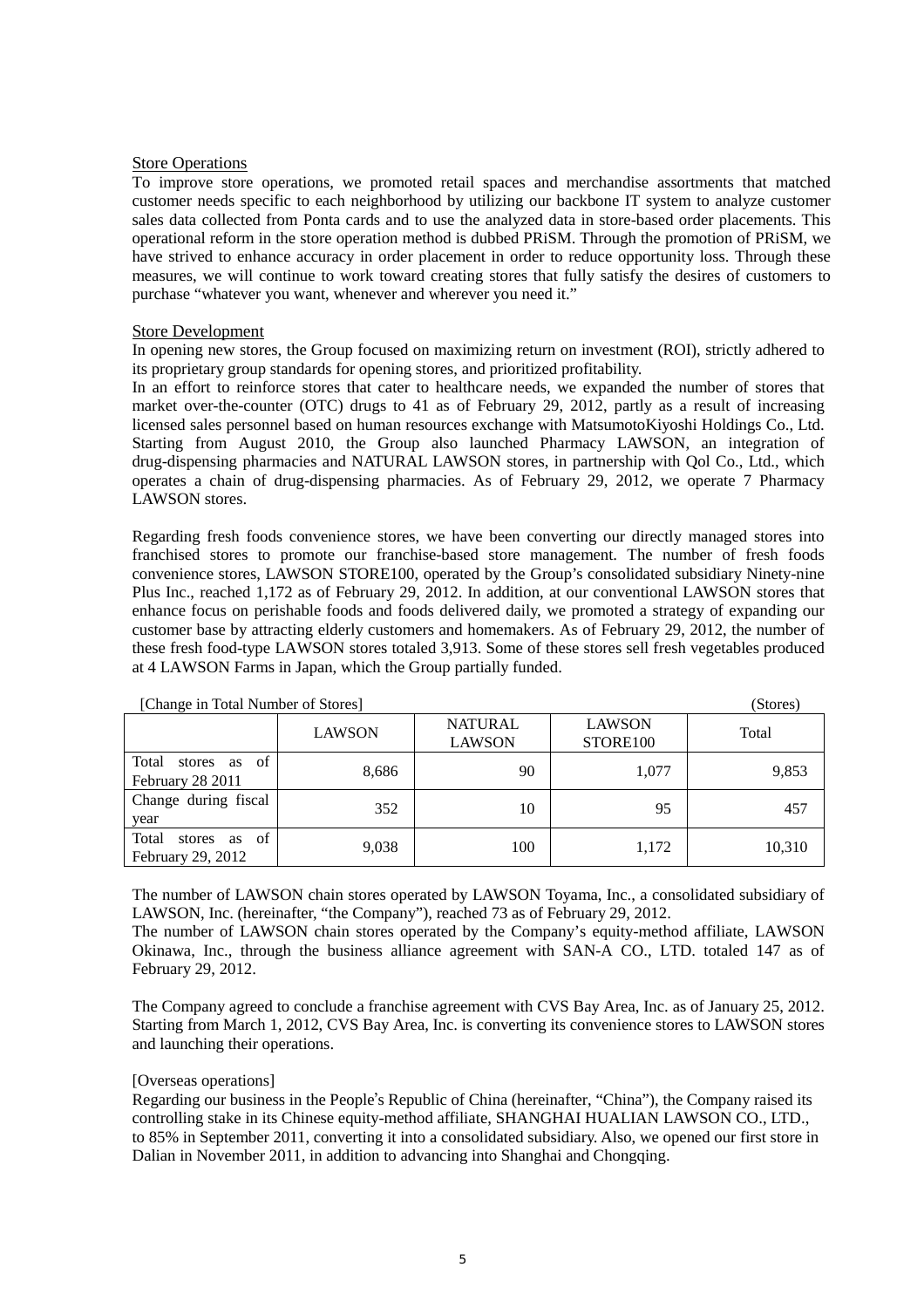The number of LAWSON stores operated by SHANGHAI HUALIAN LAWSON CO., LTD. totaled 314 as of February 29, 2012.

CHONGQING LAWSON CO., LTD., also a consolidated subsidiary of the Company, was operating 38 LAWSON stores in Chongqing, China, as of February 29, 2012.

DALIAN LAWSON CO., LTD., the Company's 95% subsidiary, was operating 3 LAWSON stores as of February 29, 2012.

In regions outside of China, the Company established LAWSON ASIA PACIFIC HOLDINGS PTE. LTD. (LAP) in May 2011 in the Republic of Singapore as its consolidated subsidiary, in order to control its subsidiaries and affiliates that operate convenience stores outside Japan (excluding China). Also, the Company entered into a licensing agreement in June 2011 with PT MIDI UTAMA INDONESIA Tbk (MIDI), a member of the Alfa Group, which operates a large-scale retail business in the Republic of Indonesia.

Furthermore, LAP acquired a 30% equity stake in MIDI in July 2011. As of February 29, 2012, MIDI operates 523 stores in its own store format and 15 LAWSON stores in Jakarta and its outskirts.

| Prefecture | Number of<br>stores | Prefecture | Number of<br>stores | Prefecture | Number of<br>stores | Prefecture      | Number of<br>stores |
|------------|---------------------|------------|---------------------|------------|---------------------|-----------------|---------------------|
| Hokkaido   | 550                 | Tokyo      | 1,384               | Nara       | 100                 | Fukuoka         | 375                 |
| Aomori     | 173                 | Kanagawa   | 738                 | Wakayama   | 115                 | Saga            | 63                  |
| Akita      | 158                 | Shizuoka   | 190                 | Osaka      | 985                 | Nagasaki        | 90                  |
| Iwate      | 153                 | Yamanashi  | 81                  | Hyogo      | 572                 | Oita            | 143                 |
| Miyagi     | 193                 | Nagano     | 135                 | Okayama    | 122                 | Kumamoto        | 98                  |
| Yamagata   | 64                  | Aichi      | 492                 | Hiroshima  | 146                 | Miyazaki        | 85                  |
| Fukushima  | 91                  | Gifu       | 125                 | Yamaguchi  | 112                 | Kagoshima       | 109                 |
| Niigata    | 108                 | Mie        | 99                  | Tottori    | 93                  | Total(domestic) | 10,310              |
| Tochigi    | 111                 | Ishikawa   | 91                  | Shimane    | 92                  | Shanghai        | 314                 |
| Gunma      | 71                  | Toyama     | 182                 | Kagawa     | 99                  | Zhongqing       | 38                  |
| Saitama    | 425                 | Fukui      | 101                 | Ehime      | 160                 | Dalian          | 3                   |
| Chiba      | 367                 | Kyoto      | 261                 | Tokushima  | 103                 | Total(foreign)  | 355                 |
| Ibaraki    | 117                 | Shiga      | 128                 | Kochi      | 60                  |                 |                     |

Number of LAWSON stores by prefecture (February 29, 2012)

### Corporate Social Responsibility (CSR) Activities

In the CSR field, the CSR Promotion Office promoted environmental protection and social contribution activities, working together with franchise owners and employees.

As part of our efforts to help create a low-carbon society, the Group set targets for reducing the  $CO<sub>2</sub>$ generated by power consumption at each store, and strived to actively install energy-saving devices, including LED lighting for signs and in stores, not only at new stores but also at existing stores.

In a collaborative effort with customers to fight global warming, in April 2008 the Group launched a carbon offset program, which allows customers to contribute to reducing  $CO<sub>2</sub>$  by purchasing carbon credits using their accumulated shopping points or cash, or by purchasing products designated for carbon offset. As of February 29, 2012, approximately 16 thousand tons of  $CO<sub>2</sub>$  had been offset through this program. In addition, the LAWSON Green Fund, active since 1992, in combination with donation drives for regions hit by the Great East Japan Earthquake, raised a total of approximately ¥1,737 million in fiscal 2011.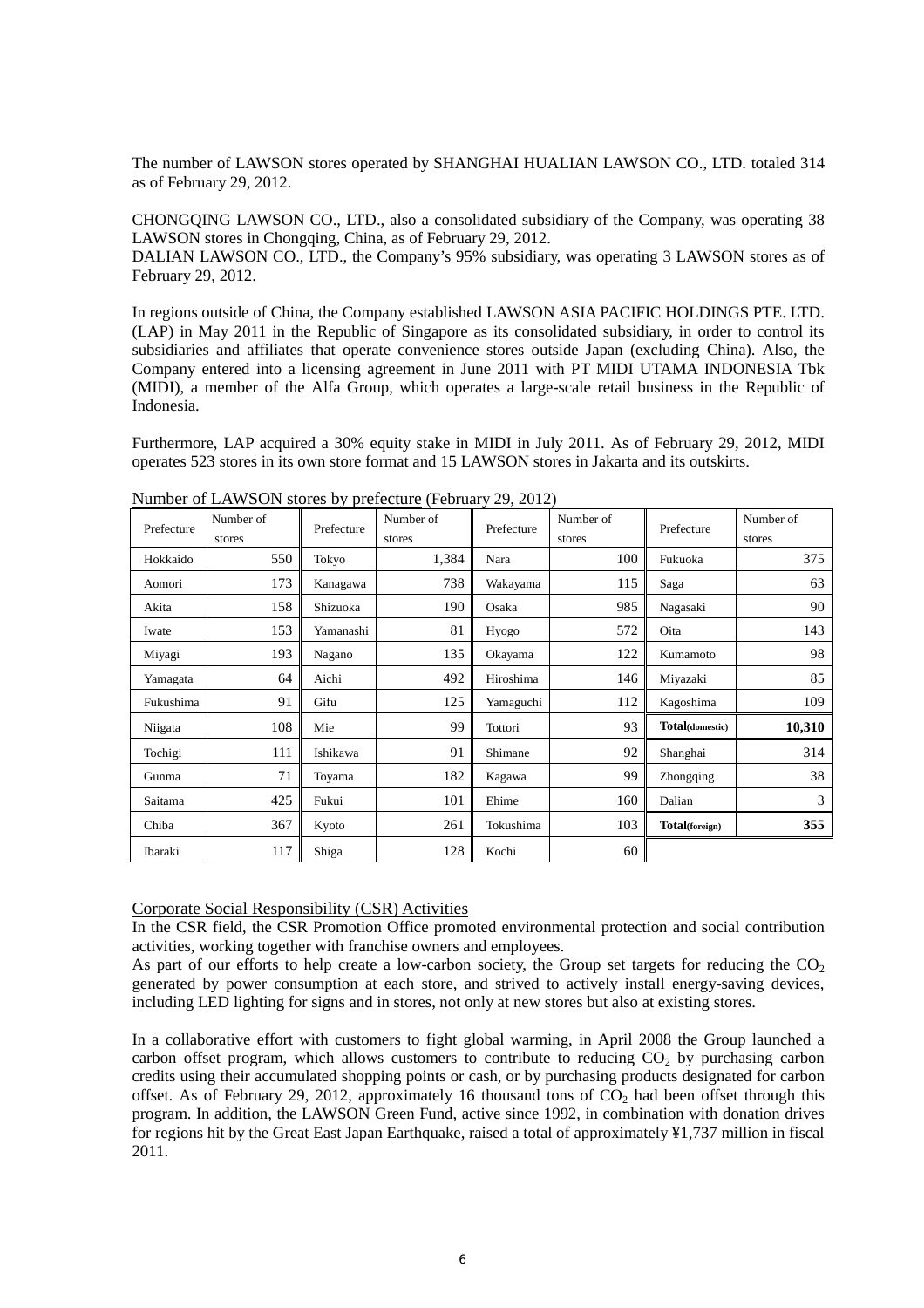Furthermore, as part of its social contribution activities, the Group established a scholarship program dubbed "Support For Dreams Fund" to help junior and senior high school students that were affected by the Great East Japan Earthquake, and began paying it out from October 2011.

Moving forward, working together with customers, the Company will continue its environmental protection and social contribution activities.

#### [Other Businesses]

In addition to convenience store operations, the Group is involved in entertainment/e-commerce business, financial services, and other businesses.

We expanded the Group's e-commerce business, leveraging the alliance with Yahoo JAPAN Corporation which commenced in June 2011. Furthermore, we have been focusing on reinforcing the e-commerce business by providing price comparison and product search functions owned by Venture Republic Inc., an equity-method affiliate with which the Company entered into a capital and business alliance in January 2011. By capitalizing on these alliances, the Group opened its comprehensive online entertainment mall, LAWSON HOT STATION Lpaca, and its online shopping mall, Loppi, in August and September 2011, respectively, thereby making a full-fledged start for its e-commerce business. Loppi has expanded merchandise offering since November 2011 with particular emphasis on daily necessities and foods, and Lpaca has increased the number of books, both in an effort to provide customers with "whatever you want, whenever and wherever you need it."

The Company's consolidated subsidiary, LAWSON HMV ENTERTAINMENT, INC., which was established on September 1, 2011 through the merging of LAWSON ENTERMEDIA, INC. and HMV Japan K.K., is also engaged in entertainment/e-commerce-related business. The merged company has shown steady recovery at a pace exceeding our original expectations despite the negative impact of the Great East Japan Earthquake which resulted in voluntary cancellation and postponement of some concerts and in the voluntary delay of new CD/DVD releases.

LAWSON ATM NETWORKS, INC., which operates a financial services-related business, has worked to increase the number of transactions in response to the increased number of ATMs installed nationwide in LAWSON stores. As of February 29, 2012, the number of ATMs installed nationwide totaled 9,002.

In response to the misconduct that was uncovered in fiscal 2009 within the Company's subsidiary LAWSON ENTERMEDIA, INC., we have undertaken rigorous initiatives to prevent future misconduct within the Company and its Group companies. Specifically, the Company implemented centralized management of its affiliates' funds, examined the status of the distribution of authorities and risk management at its affiliates, and provided stronger guidance to affiliates for improvement based on internal audits within the Group. In addition, the Company revised and enforced its Affiliate Management Regulation to strengthen guidance to affiliates with respect to risk management and establishment of internal control systems. We intend to continue to promote the measures we are implementing.

#### (2) Profit and Loss

In terms of operating results for the consolidated fiscal year under review, total operating revenues increased by 8.5% from the previous fiscal year to ¥478,957 million. This was due to a ¥17.9 billion increase in franchise commission from franchised stores owing to the positive effect of measures to expand customer bases comprising women and seniors and a rise in spending per customer resulting from a tax hike on tobacco.

As a result, operating income grew ¥6,229 million, or 11.2%, from the previous fiscal year to ¥61,769 million.

Recurring profit climbed ¥7,133 million, or 13.1%, from the previous fiscal year to ¥61,728 million. Net income decreased ¥501 million, or 2.0%, from the previous fiscal year to ¥24,885 million, partly as a result of an increase of ¥7,317 million in extraordinary loss, which reflects the posting of ¥8,292 million in loss on adjustment for changes of accounting standard for asset retirement obligations and ¥3,460 million in loss from the disaster caused by the Great East Japan Earthquake. And net income per share stood at ¥249.17.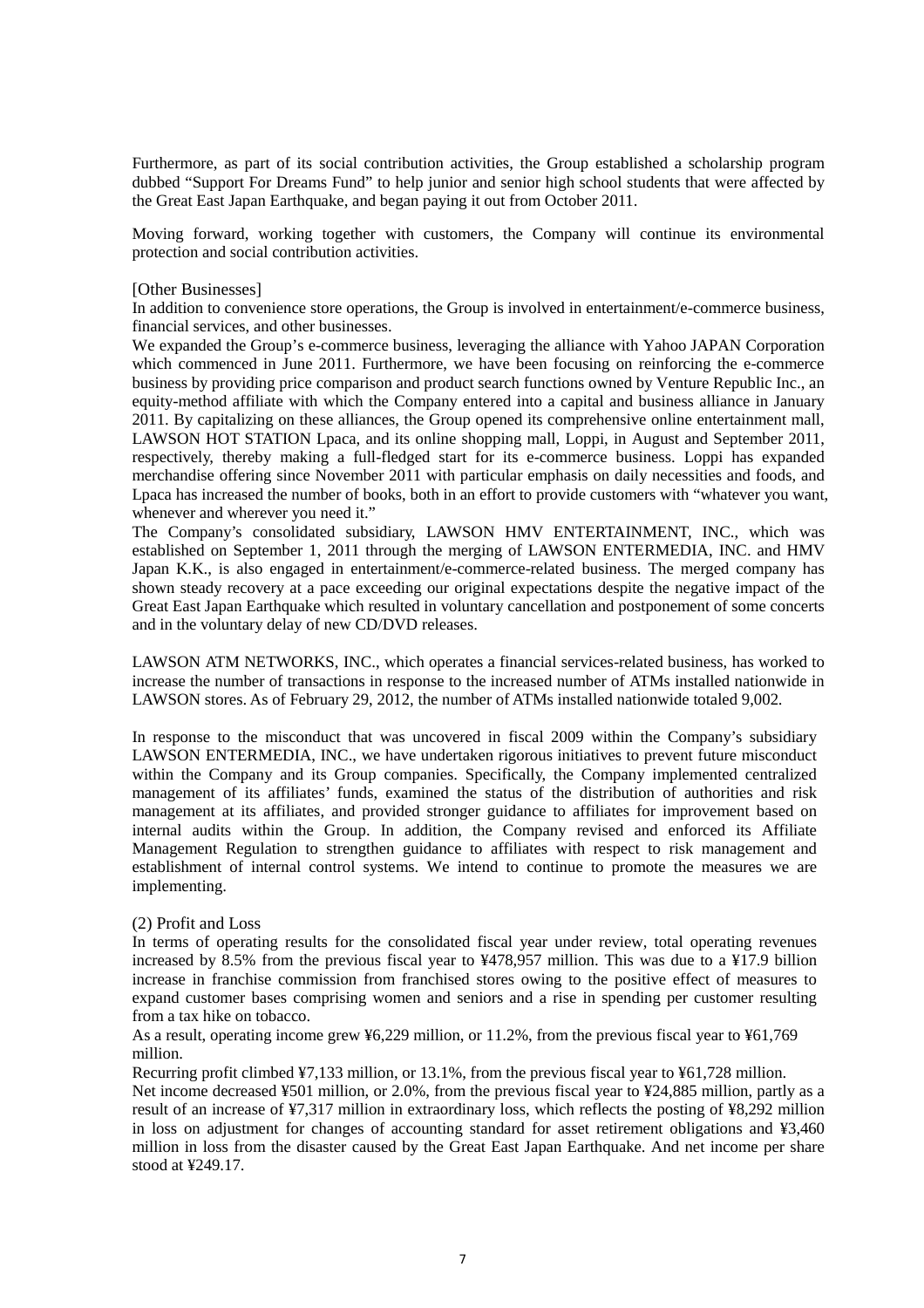(3) Outlook for Fiscal 2012

The LAWSON Group is promoting the following management measures with the aim of realizing its corporate philosophy of "Happiness and Harmony in Our Community."

#### 1) Create merchandise assortments that meet customer needs

In an effort to create stores that meet the needs of customers in the neighborhood, the Group will continue to use the Ponta data to develop customer-centric merchandise assortment. We will enhance the level of PRiSM operational reform based on our core IT system, and strive to improve ordering precision to reduce sales opportunity losses and product disposal losses. We will also step up our efforts to enhance product development capabilities by leveraging the Ponta data.

#### 2) Provide appealing services by leveraging the Ponta multi-partner shopping points program

The number of companies participating in the Ponta program is expected to increase in the days ahead, which will lead to more convenient services for customers. LAWSON will pursue broader marketing analysis and sales promotion measures in collaboration with the other participating companies to provide customers with more appealing services.

### 3) Promote the fresh foods convenience store business

We will further expand our fresh foods convenience store business, which is a growth area, by opening new LAWSON STORE100 and fresh foods convenience stores mainly in residential areas. By accelerating the introduction of perishable foods at our stores and strengthening our private brand, "Lawson select," which is mainly comprised of prepared foods, processed foods, and daily necessities, we will strive to respond to the increasing needs of customers desiring to prepare their meals at home, while further expanding our customer base by attracting elderly and female customers in addition to male customers in their 20s and 30s, who have constituted the main body of convenience store shoppers.

## 4) Respond to demand for OTC drugs and healthcare

LAWSON will expand OTC drug sales and help customers achieve the healthy and comfortable lifestyles they seek by stepping up the development and marketing of health-oriented foods harnessing the knowhow acquired through operation of NATURAL LAWSON stores. In addition to selling OTC drugs at our convenience stores, we intend to promote our healthcare business based on in-store drug-dispensing pharmacies. Based on the idea that "you are what you eat," we will continue to help customers lead healthy and fulfilling lives.

#### 5) Full-scale operation of entertainment/e-commerce business

In our entertainment/e-commerce business, we aim to offer an entertainment-related merchandise assortment that meets diverse customer needs both online and offline. We also plan to provide new services in e-commerce by further promoting partnership with other companies.

## 6) Proactive development of overseas business

Currently, the Group operates LAWSON stores in Shanghai, Chongqing, and Dalian in China, and Jakarta and its outskirts in Indonesia. We will continue to look into the possibility of opening new stores in these countries, as well as in other countries and regions where economic growth is expected, by analyzing their economic and political situations. We will also proactively examine whether we can advance into Europe, the United States, and other developed countries, by finding opportunities to apply our business model.

#### 7) Addressing operating risks

The Group will continue to address risks inherent in expanding its business formats and regions of operation. In particular, we will strive to step up efforts to tackle risks related to large-scale disasters, including natural disasters, in order to mitigate their effects. In addition, the Group will improve its business continuity framework by addressing risks concerning information security, including the handling of personal information, as well as risks concerning legal regulations.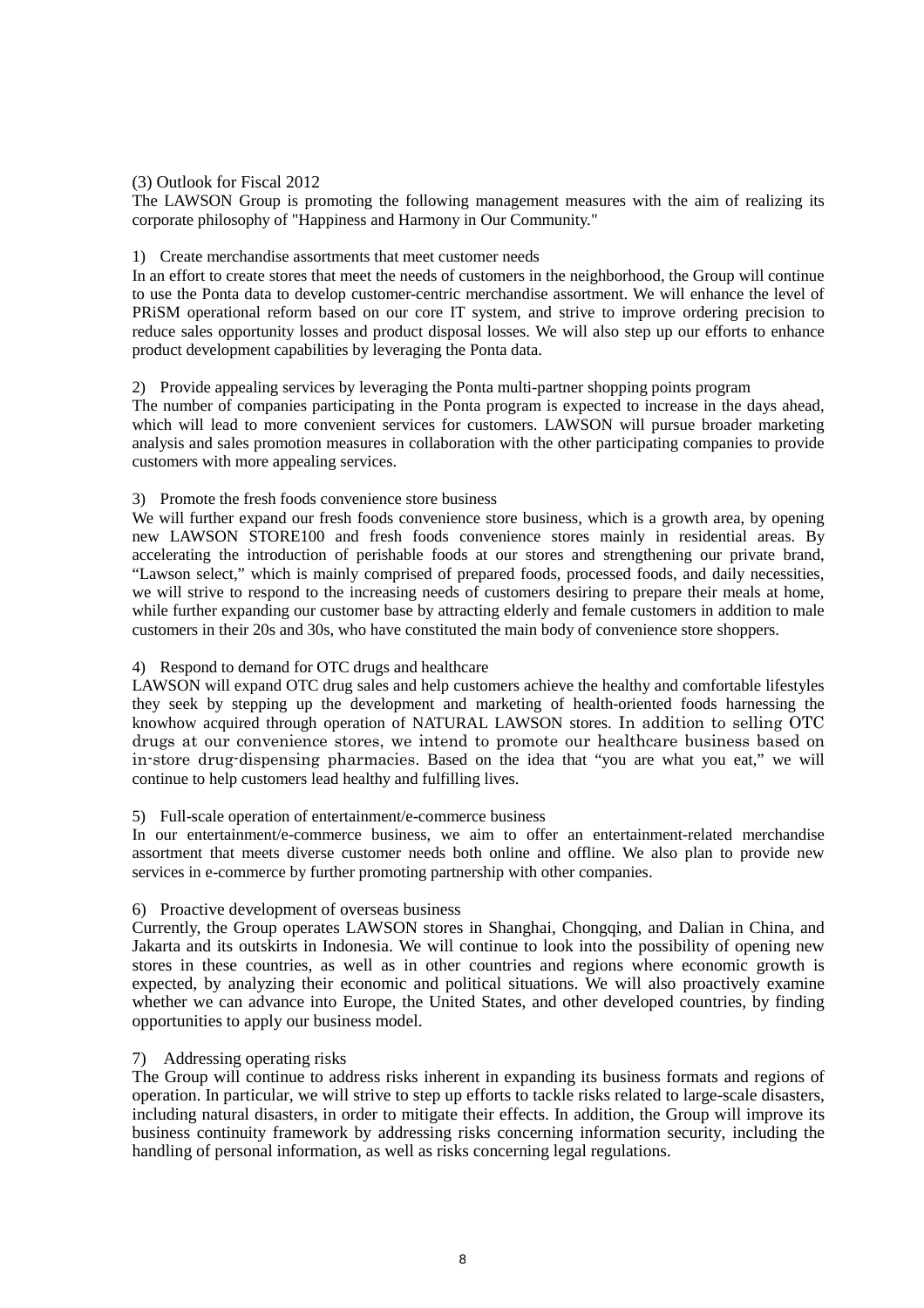We kindly ask our shareholders to provide us with continued guidance and support in the years ahead.

By consistently implementing the aforementioned management measures to enhance customer satisfaction and expand our customer base, we are aiming to improve corporate earnings by expanding the number of customers, increase the earnings of franchised stores, and in turn, enhance our corporate value.

For fiscal 2012, we project an recurring profit of ¥65.1 billion, up 5.5% year on year, an net income of ¥33.4 billion, up 34.2% on a consolidated basis, and an recurring profit of ¥59.4 billion up, 5.9% year on year, an net income ¥31.5 billion, up 40.2% on an unconsolidated basis.

#### (4) Analysis of Financial Position

[Total assets, Total liabilities, Total net assets analysis]

Total assets increased by ¥55,416 million year on year to ¥531,453 million, mainly due to a ¥25,001 million increase in net property and store equipment.

Total liabilities stood at ¥316,791 million, a year-on-year increase of ¥49,221 million. This mainly reflected a ¥12,663 million increase in deposits payable, and a ¥15,263 million increase in asset retirement obligations.

Net assets increased by ¥6,195 million year on year to ¥214,662 million. This was primarily due to the increase of retained earnings by ¥7,640 million, although decrease of 1,516 million in minority interests.

#### [Cash flow analysis]

Net cash provided by operating activities amounted to ¥86,356 million, ¥14,146 million higher year on year, due to a ¥16,216 million increase in deposits payable.

Investing activities used net cash of ¥52,912 million, ¥22,390 million higher year on year, mainly due to a ¥5,983 million increase in purchase of property and store equipment.

Financing activities used net cash of ¥27,544 million, ¥1,254 million less year on year, mainly reflecting a ¥3,506 million decrease in payments for purchase of treasury stock.

(5) Basic Policy on Profit Distribution, and the Reporting Term's & Next Term's Dividend Payment The Company places a high priority on profit distribution to shareholders, and follows a policy of paying appropriate dividends with due regard for sufficient earnings retention required for future business development, in accordance with the Company's financial position, profitability level and payout ratio.

In compliance with this policy, the Company paid an interim dividend of ¥87 per share for the first-half period, and plans to pay a year-end dividend of ¥93 for a total dividend of ¥180 per share annually.

Retained earnings not distributed to shareholders will be allocated to improving the value of the Company by the reinvestment of such funds in new store openings and the renovation of existing stores, as well as the encouragement of new business development.

Furthermore, based on the high priority it gives to returning profits to shareholders, LAWSON plans to pay an annual dividend per share of ¥190 applicable to the fiscal year ending February 28, 2013 despite expectations of a difficult operating environment.

In addition to paying dividends, the Company reserves the right to respond flexibly to market circumstances by acquiring or retiring treasury stock as a strategy to improve shareholder profit.

#### (6) Operating Risks

The principal categories of risk that may have a material effect on the business performance or financial position of the LAWSON Group are listed below. The Group is fully aware of the potential for such risks to materialize, and intends to implement risk management accordingly, while taking optimal countermeasures as necessary. These risks faced by the Group include, but are not limited to, the following:

(i) Risks involving change in the Group's operating environment

In view of the fact that LAWSON Group is principally involved in the convenience store business,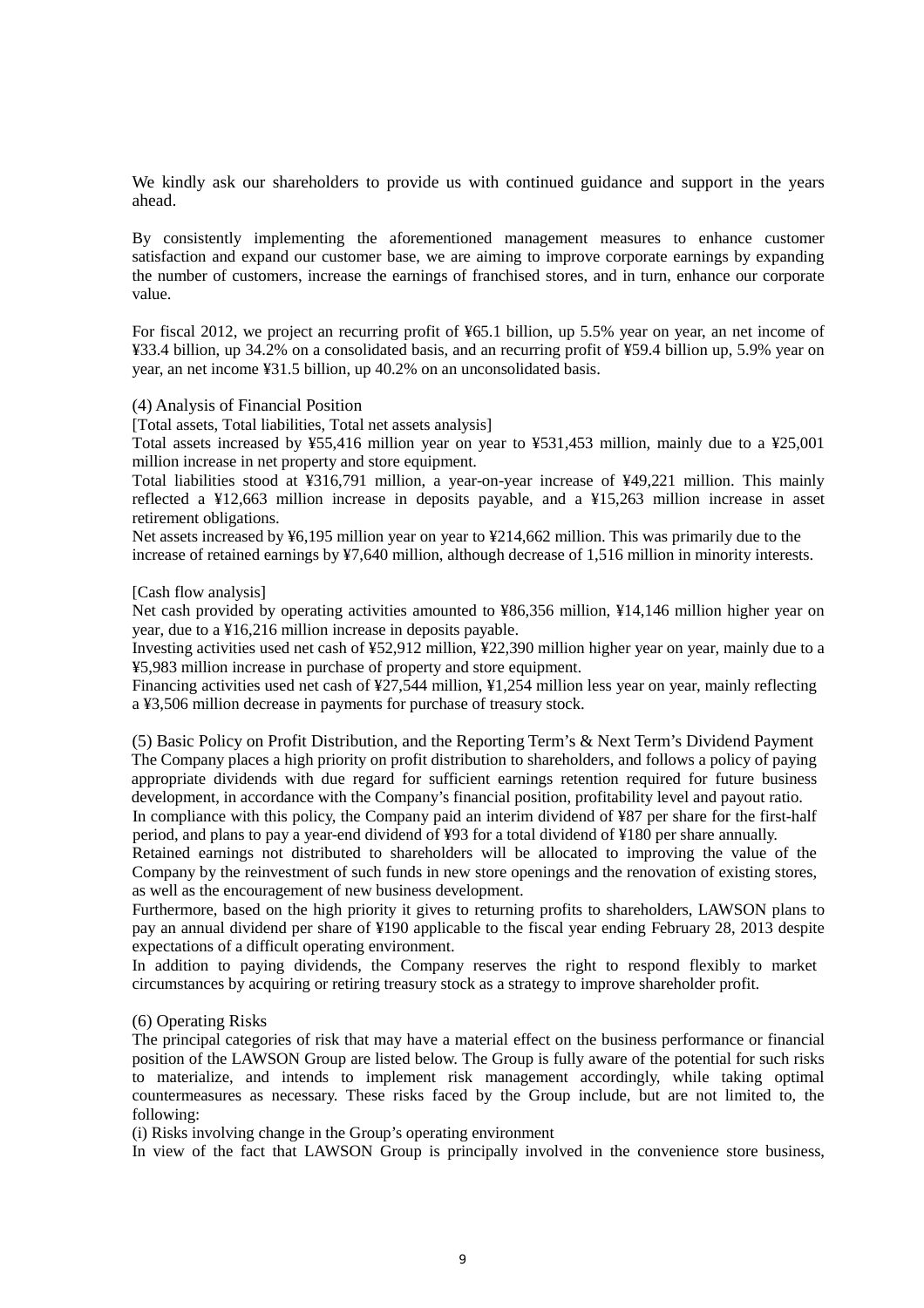changes in the economic, market and societal structure of Japan or other countries in which the Group operates, or any usual weather conditions, insofar as they may affect consumer behavior, may exert a significant effect on the Group's business. Other factors that are likely to affect the Group's business performance and financial position include competition with other convenience store operators or with companies operating other business formats within the retail sector.

(ii) Risks involving food safety and hygiene

The Group sells food products to customers in its core convenience store business. In cooperation with its business partners, the Group rigorously enforces a system of quality control from the initial food processing stage to food item sales at its stores, ensuring appropriate labeling of "best by" and expiration dates, product origins, and ingredients. The Group also ensures strict hygiene control and sales data management within its stores. However, in the unlikely event of a serious incident such as food poisoning, the discovery of foreign matter within a food product, or mislabeling of food products, this could damage the Group's reputation for trustworthiness in the eyes of its customers, resulting in an adverse impact on the Group's business performance and financial position.

In such an event, the Group's policy is to do its utmost to promptly provide full disclosure of information about the situation through the news media, with the aim of minimizing the effect on the reputation of its stores among consumers.

(iii) Risks involving the handling of personal information

In the course of conducting its business operations, the Group comes into the possession of, and handles, various items of personal information relating to customers, shareholders, business partners, and franchised store owners (the franchisees). Management recognizes as serious risks the leak of personal information to third parties, and unauthorized access to such information. In addition to information security measures, the Group has created a Personal Information Protection Policy, and all employees have been acquainted with it in detail. However, in the unlikely event of a leak of confidential personal information, the Group's business performance and financial position could be adversely affected. (iv) Legal risk

The Group operates stores in all 47 prefectures of Japan, as well as a number of stores in Shanghai, Chongqing, and Dalian in China, and Jakarta and its outskirts in Indonesia, most of which are open 24 hours a day. For this reason, the Group is forced to carefully observe a number of national and local laws and regulations in Japan, China (Shanghai, Chongqing, and Dalian), and Indonesia (Jakarta and its outskirts), pertaining to store opening locations, store operations, hygiene standards, merchandise procurement transactions, and environmental protection, and is required to obtain various permits and licenses from the competent authorities.

For these reasons, in the event of unforeseeable changes in such laws or regulations, or in law enforcement methods going forward, the Group may incur additional expenses needed to conform to the new laws, and so forth, and this may have a material effect on its business performance and financial position.

(v) Risks involving franchise operations

In its principal business line of convenience store operations, the Group employs a franchise system under which the owner of the store signs a franchise contract with the Group, enabling him or her to use the Group's proprietary brand name and logo. Consequently, an illegal or improper action or actions taken by one franchise store, as a contractual counterparty, could damage the image of the LAWSON chain as a whole, possibly adversely affecting the Group's business performance and financial position.

Furthermore, as its franchise system is designed to encourage the improvement of business performance for both the franchise store and the Group, on the basis of a relationship of mutual trust between the two contracted parties, in the event that the said relationship of trust between the Group and its franchisee is weakened, and as a consequence, that a large number of franchise contracts are dissolved, this would adversely affect the Group's business performance and financial position.

#### (vi) Risks involving disasters

The Group operates a truly national chain of stores with outlets located in all of Japan's 47 prefectures, and additionally operates stores in Shanghai, Chongqing, and Dalian in China, and Jakarta and its outskirts in Indonesia. Therefore, in the event that natural phenomena such as a major earthquake, tsunami, or typhoon cause physical damage to the Group's stores, its vendors' plants, logistics centers, or other facilities, the Group's business performance and financial position could be adversely affected.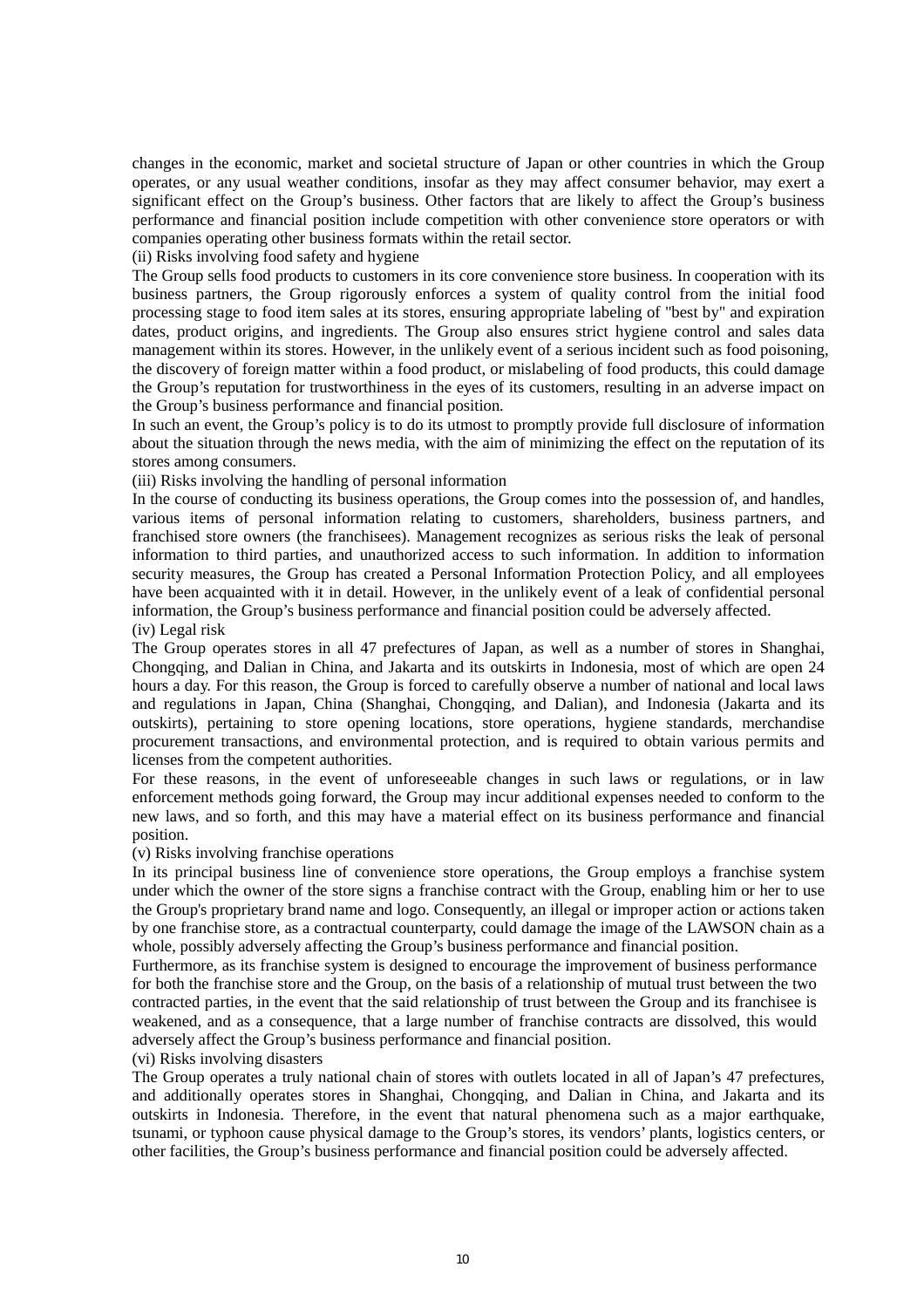The Group's principal convenience store business plays an important social role. Therefore, even in the event of a natural disaster or a major epidemic of a new influenza or other illness, we will continue to operate stores under a business continuity plan. However, in the unlikely event that stores are temporarily closed, the Group's business performance and financial position could be adversely affected.

#### (vii) Risks involving damage to IT systems

Operation of the Group's IT system may be impeded by a computer virus, or obstructed by natural causes such as an earthquake, which could disrupt the information network system, creating delays in the delivery of products to stores and causing the suspension of store services. Such developments could adversely affect the Group's business performance and financial position.

(viii) Risks involving a surge in raw material prices

When raw material prices rise due to a surge in crude oil prices, abnormal weather, or other unpredictable problems, the Group's business performance and financial position may be affected.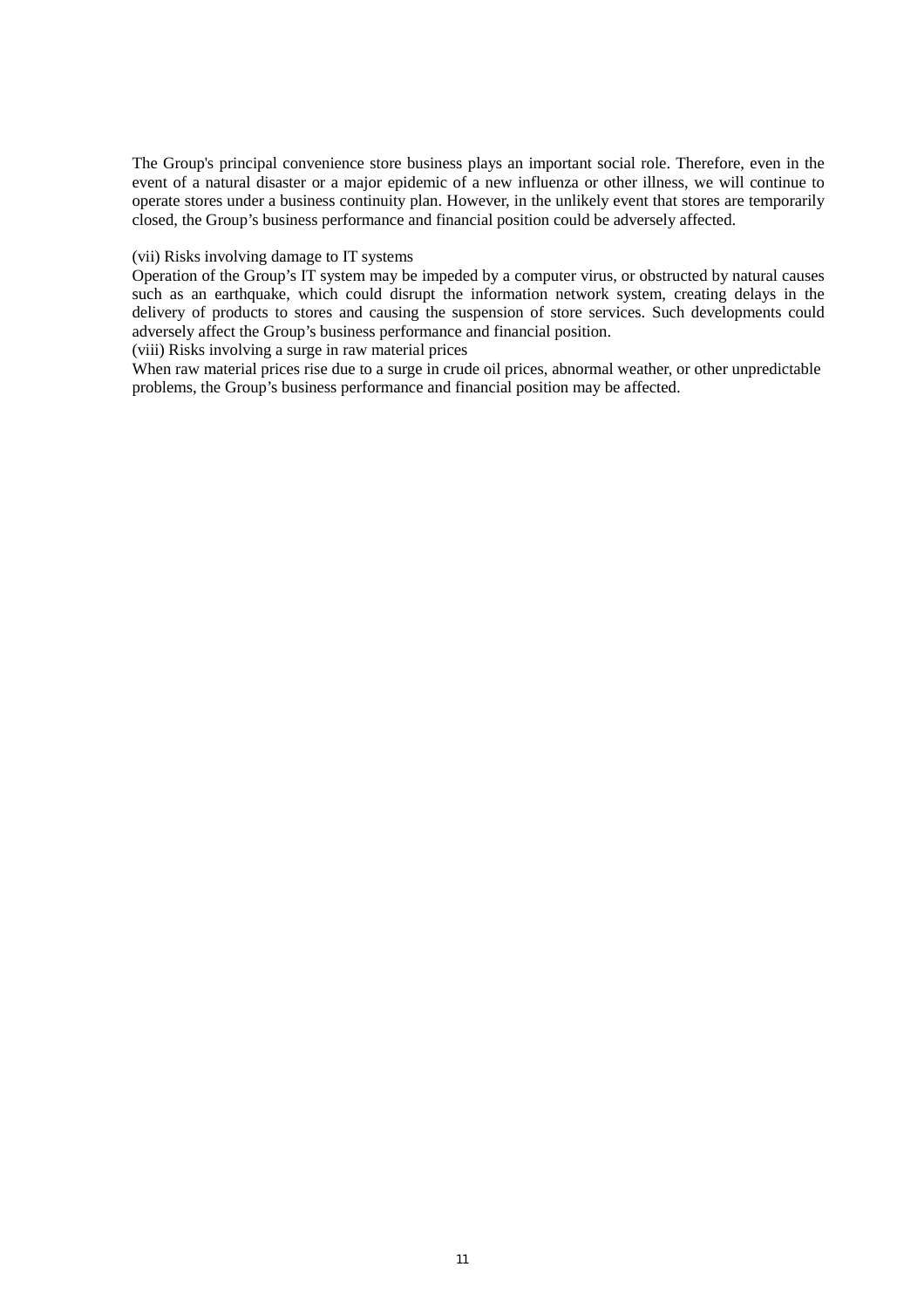#### 2. Corporate Group

The business segments in which the Company operates are as follows:

Convenience store business

- The Company serves as the headquarters for its own and franchised stores in the LAWSON and NATURAL LAWSON chains.
- A subsidiary, Ninety-nine Plus Inc., operates the price-point store "LAWSON STORE 100" and other stores either by direct management or under the franchise system.
- A subsidiary, SHANGHAI HUALIAN LAWSON CO., LTD., engages in the Company's chain-store development operations in Shanghai, China.
- A subsidiary, CHONGQING LAWSON CO., LTD., operates LAWSON stores in Chongqing, China.
- A subsidiary, DALIAN LAWSON CO., LTD operates LAWSON stores in DALIAN LAWSON CO., LTD, China.
- A subsidiary, LAWSON Toyama, Inc. engages in the Company's chain-store development operations in Toyama Prefecture.
- LAWSON ASIA PACIFIC HOLDINGS PTE. LTD. is investment company in Singapore.
- An affiliate, LAWSON Okinawa, Inc. engages in the Company's chain-store development operations in Okinawa Prefecture. This affiliate is a joint venture with SAN-A CO., LTD.

Entertainment/e-commerce business

- A subsidiary, LAWSON HMV ENTERTAINMENT, INC. sells tickets for concerts, sporting events, movies, etc. mainly through the Loppi multimedia terminals in LAWSON stores, and imports and markets music/video products such as CDs and DVDs.
- Venture Republic Inc. has been undertaked various marketing and the sales promotion enterprise using the purchase support enterprise and the Internet for the consumers who led management of the price comparison Web site.

Financial service business

• A subsidiary, LAWSON ATM Networks, Inc installs, maintains and operates bank ATMs located mainly in LAWSON stores and conducts clerical procedures for depositing and withdrawing money as well as money transfers via the ATM network in question for alliance partners on a consignment basis.

Consulting business

• A subsidiary, BestPractice Inc., mainly conducts surveys of convenience store operation performance. Based on the survey results, it then gives advice and specific proposals to LAWSON stores on improvement of store operations.

Advertising business

• A subsidiary, Cross Ocean Media, Inc., engages in electronic advertising business.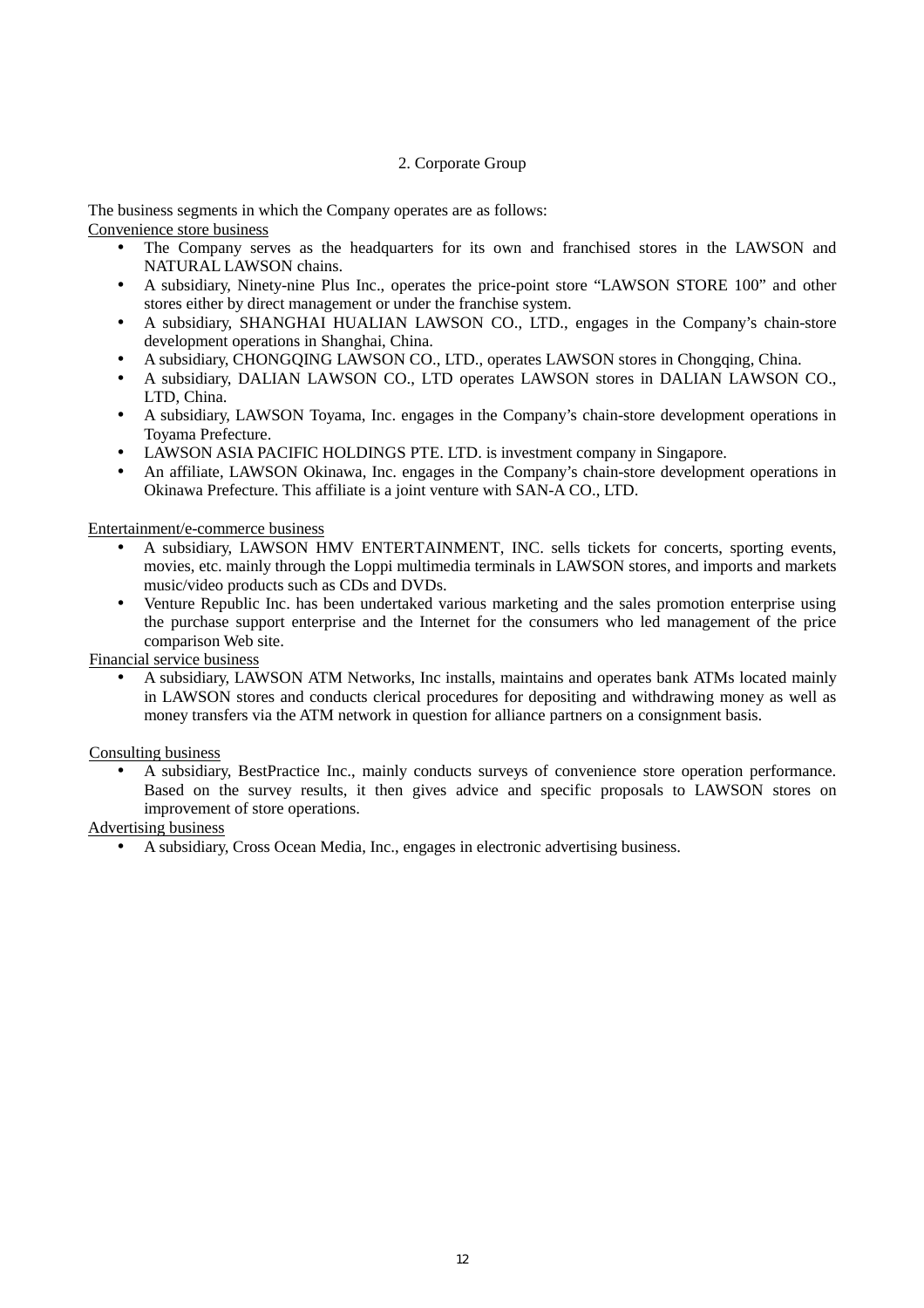The following chart shows the relationship among LAWSON Group companies and affiliates.

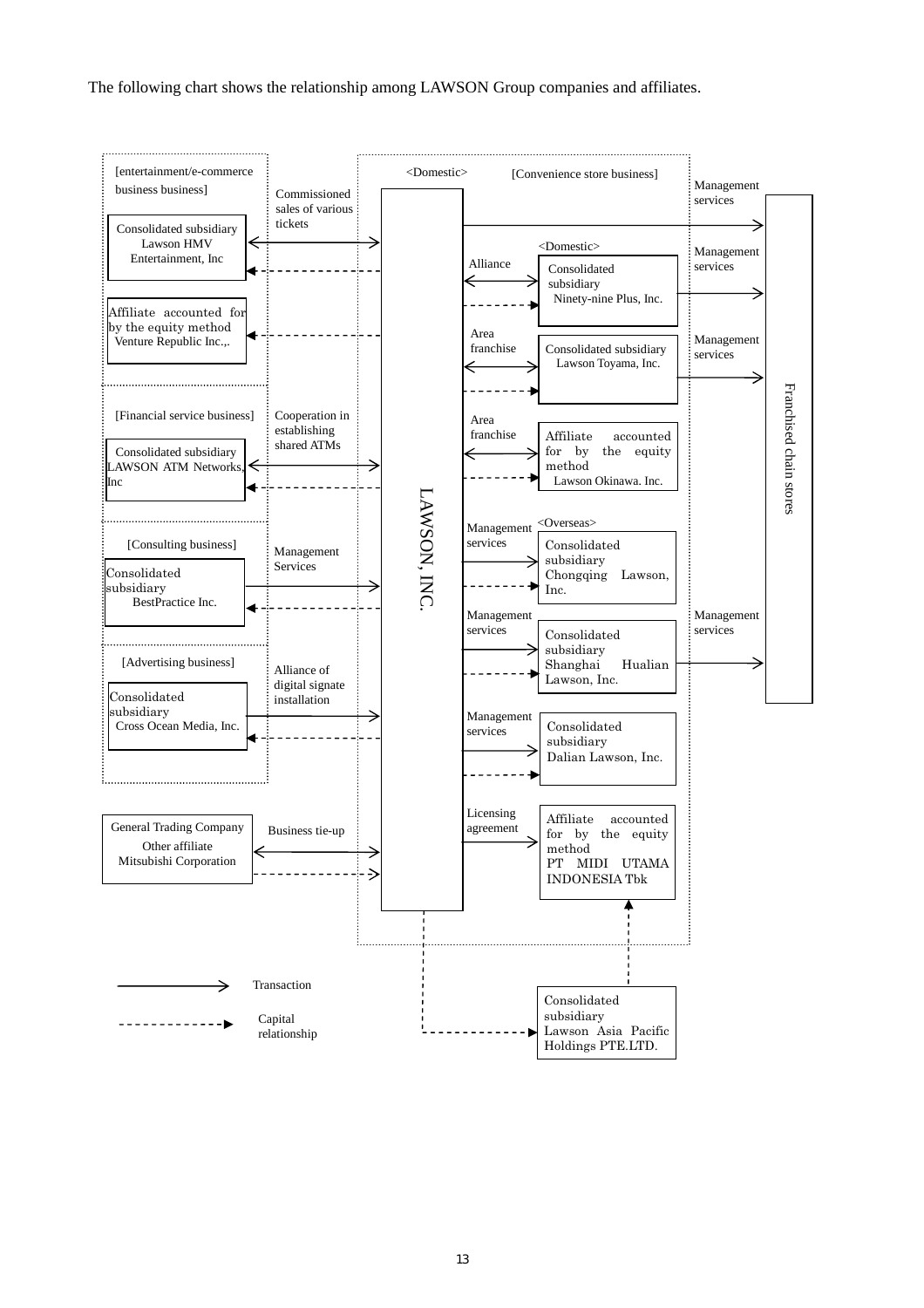## **3. Management Policy**

(1) Basic Management Policy

(i) Corporate Philosophy and Code of Conduct

The Company's corporate philosophy "Happiness and Harmony in Our Communities" reflects its belief that its social significance derives from relationships with all its stakeholders.

Under this concept, the Company has established a Code of Conduct based on three principles governing its day-to-day corporate activities:

1) Act with utmost consideration for others,

2) Tackle challenges with innovative ideas and actions, and

3) See objectives through to the very end.

(ii) Vision

The Company is taking various steps to realize "Happiness and Harmony in Our Communities." Central to this effort is "Neighborhood Hot Station (Machi No Hotto Station in Japanese)," a nickname for the Company's stores, which communicates the idea of "hot" new merchandise, information and services that take into account local preferences and aims to be a place where customers can relax ("hotto" suru in Japanese).

### (2) Performance Indicators (Target)

From the perspective of medium-and-long-term management strategy, the Company believes that investing in businesses with high return on investment (ROI) will maximize the efficiency in the use of shareholders' equity, which will in turn enhance shareholder value. The Company regards return on equity (ROE) as the best measure of optimal utilization of shareholders' equity. Accordingly, the Company is targeting a ROE 20% on a consolidated basis over the medium term.

### (3) Medium-and-Long-Term Management Strategies

The business environment facing convenience stores is defined by several factors, including: population decline arising from Japan's declining birthrate and aging society; deflation; and stronger environmental awareness. Never before has the convenience store industry experienced such an environment. Against this backdrop, the Company recognizes the following as priority issues ahead. The Company believes that its core business strategies must address these priority issues.

## (4) Priority Issues of the Company

## (i) Growing Need to Broaden Customer Segments

Faced with a declining birthrate and aging society, the Company must expand its customer base and increase customer numbers by targeting not only men in their 20s and 30s, its traditional core customers, but also women, the middle-aged and seniors. It must therefore continue to develop merchandise and services suited to the needs of each customer segment.

(ii) Responding to diversification of consumption patterns and deregulation

Amid growing regional disparity, the Company faces changes in its operating environment defined by deregulation following the amendment of the Pharmaceutical Affairs Act and other legislation, and intensifying competition from other industries and retail segments. In response, the Company must revamp nationwide and standardized store management practices, take a fresh look at its merchandise assortments and continue to improve the level of convenience in an effort to reinvent its stores to better suit the customer.

(iii) Increasing public interest in CSR

The Company recognizes the societal duties the convenience store sector bears and, as a publicly listed corporation, it must not only seek profit, but also remain fully aware of CSR priorities in the course of business operations.

Key to the measures necessary to address the above issues is the Company's mid- to long-term basic strategy of "creating stores to suit the needs of each and every customer in the area." While focused on this strategy, the Company is working to raise the customer satisfaction of each individual in every location. The Company continues to provide total support to franchised store owners (franchisees) so that they can focus on building stores with more emphasis on customers, to improve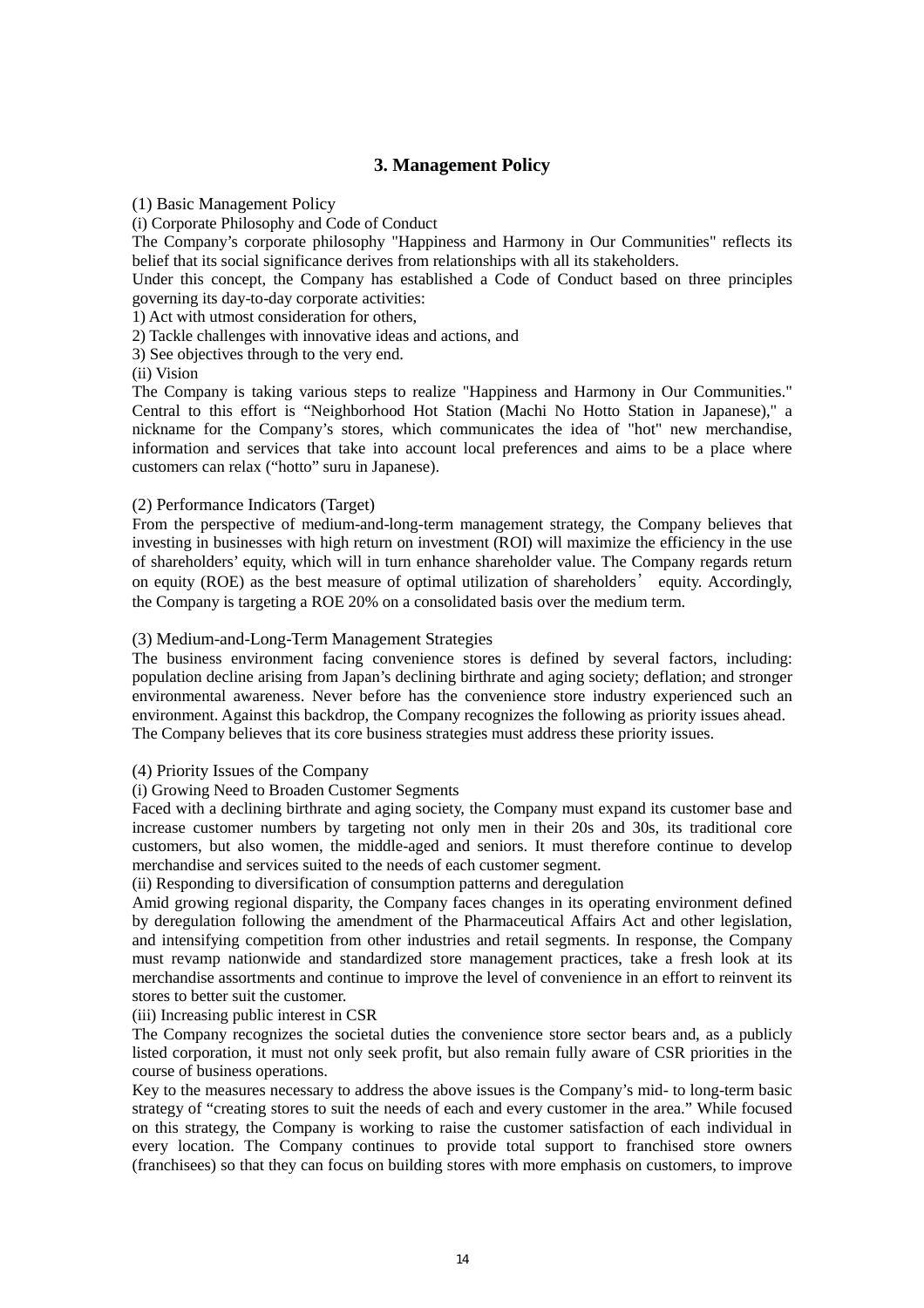earnings. To ensure the effectiveness of this support, the Company is focusing on the following concrete initiatives.

### Initiatives to Address Priority Issues

(i) Improving New Merchandise Development Capabilities

While strengthening its ability to develop safe and reliable original merchandise, the Company will proactively develop merchandise suited to regional preferences by focusing on such aspects as taste and price. In this process, the Company aims to raise its original added value and develop merchandise that garners a strong customer response.

(ii) Improving Store Operation Capabilities

The Company will continue its efforts to improve customer satisfaction through promoting the Three Challenge Practices. They are (1) ensuring merchandise assortments are matched to individual locations, (2) keeping stores and surrounding areas clean, and (3) serving customers courteously. When selecting store merchandise, the Company will focus on ensuring the merchandise assortment suits local customers, by creating individually tailored stores. At the same time, the Company will strive to create attractive stores where the customer feels comfortable shopping and makes return visits by ensuring that stores and their surrounding neighborhoods are kept clean and that customers are truly made to feel welcome.

(iii) Reinforcing Store-Development Capabilities

The Company's store-development policy prioritizes customer convenience and profitability for both franchise store owners and headquarters. The Company seeks to establish high-ROI (return on income) stores by avoiding a standardized, nationwide approach to decision-making and choosing new store locations based on detailed regional and location characteristics.

(iv) Tailoring Store Formats to Suit Local Characteristics

Conscious that market needs are becoming increasingly complex and diversified, the Company provides store formats that offer retail spaces and merchandise assortments to suit the location. As for the Company's store development strategy, regular LAWSON stores will be opened to target customers seeking new merchandise, famous brand goods and convenient services; NATURAL LAWSON stores will be opened to target customers seeking beauty, health and amenity. The LAWSON STORE 100 will be opened to target customers seeking perishables packaged in small quantities and low standardized prices.

(v) Enhancing Convenience by Opening Stores in Special Locations and Expanding Financial **Services** 

To enhance customer convenience, the Company develops initiatives based on new ideas rather than on established practices. In tie-ups with other corporations, the Company opens stores in special locations (captive commercial spaces providing high profitability due to the absence of competing stores). In its financial services, the Company aims to increase convenience for customers by expanding the Ponta card programs and offering various services via the "Loppi" multimedia terminals, and in-store ATMs.

(vi) Accelerating Business Reform through Capital and Business Alliances

The Company continues to effectively respond to the rapidly changing social environment and the needs of customers through capital and business alliances that enable it to improve profitability on an individual store basis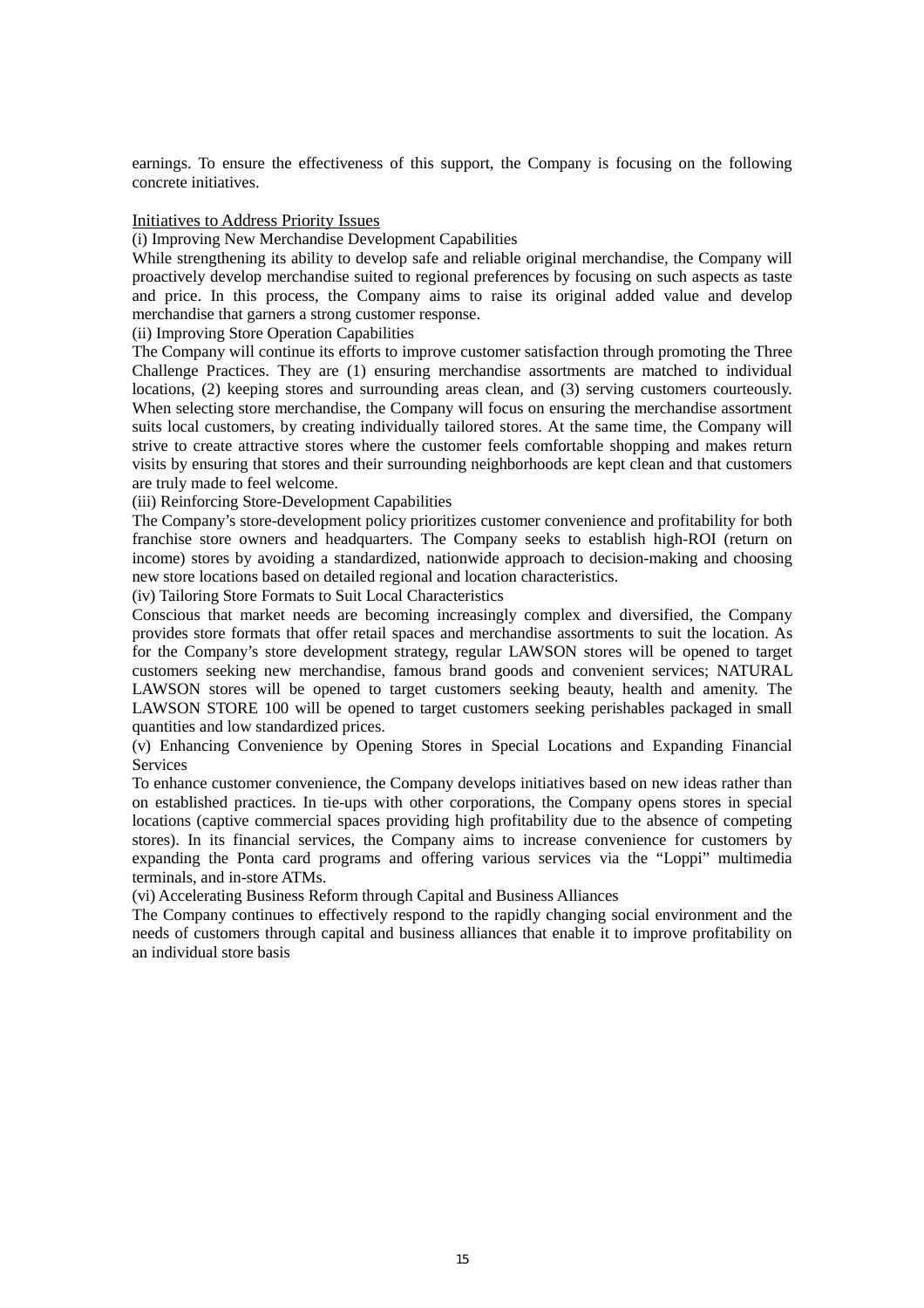## **4. Consolidated Financial Statements etc.**

(1) Consolidated Balance Sheets (Unaudited)

| As of February 28, 2011 and February 29, 2012                              |                                                                                                                                                                                                                                                                                                                                                                                                                                                                                                                                                                                               |                   |  |
|----------------------------------------------------------------------------|-----------------------------------------------------------------------------------------------------------------------------------------------------------------------------------------------------------------------------------------------------------------------------------------------------------------------------------------------------------------------------------------------------------------------------------------------------------------------------------------------------------------------------------------------------------------------------------------------|-------------------|--|
|                                                                            | (Millions of yen)<br>February 28, 2011<br>74,816<br>79,074<br>16,159<br>19,521<br>2,999<br>4,999<br>7,011<br>8,075<br>7,424<br>8,110<br>29,285<br>32,645<br>4,943<br>4,800<br>2,466<br>3,080<br>(97)<br>(149)<br>145,009<br>160,157<br>192,865<br>219,536<br>(96, 463)<br>(112, 475)<br>96,401<br>107,061<br>61,156<br>63,563<br>(47, 914)<br>(49, 549)<br>13,241<br>14,013<br>6,609<br>6,815<br>72,538<br>51,055<br>(9,120)<br>(18,400)<br>41,934<br>54,137<br>1,806<br>646<br>158,833<br>183,835<br>23,182<br>19,288<br>8,263<br>4,719<br>7,717<br>10,871<br>477<br>553<br>36,096<br>38,977 | February 29, 2012 |  |
| <b>Current assets:</b>                                                     |                                                                                                                                                                                                                                                                                                                                                                                                                                                                                                                                                                                               |                   |  |
| Cash and bank deposits                                                     |                                                                                                                                                                                                                                                                                                                                                                                                                                                                                                                                                                                               |                   |  |
| Accounts receivable—due from franchised stores                             |                                                                                                                                                                                                                                                                                                                                                                                                                                                                                                                                                                                               |                   |  |
| Marketable securities                                                      |                                                                                                                                                                                                                                                                                                                                                                                                                                                                                                                                                                                               |                   |  |
| Merchandise inventories                                                    |                                                                                                                                                                                                                                                                                                                                                                                                                                                                                                                                                                                               |                   |  |
| Prepaid expenses                                                           |                                                                                                                                                                                                                                                                                                                                                                                                                                                                                                                                                                                               |                   |  |
| Accounts receivable-other                                                  |                                                                                                                                                                                                                                                                                                                                                                                                                                                                                                                                                                                               |                   |  |
| Deferred tax assets                                                        |                                                                                                                                                                                                                                                                                                                                                                                                                                                                                                                                                                                               |                   |  |
| Other                                                                      |                                                                                                                                                                                                                                                                                                                                                                                                                                                                                                                                                                                               |                   |  |
| Allowance for doubtful accounts                                            |                                                                                                                                                                                                                                                                                                                                                                                                                                                                                                                                                                                               |                   |  |
| <b>Total current assets</b>                                                |                                                                                                                                                                                                                                                                                                                                                                                                                                                                                                                                                                                               |                   |  |
| <b>Fixed assets:</b>                                                       |                                                                                                                                                                                                                                                                                                                                                                                                                                                                                                                                                                                               |                   |  |
| Property and store equipment;                                              |                                                                                                                                                                                                                                                                                                                                                                                                                                                                                                                                                                                               |                   |  |
| Buildings and structures                                                   |                                                                                                                                                                                                                                                                                                                                                                                                                                                                                                                                                                                               |                   |  |
| Accumulated depreciation                                                   |                                                                                                                                                                                                                                                                                                                                                                                                                                                                                                                                                                                               |                   |  |
| Buildings and structures – net                                             |                                                                                                                                                                                                                                                                                                                                                                                                                                                                                                                                                                                               |                   |  |
| Vehicles, tools, furniture and fixtures                                    |                                                                                                                                                                                                                                                                                                                                                                                                                                                                                                                                                                                               |                   |  |
| Accumulated depreciation                                                   |                                                                                                                                                                                                                                                                                                                                                                                                                                                                                                                                                                                               |                   |  |
| Vehicles, tools, furniture and fixtures – net                              |                                                                                                                                                                                                                                                                                                                                                                                                                                                                                                                                                                                               |                   |  |
| Land                                                                       |                                                                                                                                                                                                                                                                                                                                                                                                                                                                                                                                                                                               |                   |  |
| Lease assets                                                               |                                                                                                                                                                                                                                                                                                                                                                                                                                                                                                                                                                                               |                   |  |
| Accumulated depreciation                                                   |                                                                                                                                                                                                                                                                                                                                                                                                                                                                                                                                                                                               |                   |  |
| Lease $asserts$ – net                                                      |                                                                                                                                                                                                                                                                                                                                                                                                                                                                                                                                                                                               |                   |  |
| Construction in progress                                                   |                                                                                                                                                                                                                                                                                                                                                                                                                                                                                                                                                                                               |                   |  |
| <b>Subtotal</b>                                                            |                                                                                                                                                                                                                                                                                                                                                                                                                                                                                                                                                                                               |                   |  |
| Intangible fixed assets;                                                   |                                                                                                                                                                                                                                                                                                                                                                                                                                                                                                                                                                                               |                   |  |
| Software                                                                   |                                                                                                                                                                                                                                                                                                                                                                                                                                                                                                                                                                                               |                   |  |
| Software in progress                                                       |                                                                                                                                                                                                                                                                                                                                                                                                                                                                                                                                                                                               |                   |  |
| Goodwill                                                                   |                                                                                                                                                                                                                                                                                                                                                                                                                                                                                                                                                                                               |                   |  |
| Other                                                                      |                                                                                                                                                                                                                                                                                                                                                                                                                                                                                                                                                                                               |                   |  |
| <b>Subtotal</b>                                                            |                                                                                                                                                                                                                                                                                                                                                                                                                                                                                                                                                                                               |                   |  |
| <b>Investments and Other;</b>                                              |                                                                                                                                                                                                                                                                                                                                                                                                                                                                                                                                                                                               |                   |  |
| <b>Investments in Securities</b>                                           | 3,116                                                                                                                                                                                                                                                                                                                                                                                                                                                                                                                                                                                         | 7,702             |  |
| Long-term loans receivable                                                 | 31,825                                                                                                                                                                                                                                                                                                                                                                                                                                                                                                                                                                                        | 32,138            |  |
| Long-term prepaid expenses                                                 | 5,736                                                                                                                                                                                                                                                                                                                                                                                                                                                                                                                                                                                         | 7,988             |  |
| Lease deposits                                                             | 81,654                                                                                                                                                                                                                                                                                                                                                                                                                                                                                                                                                                                        | 83,665            |  |
| Deferred tax assets                                                        | 13,253                                                                                                                                                                                                                                                                                                                                                                                                                                                                                                                                                                                        | 16,870            |  |
| Claims provable in bankruptcy, claims provable in rehabilitation and other | 15,372                                                                                                                                                                                                                                                                                                                                                                                                                                                                                                                                                                                        | 15,136            |  |
| Other                                                                      | 1,184                                                                                                                                                                                                                                                                                                                                                                                                                                                                                                                                                                                         | 832               |  |
| Allowance for doubtful accounts                                            | (16,047)                                                                                                                                                                                                                                                                                                                                                                                                                                                                                                                                                                                      | (15, 851)         |  |
| <b>Subtotal</b>                                                            | 136,096                                                                                                                                                                                                                                                                                                                                                                                                                                                                                                                                                                                       | 148,483           |  |
| <b>Total fixed assets</b>                                                  | 331,026                                                                                                                                                                                                                                                                                                                                                                                                                                                                                                                                                                                       | 371,295           |  |
| <b>Total assets</b>                                                        | 476,036                                                                                                                                                                                                                                                                                                                                                                                                                                                                                                                                                                                       | 531,453           |  |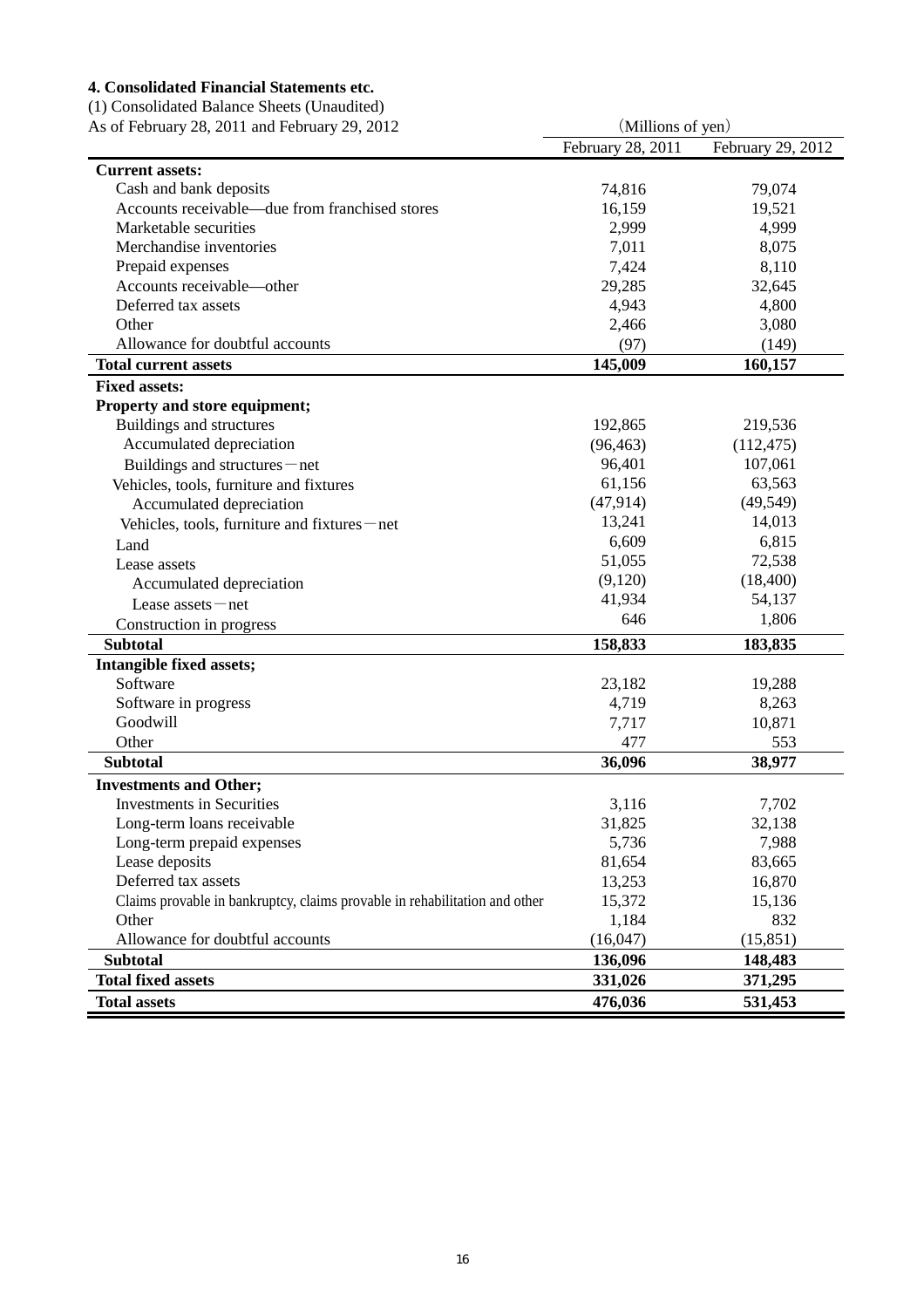|                                                         |                   | yen)              |
|---------------------------------------------------------|-------------------|-------------------|
|                                                         | February 28, 2011 | February 29, 2012 |
| <b>Current liabilities:</b>                             |                   |                   |
| Accounts payable -trade                                 | 13,014            | 13,761            |
| Accounts payable —trade for franchised stores           | 68,384            | 74,501            |
| Accounts payable — due to franchised stores             | 1,179             | 1,390             |
| Current portion of long-term loans payable              |                   | 500               |
| Lease obligations                                       | 7,953             | 11,223            |
| Accounts payable — other                                | 18,101            | 17,419            |
| Accounts payable — other for franchised stores          | 138               | 122               |
| Income taxes payable                                    | 10,673            | 15,305            |
| Consumption taxes payable                               | 2,894             | 1,508             |
| Accrued expenses                                        | 2,610             | 2,912             |
| Deposits received                                       | 62,340            | 75,004            |
| Accrued employees' bonuses                              | 3,768             | 3,204             |
| Provision for use of points granted                     | 1,287             | 701               |
| Asset retirement obligations                            |                   | 101               |
| Other                                                   | 248               | 322               |
| <b>Total Current liabilities</b>                        | 192,595           | 217,978           |
| <b>Long-term Liabilities;</b>                           |                   |                   |
| Long-term debt                                          | 500               |                   |
| Long-term lease obligations                             | 28,253            | 37,902            |
| Allowance for employees' retirement benefits            | 7,529             | 8,745             |
| Allowance for retirement benefits to executive officers | 234               | 308               |
| and corporate auditors                                  |                   |                   |
| Deposits received from franchisees and lessees          | 37,139            | 35,735            |
| Accumulated impairment loss on long-term leased assets  | 667               | 679               |
| Asset retirement obligations                            |                   | 15,161            |
| Other                                                   | 650               | 280               |
| <b>Total Long-term Liabilities</b>                      | 74,974            | 98,812            |
| <b>Total Liabilities</b>                                |                   |                   |
|                                                         | 267,570           | 316,791           |
| Shareholders' equity;<br>Common stock                   | 58,506            |                   |
|                                                         |                   | 58,506<br>47,707  |
| Capital surplus<br>Retained earnings                    | 47,696<br>99,608  | 107,249           |
|                                                         |                   |                   |
| Treasury stock                                          | (1,693)           | (1,627)           |
| <b>Total Shareholders' equity</b>                       | 204,117           | 211,835           |
| Accumulated other comprehensive income;                 |                   |                   |
| Net unrealized gain on available-for-sale securities    | (4)               | (11)              |
| Land revaluation difference                             | (634)             | (567)             |
| Foreign currency translation adjustments                |                   | (101)             |
| <b>Total Accumulated other comprehensive income</b>     | (638)             | (680)             |
| <b>Stock acquisition rights</b>                         | 405               | 442               |
| <b>Minority interests</b>                               | 4,581             | 3,064             |
| <b>Total net assets</b>                                 | 208,466           | 214,662           |
| <b>Total Liabilities and net assets</b>                 | 476,036           | 531,453           |

## Consolidated Balance Sheets (Unaudited) - Continued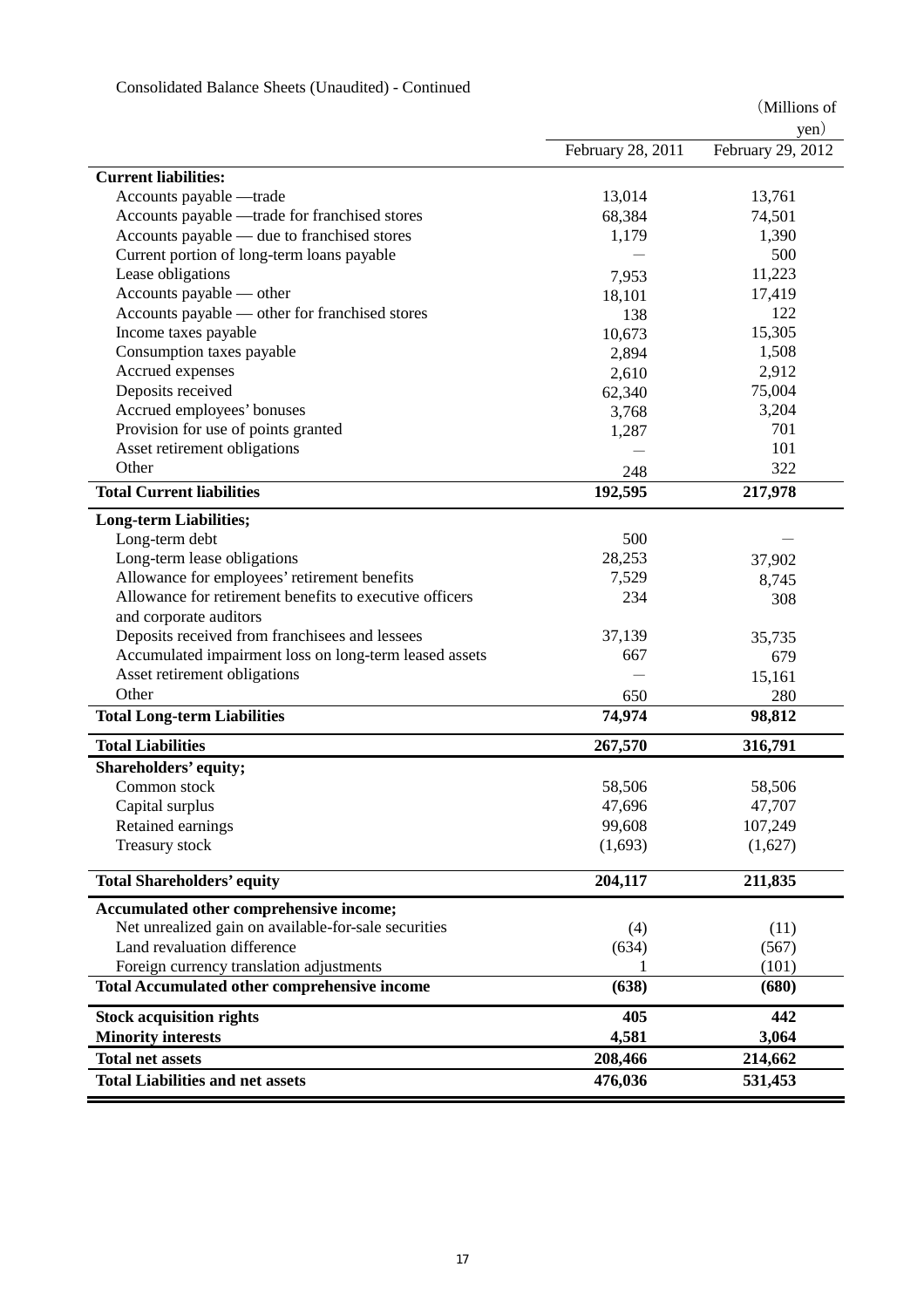#### (2) Consolidated Statements of Income (Unaudited)

For the fiscal year ended February 28, 2011 and February 29, 2012

|                                                   |                   | (Millions of yen) |
|---------------------------------------------------|-------------------|-------------------|
|                                                   | February 28, 2011 | February 29, 2012 |
| <b>Total operating revenues</b>                   | 441,277           | 478,957           |
| <b>Net sales</b>                                  | 192,329           | 208,063           |
| Cost of goods sold                                | 143,101           | 156,245           |
| Gross profit on sales                             | 49,228            | 51,817            |
| <b>Operating revenues:</b>                        |                   |                   |
| Franchise commission from franchised stores       | 197,673           | 215,573           |
| Other                                             | 51,274            | 55,320            |
| <b>Operating gross profit</b>                     | 298,176           | 322,711           |
| Selling, general and administrative expenses      | 242,635           | 260,941           |
| <b>Operating profit</b>                           | 55,540            | 61,769            |
| Non - operating income and expenses:              |                   |                   |
| Non - operating income;                           | 1,718             | 2,268             |
| Interest received                                 | 661               | 672               |
| Compensation income for damage                    | 64                | 44                |
| Compensation income for removal                   | 207               | 446               |
| Equity in earnings of affiliates                  | 311               | 380               |
| Other                                             | 473               | 723               |
| Non - operating expenses;                         | 2,665             | 2,309             |
| Interest expense                                  | 983               | 1,122             |
| Loss on cancellation of store lease               | 1,224             | 661               |
| Other                                             | 457               | 526               |
| <b>Recurring profit</b>                           | 54,594            | 61,728            |
| <b>Extraordinary gains and losses:</b>            |                   |                   |
| <b>Extraordinary gains;</b>                       | 1                 | 2,059             |
| Gain on step acquisitions                         |                   | 1,570             |
| Gain on sales of investment securities            |                   |                   |
| Gain on negative goodwill                         |                   | 291               |
| Other                                             |                   | 197               |
| <b>Extraordinary losses;</b>                      | 10,184            | 17,502            |
| Loss on disposal of fixed assets                  | 3,017             | 2,068             |
| Loss on sales of fixed assets                     | 1,303             | 40                |
| Loss on impairment of long-lived assets           | 4,989             | 3,318             |
| Loss on disaster                                  |                   | 3,460             |
| Impropriety-related loss                          |                   | 8,292             |
| Other                                             | 873               | 320               |
| Income before income taxes and minority interests | 44,411            | 46,285            |
| <b>Income taxes:</b>                              |                   |                   |
| Income taxes - current                            | 16,551            | 22,963            |
| Deferred income taxes                             | 1,668             | (2,321)           |
| Income before minority interests                  |                   | 25,643            |
| Minority interests in income                      | 803               | 758               |
| Net profit                                        | 25,386            | 24,885            |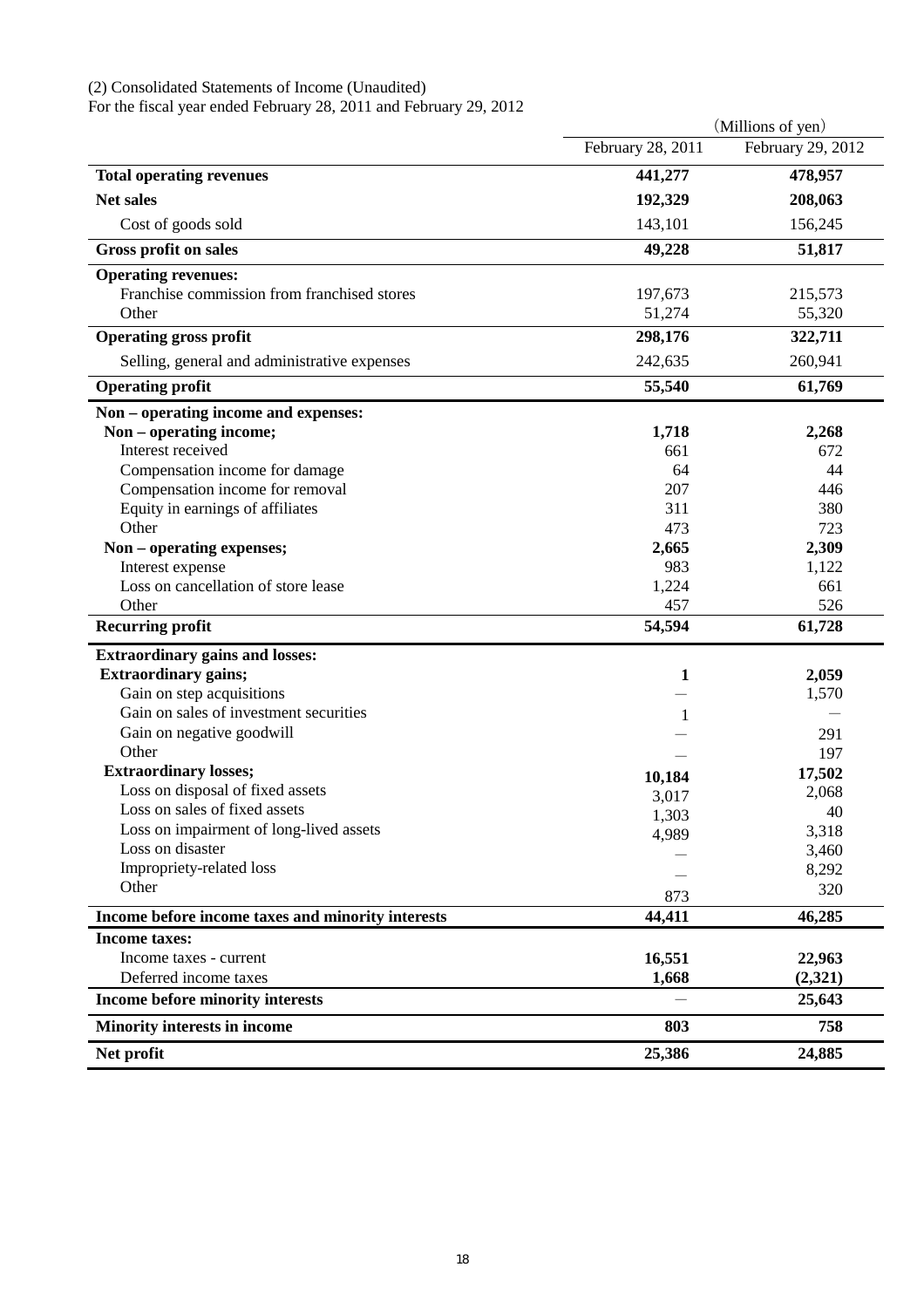#### (3) Consolidated Statements of Comprehensive Income (Unaudited)

For the fiscal year ended February 29, 2012

|                                                             |                   | (Millions of yen) |
|-------------------------------------------------------------|-------------------|-------------------|
|                                                             | February 28, 2011 | February 29, 2012 |
| Income before minority interests                            |                   | 25,643            |
| Other comprehensive income                                  |                   |                   |
| Valuation difference on available-for-sale securities       |                   | (6)               |
| Land valuation difference                                   |                   | 67                |
| Foreign currency translation adjustment                     |                   | (116)             |
| Share of other comprehensive income of associates accounted |                   | 16                |
| for using equity                                            |                   |                   |
| Total other comprehensive income                            |                   | (39)              |
| <b>Comprehensive income</b>                                 |                   | 25,603            |
| Comprehensive income attributable to                        |                   |                   |
| Comprehensive income attributable to owners of the parent   |                   | 24,843            |
| Comprehensive income attributable to minority interests     |                   | 760               |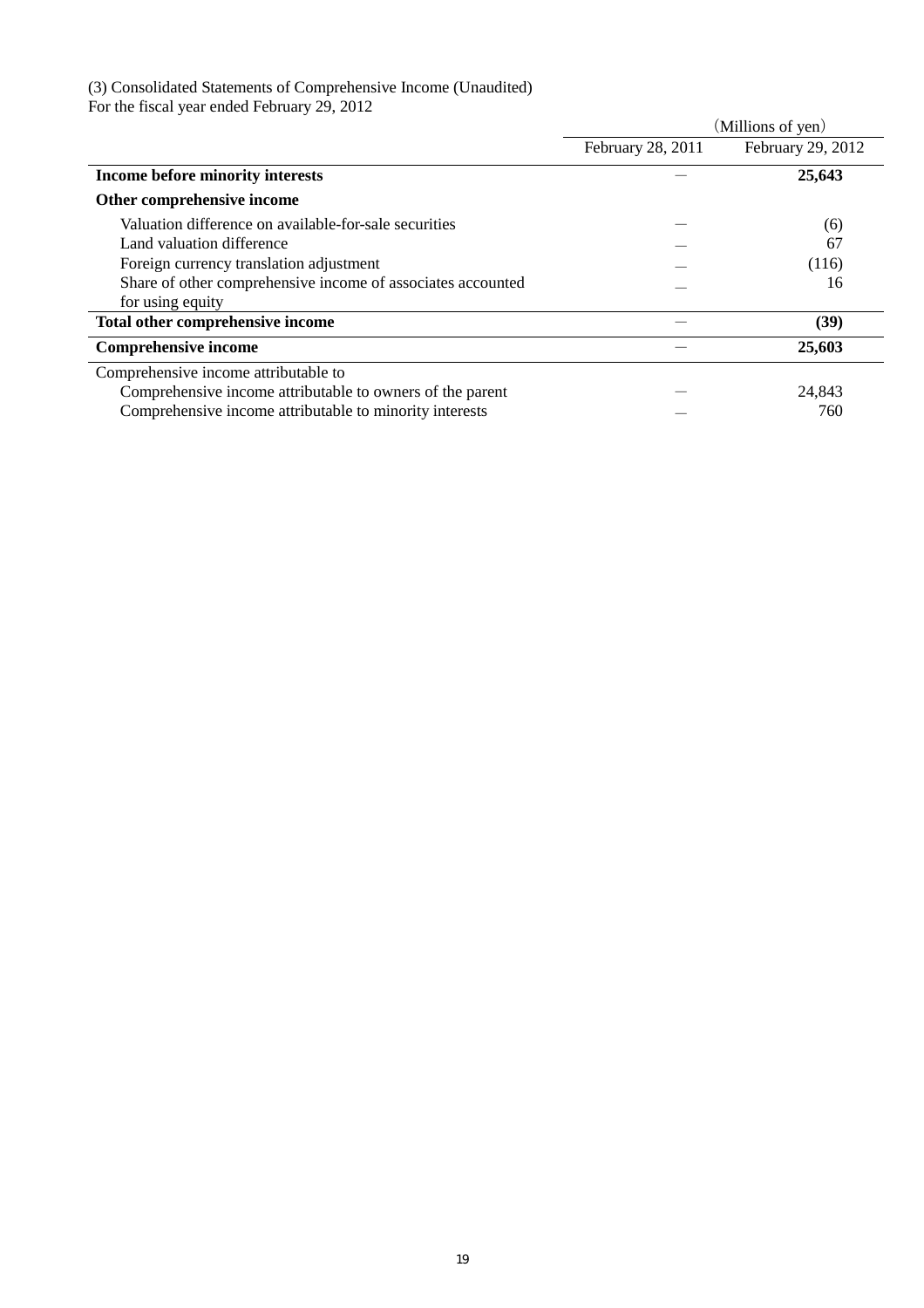|                                                      |                   | (Millions of yen) |
|------------------------------------------------------|-------------------|-------------------|
|                                                      | February 28, 2011 | February 29, 2012 |
| Shareholders' equity:                                |                   |                   |
| <b>Common stock and preferred stock</b>              |                   |                   |
| Balance at the end of the previous period            | 58,506            | 58,506            |
| Changes during the current period                    |                   |                   |
| Total changes during the current period              |                   |                   |
| Balance at the end of the current period             | 58,506            | 58,506            |
| <b>Capital surplus</b>                               |                   |                   |
| Balance at the end of the previous period            | 41,520            | 47,696            |
| Changes during the current period                    |                   |                   |
| Increase by share exchanges                          | 6,176             |                   |
| Exercise of subscription rights to shares            |                   | 10                |
| (Issuarance of treasury stock)                       |                   |                   |
| Total changes during the current period              | 6,176             | 10                |
| Balance at the end of the current period             | 47,696            | 47,707            |
| <b>Retained earnings</b>                             |                   |                   |
|                                                      |                   |                   |
| Balance at the end of the previous period            | 94,171            | 99,608            |
| Changes during the current period                    |                   |                   |
| Cash dividends paid                                  | (16, 422)         | (17, 177)         |
| Net income                                           | 25,386            | 24,885            |
| Disposal of treasury stock                           | (0)               |                   |
| Retirement of treasury stock                         | (3,528)           |                   |
| Reversal of land revaluation differences, net of tax |                   | (67)              |
| Total changes during the current period              | 5,436             | 7,640             |
| Balance at the end of the current period             | 99,608            | 107,249           |
| <b>Treasury stock</b>                                |                   |                   |
| Balance at the end of the previous period            | (1,713)           | (1,693)           |
| Changes during the current period                    |                   |                   |
| Purchase of treasury stock                           | (3,510)           | (3)               |
| Exercise of subscription rights to shares            |                   | 69                |
| (Issuarance of treasury stock)                       |                   |                   |
| Disposal of treasury stock                           | 1                 |                   |
| Retirement of treasury stock                         | 3,528             |                   |
| Total changes during the current period              | 19                | 65                |
| Balance at the end of the current period             | (1,693)           | (1,627)           |
| <b>Total Shareholders' equity</b>                    |                   |                   |
| Balance at the end of the previous period            | 192,485           | 204,117           |
| Changes during the current period                    |                   |                   |
| Increase by share exchanges                          | 6,176             |                   |
| Cash dividends paid                                  | (16, 422)         | (17, 177)         |
| Net profit                                           | 25,386            | 24,885            |
| Purchase of treasury stock                           | (3,510)           | (3)               |
| Disposal of treasury stock                           |                   |                   |
| Reversal of land revaluation differences, net of tax |                   | (67)              |
| Total changes during the current period              | 11,632            | 7,717             |
| Balance at the end of the current period             | 204,117           | 211,835           |

## (4) Consolidated Statements of Changes in Net Assets (Unaudited)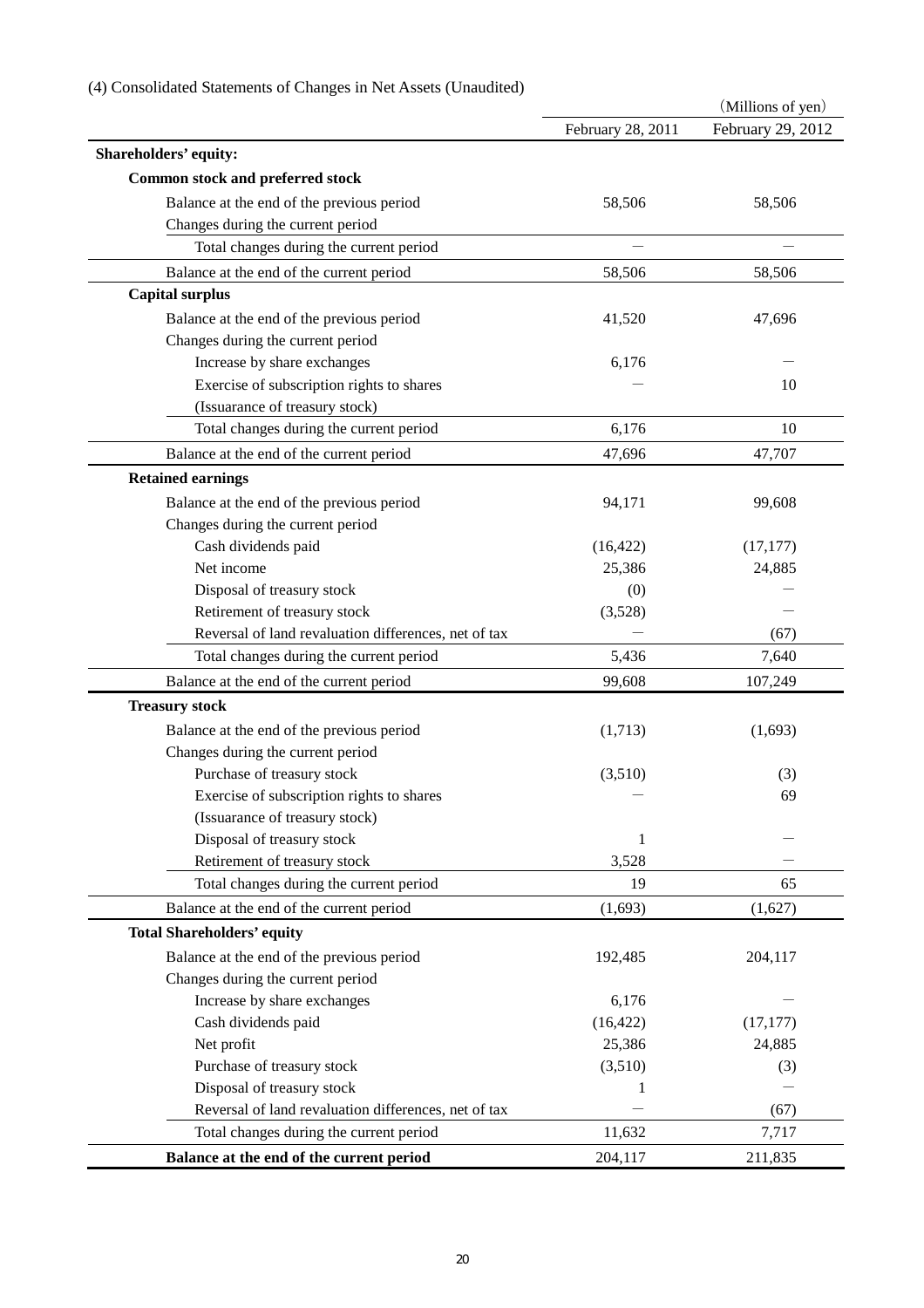# Consolidated Statements of Changes in Net Assets (Unaudited) - Continued

| February 29, 2012<br>February 28, 2011<br>Accumulated other comprehensive income:<br>Unrealized holding gains on securities, net of tax<br>Balance at the end of the previous period<br>14<br>(4)<br>Changes during the current period<br>Net changes of items other than shareholders' equity<br>(19)<br>(6)<br>Total changes during the current period<br>(19)<br>(6)<br>Balance at the end of the current period<br>(11)<br>(4)<br>Land revaluation difference, net of tax<br>Balance at the end of the previous period<br>(634)<br>(634)<br>Changes during the current period<br>Net changes of items other than shareholders' equity<br>67<br>67<br>Total changes during the current period<br>Balance at the end of the current period<br>(634)<br>(567)<br>Foreign currency translation adjustments<br>Balance at the end of the previous period<br>65<br>1<br>Changes during the current period<br>Net changes of items other than shareholders' equity<br>(102)<br>(64)<br>Total changes during the current period<br>(64)<br>(102)<br>Balance at the end of the current period<br>1<br>(101)<br>Total Accumulated other comprehensive income<br>Balance at the end of the previous period<br>(638)<br>(554)<br>Reversal of land revaluation difference, net of tax<br>67<br>Changes during the current period<br>Net changes of items other than shareholders' equity<br>(83)<br>(109)<br>(83)<br>Total changes during the current period<br>(42)<br>Balance at the end of the current period<br>(638)<br>(638)<br><b>Stock acquisition rights</b><br>Balance at the end of the previous period<br>346<br>405<br>Changes during the current period |
|--------------------------------------------------------------------------------------------------------------------------------------------------------------------------------------------------------------------------------------------------------------------------------------------------------------------------------------------------------------------------------------------------------------------------------------------------------------------------------------------------------------------------------------------------------------------------------------------------------------------------------------------------------------------------------------------------------------------------------------------------------------------------------------------------------------------------------------------------------------------------------------------------------------------------------------------------------------------------------------------------------------------------------------------------------------------------------------------------------------------------------------------------------------------------------------------------------------------------------------------------------------------------------------------------------------------------------------------------------------------------------------------------------------------------------------------------------------------------------------------------------------------------------------------------------------------------------------------------------------------------------------------------------------|
|                                                                                                                                                                                                                                                                                                                                                                                                                                                                                                                                                                                                                                                                                                                                                                                                                                                                                                                                                                                                                                                                                                                                                                                                                                                                                                                                                                                                                                                                                                                                                                                                                                                              |
|                                                                                                                                                                                                                                                                                                                                                                                                                                                                                                                                                                                                                                                                                                                                                                                                                                                                                                                                                                                                                                                                                                                                                                                                                                                                                                                                                                                                                                                                                                                                                                                                                                                              |
|                                                                                                                                                                                                                                                                                                                                                                                                                                                                                                                                                                                                                                                                                                                                                                                                                                                                                                                                                                                                                                                                                                                                                                                                                                                                                                                                                                                                                                                                                                                                                                                                                                                              |
|                                                                                                                                                                                                                                                                                                                                                                                                                                                                                                                                                                                                                                                                                                                                                                                                                                                                                                                                                                                                                                                                                                                                                                                                                                                                                                                                                                                                                                                                                                                                                                                                                                                              |
|                                                                                                                                                                                                                                                                                                                                                                                                                                                                                                                                                                                                                                                                                                                                                                                                                                                                                                                                                                                                                                                                                                                                                                                                                                                                                                                                                                                                                                                                                                                                                                                                                                                              |
|                                                                                                                                                                                                                                                                                                                                                                                                                                                                                                                                                                                                                                                                                                                                                                                                                                                                                                                                                                                                                                                                                                                                                                                                                                                                                                                                                                                                                                                                                                                                                                                                                                                              |
|                                                                                                                                                                                                                                                                                                                                                                                                                                                                                                                                                                                                                                                                                                                                                                                                                                                                                                                                                                                                                                                                                                                                                                                                                                                                                                                                                                                                                                                                                                                                                                                                                                                              |
|                                                                                                                                                                                                                                                                                                                                                                                                                                                                                                                                                                                                                                                                                                                                                                                                                                                                                                                                                                                                                                                                                                                                                                                                                                                                                                                                                                                                                                                                                                                                                                                                                                                              |
|                                                                                                                                                                                                                                                                                                                                                                                                                                                                                                                                                                                                                                                                                                                                                                                                                                                                                                                                                                                                                                                                                                                                                                                                                                                                                                                                                                                                                                                                                                                                                                                                                                                              |
|                                                                                                                                                                                                                                                                                                                                                                                                                                                                                                                                                                                                                                                                                                                                                                                                                                                                                                                                                                                                                                                                                                                                                                                                                                                                                                                                                                                                                                                                                                                                                                                                                                                              |
|                                                                                                                                                                                                                                                                                                                                                                                                                                                                                                                                                                                                                                                                                                                                                                                                                                                                                                                                                                                                                                                                                                                                                                                                                                                                                                                                                                                                                                                                                                                                                                                                                                                              |
|                                                                                                                                                                                                                                                                                                                                                                                                                                                                                                                                                                                                                                                                                                                                                                                                                                                                                                                                                                                                                                                                                                                                                                                                                                                                                                                                                                                                                                                                                                                                                                                                                                                              |
|                                                                                                                                                                                                                                                                                                                                                                                                                                                                                                                                                                                                                                                                                                                                                                                                                                                                                                                                                                                                                                                                                                                                                                                                                                                                                                                                                                                                                                                                                                                                                                                                                                                              |
|                                                                                                                                                                                                                                                                                                                                                                                                                                                                                                                                                                                                                                                                                                                                                                                                                                                                                                                                                                                                                                                                                                                                                                                                                                                                                                                                                                                                                                                                                                                                                                                                                                                              |
|                                                                                                                                                                                                                                                                                                                                                                                                                                                                                                                                                                                                                                                                                                                                                                                                                                                                                                                                                                                                                                                                                                                                                                                                                                                                                                                                                                                                                                                                                                                                                                                                                                                              |
|                                                                                                                                                                                                                                                                                                                                                                                                                                                                                                                                                                                                                                                                                                                                                                                                                                                                                                                                                                                                                                                                                                                                                                                                                                                                                                                                                                                                                                                                                                                                                                                                                                                              |
|                                                                                                                                                                                                                                                                                                                                                                                                                                                                                                                                                                                                                                                                                                                                                                                                                                                                                                                                                                                                                                                                                                                                                                                                                                                                                                                                                                                                                                                                                                                                                                                                                                                              |
|                                                                                                                                                                                                                                                                                                                                                                                                                                                                                                                                                                                                                                                                                                                                                                                                                                                                                                                                                                                                                                                                                                                                                                                                                                                                                                                                                                                                                                                                                                                                                                                                                                                              |
|                                                                                                                                                                                                                                                                                                                                                                                                                                                                                                                                                                                                                                                                                                                                                                                                                                                                                                                                                                                                                                                                                                                                                                                                                                                                                                                                                                                                                                                                                                                                                                                                                                                              |
|                                                                                                                                                                                                                                                                                                                                                                                                                                                                                                                                                                                                                                                                                                                                                                                                                                                                                                                                                                                                                                                                                                                                                                                                                                                                                                                                                                                                                                                                                                                                                                                                                                                              |
|                                                                                                                                                                                                                                                                                                                                                                                                                                                                                                                                                                                                                                                                                                                                                                                                                                                                                                                                                                                                                                                                                                                                                                                                                                                                                                                                                                                                                                                                                                                                                                                                                                                              |
|                                                                                                                                                                                                                                                                                                                                                                                                                                                                                                                                                                                                                                                                                                                                                                                                                                                                                                                                                                                                                                                                                                                                                                                                                                                                                                                                                                                                                                                                                                                                                                                                                                                              |
|                                                                                                                                                                                                                                                                                                                                                                                                                                                                                                                                                                                                                                                                                                                                                                                                                                                                                                                                                                                                                                                                                                                                                                                                                                                                                                                                                                                                                                                                                                                                                                                                                                                              |
|                                                                                                                                                                                                                                                                                                                                                                                                                                                                                                                                                                                                                                                                                                                                                                                                                                                                                                                                                                                                                                                                                                                                                                                                                                                                                                                                                                                                                                                                                                                                                                                                                                                              |
|                                                                                                                                                                                                                                                                                                                                                                                                                                                                                                                                                                                                                                                                                                                                                                                                                                                                                                                                                                                                                                                                                                                                                                                                                                                                                                                                                                                                                                                                                                                                                                                                                                                              |
|                                                                                                                                                                                                                                                                                                                                                                                                                                                                                                                                                                                                                                                                                                                                                                                                                                                                                                                                                                                                                                                                                                                                                                                                                                                                                                                                                                                                                                                                                                                                                                                                                                                              |
|                                                                                                                                                                                                                                                                                                                                                                                                                                                                                                                                                                                                                                                                                                                                                                                                                                                                                                                                                                                                                                                                                                                                                                                                                                                                                                                                                                                                                                                                                                                                                                                                                                                              |
|                                                                                                                                                                                                                                                                                                                                                                                                                                                                                                                                                                                                                                                                                                                                                                                                                                                                                                                                                                                                                                                                                                                                                                                                                                                                                                                                                                                                                                                                                                                                                                                                                                                              |
|                                                                                                                                                                                                                                                                                                                                                                                                                                                                                                                                                                                                                                                                                                                                                                                                                                                                                                                                                                                                                                                                                                                                                                                                                                                                                                                                                                                                                                                                                                                                                                                                                                                              |
|                                                                                                                                                                                                                                                                                                                                                                                                                                                                                                                                                                                                                                                                                                                                                                                                                                                                                                                                                                                                                                                                                                                                                                                                                                                                                                                                                                                                                                                                                                                                                                                                                                                              |
|                                                                                                                                                                                                                                                                                                                                                                                                                                                                                                                                                                                                                                                                                                                                                                                                                                                                                                                                                                                                                                                                                                                                                                                                                                                                                                                                                                                                                                                                                                                                                                                                                                                              |
| Net changes of items other than shareholders' equity<br>59<br>37                                                                                                                                                                                                                                                                                                                                                                                                                                                                                                                                                                                                                                                                                                                                                                                                                                                                                                                                                                                                                                                                                                                                                                                                                                                                                                                                                                                                                                                                                                                                                                                             |
| Total changes during the current period<br>59<br>37                                                                                                                                                                                                                                                                                                                                                                                                                                                                                                                                                                                                                                                                                                                                                                                                                                                                                                                                                                                                                                                                                                                                                                                                                                                                                                                                                                                                                                                                                                                                                                                                          |
| Balance at the end of the current period<br>442<br>405                                                                                                                                                                                                                                                                                                                                                                                                                                                                                                                                                                                                                                                                                                                                                                                                                                                                                                                                                                                                                                                                                                                                                                                                                                                                                                                                                                                                                                                                                                                                                                                                       |
| <b>Minority interests</b>                                                                                                                                                                                                                                                                                                                                                                                                                                                                                                                                                                                                                                                                                                                                                                                                                                                                                                                                                                                                                                                                                                                                                                                                                                                                                                                                                                                                                                                                                                                                                                                                                                    |
| Balance at the end of the previous period<br>5,858<br>4,581                                                                                                                                                                                                                                                                                                                                                                                                                                                                                                                                                                                                                                                                                                                                                                                                                                                                                                                                                                                                                                                                                                                                                                                                                                                                                                                                                                                                                                                                                                                                                                                                  |
| Changes during the current period                                                                                                                                                                                                                                                                                                                                                                                                                                                                                                                                                                                                                                                                                                                                                                                                                                                                                                                                                                                                                                                                                                                                                                                                                                                                                                                                                                                                                                                                                                                                                                                                                            |
| Net changes of items other than shareholders' equity<br>(1,276)<br>(1,516)                                                                                                                                                                                                                                                                                                                                                                                                                                                                                                                                                                                                                                                                                                                                                                                                                                                                                                                                                                                                                                                                                                                                                                                                                                                                                                                                                                                                                                                                                                                                                                                   |
| Total changes during the current period<br>(1,276)<br>(1,516)                                                                                                                                                                                                                                                                                                                                                                                                                                                                                                                                                                                                                                                                                                                                                                                                                                                                                                                                                                                                                                                                                                                                                                                                                                                                                                                                                                                                                                                                                                                                                                                                |
| Balance at the end of the current period<br>4,581<br>3,064                                                                                                                                                                                                                                                                                                                                                                                                                                                                                                                                                                                                                                                                                                                                                                                                                                                                                                                                                                                                                                                                                                                                                                                                                                                                                                                                                                                                                                                                                                                                                                                                   |
| <b>Total net assets</b>                                                                                                                                                                                                                                                                                                                                                                                                                                                                                                                                                                                                                                                                                                                                                                                                                                                                                                                                                                                                                                                                                                                                                                                                                                                                                                                                                                                                                                                                                                                                                                                                                                      |
| Balance at the end of the previous period<br>198,135<br>208,466                                                                                                                                                                                                                                                                                                                                                                                                                                                                                                                                                                                                                                                                                                                                                                                                                                                                                                                                                                                                                                                                                                                                                                                                                                                                                                                                                                                                                                                                                                                                                                                              |
| Changes during the current period                                                                                                                                                                                                                                                                                                                                                                                                                                                                                                                                                                                                                                                                                                                                                                                                                                                                                                                                                                                                                                                                                                                                                                                                                                                                                                                                                                                                                                                                                                                                                                                                                            |
| Increase by share exchanges<br>6,176                                                                                                                                                                                                                                                                                                                                                                                                                                                                                                                                                                                                                                                                                                                                                                                                                                                                                                                                                                                                                                                                                                                                                                                                                                                                                                                                                                                                                                                                                                                                                                                                                         |
| (16, 422)<br>Cash dividends paid<br>(17, 177)                                                                                                                                                                                                                                                                                                                                                                                                                                                                                                                                                                                                                                                                                                                                                                                                                                                                                                                                                                                                                                                                                                                                                                                                                                                                                                                                                                                                                                                                                                                                                                                                                |
| Net profit<br>25,386<br>24,885                                                                                                                                                                                                                                                                                                                                                                                                                                                                                                                                                                                                                                                                                                                                                                                                                                                                                                                                                                                                                                                                                                                                                                                                                                                                                                                                                                                                                                                                                                                                                                                                                               |
| Purchase of treasury stock<br>(3,510)<br>(3)                                                                                                                                                                                                                                                                                                                                                                                                                                                                                                                                                                                                                                                                                                                                                                                                                                                                                                                                                                                                                                                                                                                                                                                                                                                                                                                                                                                                                                                                                                                                                                                                                 |
| Exercise of subscription rights to shares<br>80                                                                                                                                                                                                                                                                                                                                                                                                                                                                                                                                                                                                                                                                                                                                                                                                                                                                                                                                                                                                                                                                                                                                                                                                                                                                                                                                                                                                                                                                                                                                                                                                              |
| (Issuarance of treasury stock)                                                                                                                                                                                                                                                                                                                                                                                                                                                                                                                                                                                                                                                                                                                                                                                                                                                                                                                                                                                                                                                                                                                                                                                                                                                                                                                                                                                                                                                                                                                                                                                                                               |
| Disposal of treasury stock<br>1                                                                                                                                                                                                                                                                                                                                                                                                                                                                                                                                                                                                                                                                                                                                                                                                                                                                                                                                                                                                                                                                                                                                                                                                                                                                                                                                                                                                                                                                                                                                                                                                                              |
| Net changes of items other than shareholders' equity<br>(1,301)<br>(1,588)                                                                                                                                                                                                                                                                                                                                                                                                                                                                                                                                                                                                                                                                                                                                                                                                                                                                                                                                                                                                                                                                                                                                                                                                                                                                                                                                                                                                                                                                                                                                                                                   |
| Total changes during the current period<br>10,331<br>6,195                                                                                                                                                                                                                                                                                                                                                                                                                                                                                                                                                                                                                                                                                                                                                                                                                                                                                                                                                                                                                                                                                                                                                                                                                                                                                                                                                                                                                                                                                                                                                                                                   |
| Balance at the end of the current period<br>208,466<br>214,662                                                                                                                                                                                                                                                                                                                                                                                                                                                                                                                                                                                                                                                                                                                                                                                                                                                                                                                                                                                                                                                                                                                                                                                                                                                                                                                                                                                                                                                                                                                                                                                               |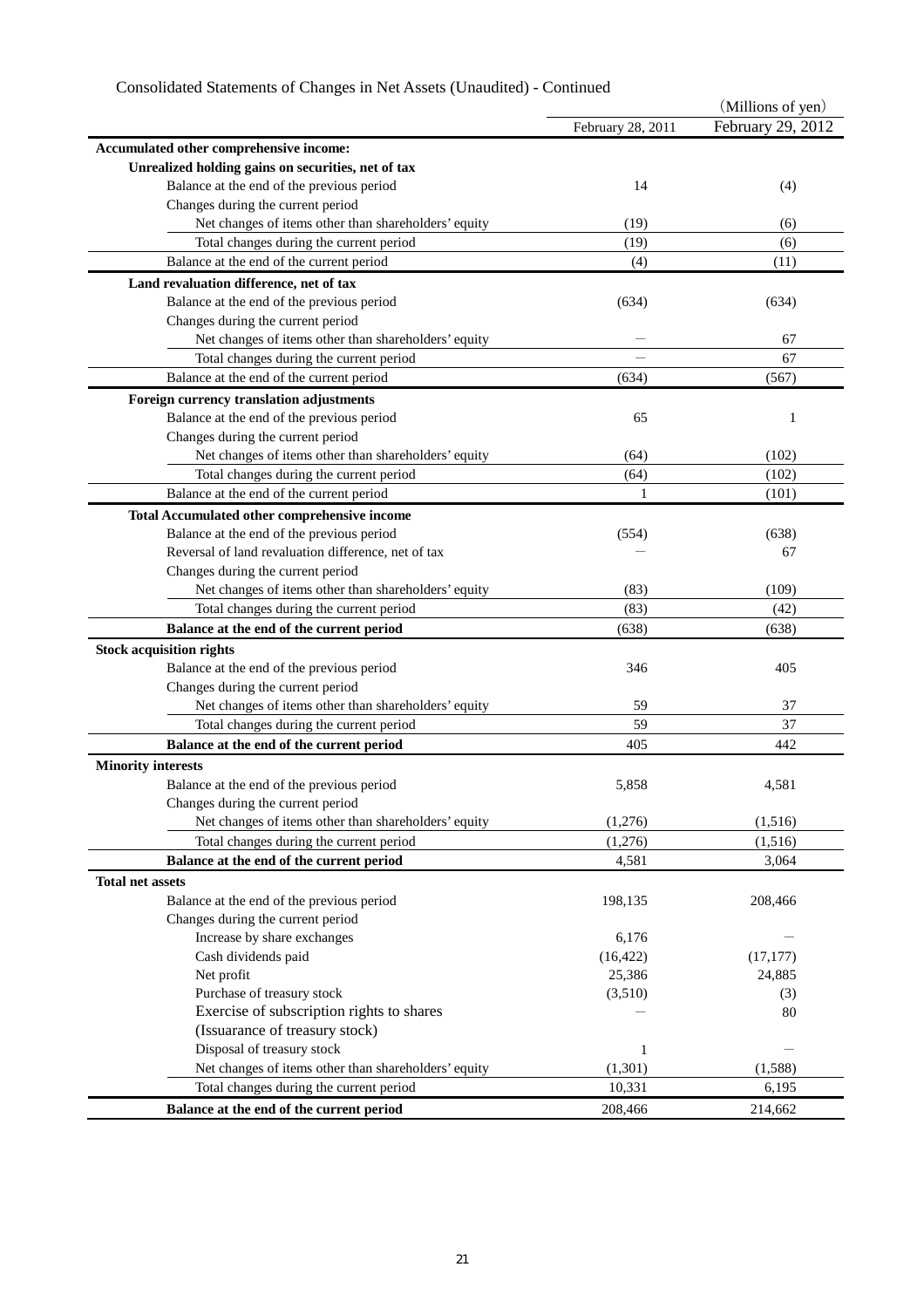#### (5) Consolidated Statements of Cash Flows (Unaudited) - Continued

For the fiscal year ended February 28, 2011 and February 29, 2012

|                                                                                                             |                   | (Millions of yen) |
|-------------------------------------------------------------------------------------------------------------|-------------------|-------------------|
|                                                                                                             | February 28, 2011 | February 29, 2012 |
| <b>Operating activities:</b>                                                                                |                   |                   |
| Income before income taxes                                                                                  | 44,411            | 46,285            |
| Depreciation of property and store equipment                                                                | 33,083            | 37,845            |
| Loss from disposal of fixed assets                                                                          | 1,468             | 2,064             |
| Loss from disposal of intangible fixed assets                                                               | 267               |                   |
| Loss on impairment of long-lived assets                                                                     | 4,989             | 3,318             |
| Loss (gain) on sales of fixed assets                                                                        | 1,303             |                   |
| Loss on adjustment for changes of accounting standard for asset<br>retirement obligations                   |                   | 8,292             |
| Loss on disaster                                                                                            |                   | 3,460             |
| Gain on step acquisitions                                                                                   |                   | (1,570)           |
| Increase in provision for allowance for retirement benefits to employees                                    | 941               | 1,215             |
| Increase in allowance for doubtful accounts                                                                 | 1,352             | (384)             |
| Equity in earnings (losses) of an affiliates                                                                | (311)             | (290)             |
| Interest received                                                                                           | (661)             | (672)             |
| Interest expense                                                                                            | 983               | 1,122             |
| Other-net                                                                                                   | 1,115             | 407               |
| Decrease (increase) in accounts receivable due from franchised stores                                       | 4,631             | (1,348)           |
| Decrease (increase) in merchandise inventories                                                              | 57                | (920)             |
| Decrease (increase) in accounts receivable — other                                                          | (1,237)           | (1, 444)          |
| Decrease (increase) in claims provable in bankruptcy, claims                                                | (1,788)           | 236               |
| provable in rehabilitation<br>Increase (decrease) in accounts payable—trade and due to<br>franchised stores | 5,248             | 3,053             |
| Increase (decrease) in accounts payable—other                                                               | (5,126)           | (1, 341)          |
| Increase (decrease) in deposits received                                                                    | (3,560)           | 12,656            |
| Increase (decrease) in lease deposits from franchisee and lessees                                           | (1,571)           | (1,596)           |
| Other-net                                                                                                   | 2,612             | (1,804)           |
| <b>Subtotal</b>                                                                                             | 88,208            | 108,583           |
| Interest received                                                                                           | 661               | 673               |
| Interest expenses paid                                                                                      | (982)             | (1,122)           |
| Income taxes paid                                                                                           | (15,676)          | (18, 405)         |
| Loss on disaster paid                                                                                       |                   | (3,372)           |
| Net cash provided by operating activities                                                                   | 72,210            | 86,356            |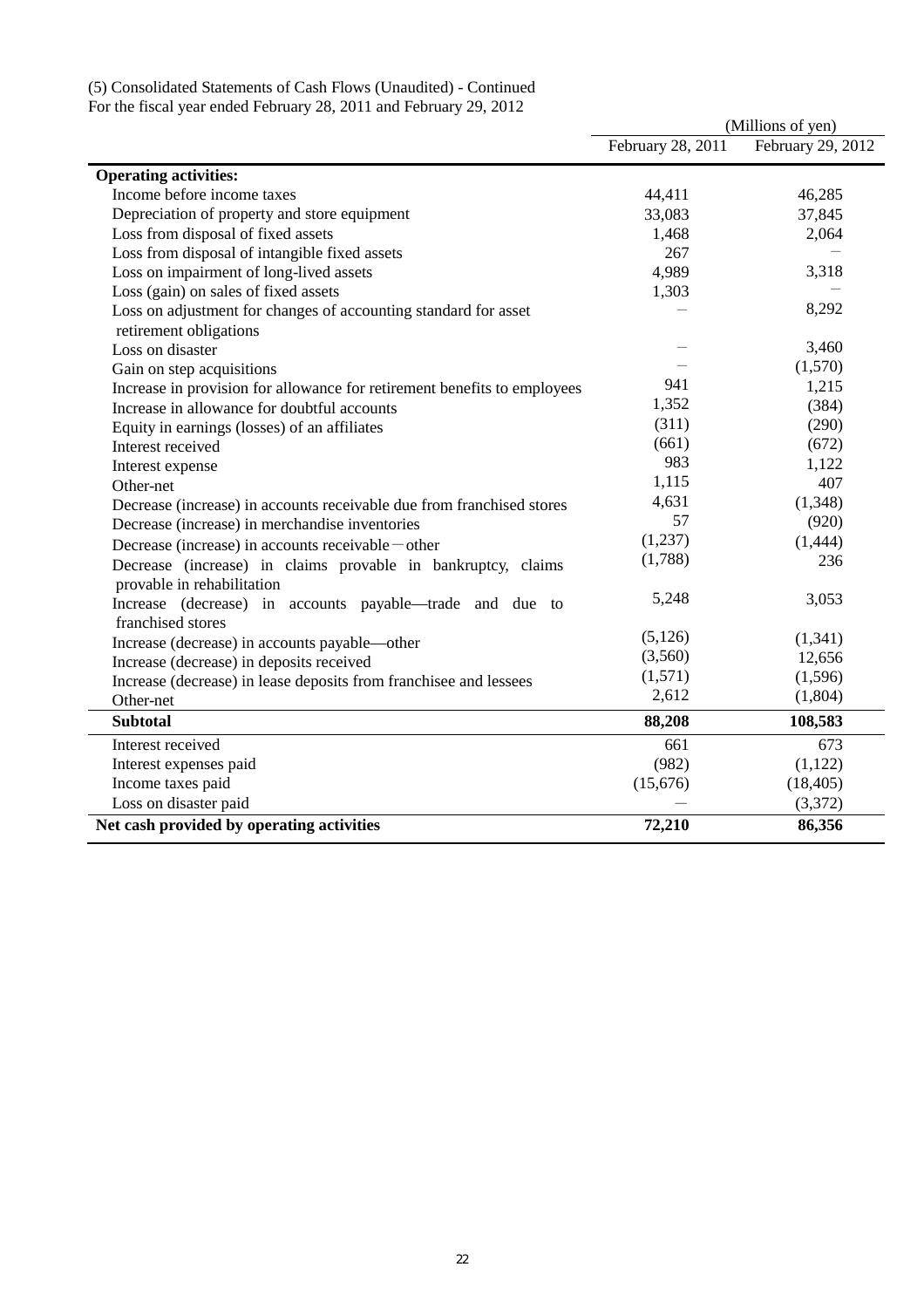|                                                                                                          |                   | (Millions of yen) |
|----------------------------------------------------------------------------------------------------------|-------------------|-------------------|
|                                                                                                          | February 28, 2011 | February 29, 2012 |
| <b>Investing activities:</b>                                                                             |                   |                   |
| Payments into time deposits                                                                              | (26, 304)         | (20, 404)         |
| Proceeds from withdrawal of time deposits                                                                | 25,374            | 20,104            |
| Proceeds from redemption of marketable securities                                                        | 2,500             |                   |
| Increase (decrease) in long-term loans receivable – net                                                  | (2,069)           | (297)             |
| Purchase of stocks of subsidiaries and affiliates                                                        | (650)             | (6, 335)          |
| Proceeds from sales of stocks of subsidiaries and affiliates                                             | 225               |                   |
| Purchase of investments in subsidiaries resulting in change in scope<br>of consolidation                 | (809)             | (982)             |
| Proceeds from purchase of investments in subsidiaries resulting from<br>change of scope of consolidation | 455               |                   |
| Payments for transfer of business                                                                        |                   | (3,415)           |
| Payment for acquisition of property and store equipment                                                  | (22, 883)         | (28, 866)         |
| Payment for acquisition of intangible fixed assets                                                       | (7,511)           | (7, 449)          |
| Increase (decrease) in lease deposit -net                                                                | 2,299             | (1,932)           |
| Increase (decrease) in long-term prepaid expenses                                                        | (1,045)           | (3,511)           |
| Other $-$ net                                                                                            | (102)             | 177               |
| Net cash used in investing activities                                                                    | (30,522)          | (52, 912)         |
| <b>Financing activities:</b>                                                                             |                   |                   |
| Repayments of lease obligations                                                                          | (8,785)           | (10, 382)         |
| Cash dividends paid                                                                                      | (16, 422)         | (17, 177)         |
| Purchase of treasury stock                                                                               | (3,510)           |                   |
| Other $-net$                                                                                             | (80)              | 14                |
| Net cash used in financing activities                                                                    | (28, 798)         | (27, 544)         |
| Effect of exchange rate change on cash and cash equivalents                                              | (20)              | 8                 |
| Net increase (decrease) in cash and cash equivalents                                                     | 12,868            | 5,908             |
| Cash and cash equivalents, beginning of year                                                             | 54,843            | 67,712            |
| Increase (decrease) in cash and cash equivalents resulting from chang<br>of consolidation                |                   | 49                |
| Cash and cash equivalents at end of period                                                               | 67,712            | 73,670            |

## Consolidated Statements of Cash Flows (Unaudited) - Continued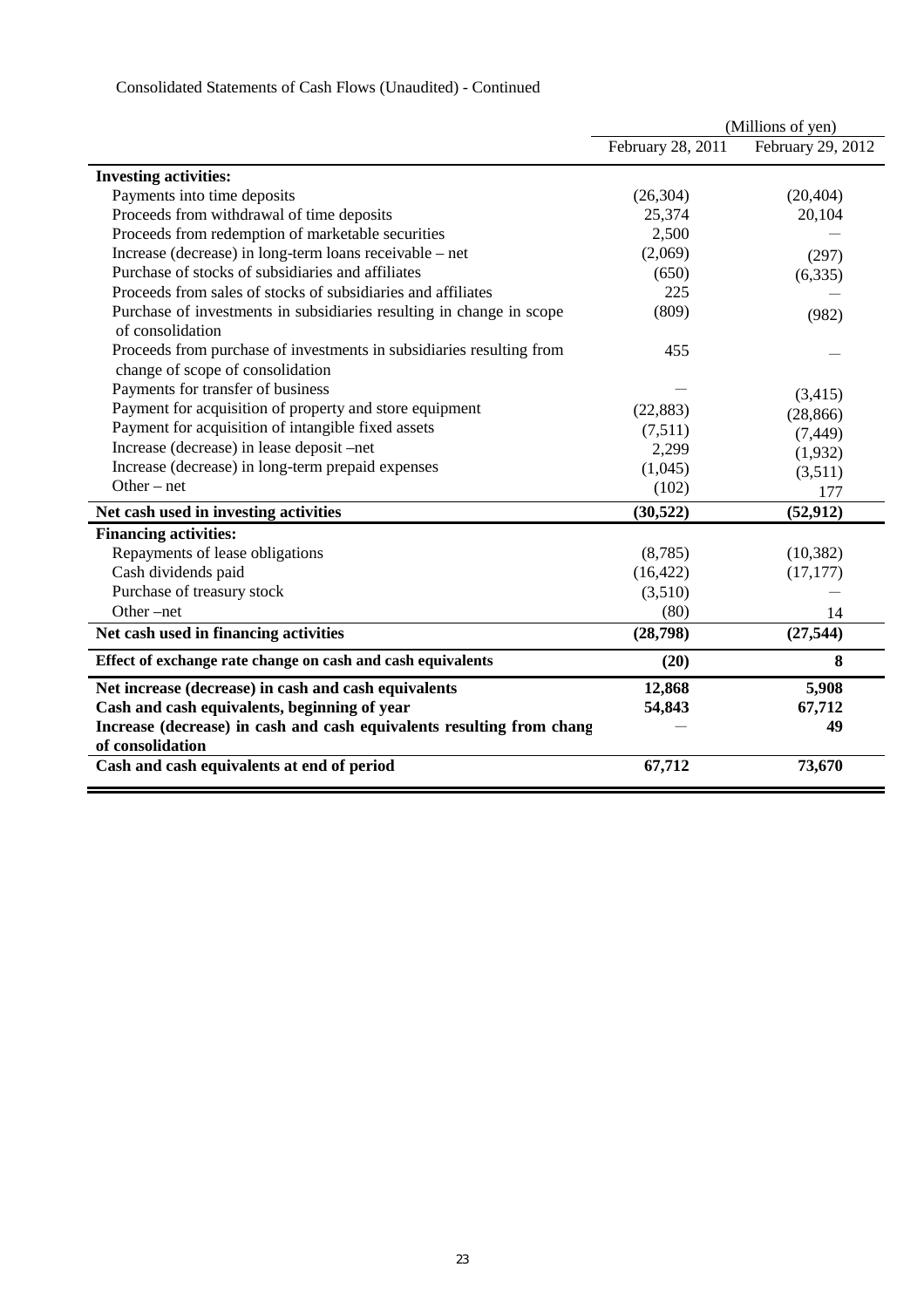《Notes Concerning Going Concern Assumption》 None

《Basis of Presenting the Consolidated Financial Statements》

1. Scope of consolidation

Consolidated subsidiaries: 10 Lawson HMV Entertainment, Inc.. Lawson ATM Networks, Inc. BestPractice Inc. Ninety-nine Plus Inc. Cross Ocean Media, Inc Lawson Toyama, Inc. Chongqing Lawson, Inc. Shanghai Hualian Lawson, Inc. Dalian Lawson, Inc. Lawson Asia Pacific Holdings Pte.Ltd.

Dalian Lawson, Inc, and Lawson Asia Pacific Holdings Pte.Ltd, which was established on 2012, became LAWSON's consolidated subsidiary.

LAWSON Toyama, Inc. became LAWSON's consolidated subsidiary because of its importance. Shanghai Hualian Lawson, Inc. became LAWSON's consolidated subsidiary because of increase of the ownership.

LAWSON HMV ENTERTAINMENT, INC., which was established on September 1, 2011 through the merging of LAWSON ENTERMEDIA, INC. and HMV Japan K.K., is also engaged in entertainment/ecommerce-related business.

Radish Lawson Supermarket, Inc. categorized as a non-consolidated subsidiary, has been excluded from the application of the equity method because it has a negligible impact on total assets, net sales, net income, retained earnings, etc., and does not interfere with reasonable judgment of the corporate group's financial condition and business results.

2. Application of the equity method

Affiliated companies to which the equity method is applied: 2

(Japan) LAWSON Okinawa, Inc. Venture Republic Inc. (Other) PT MIDI UTAMA INDONESIA Tbk

Venture Republic Inc. has been included the equity method because the acquisition date has arrived.

The Company does not apply the equity method to one affiliated company (KOBE HOT DELI Co., LTD. and Herushirru, Inc. and LAWSON Farm Chiba, Inc. and LAWSON Farm Kagoshima, Inc. and LAWSON Farm Tokachi, Inc. and LAWSON Farm Oita, Inc.) and Radish Lawson Supermarket, Inc. and LAWSON USA HAWAII ,INC. categorized as a non-consolidated subsidiary, because the financial figures such as net income, retained earnings, and others are negligibly insignificant in comparison with the Company's consolidated financial statements.

Venture Republic Inc. has been included the equity method because the acquisition date has arrived.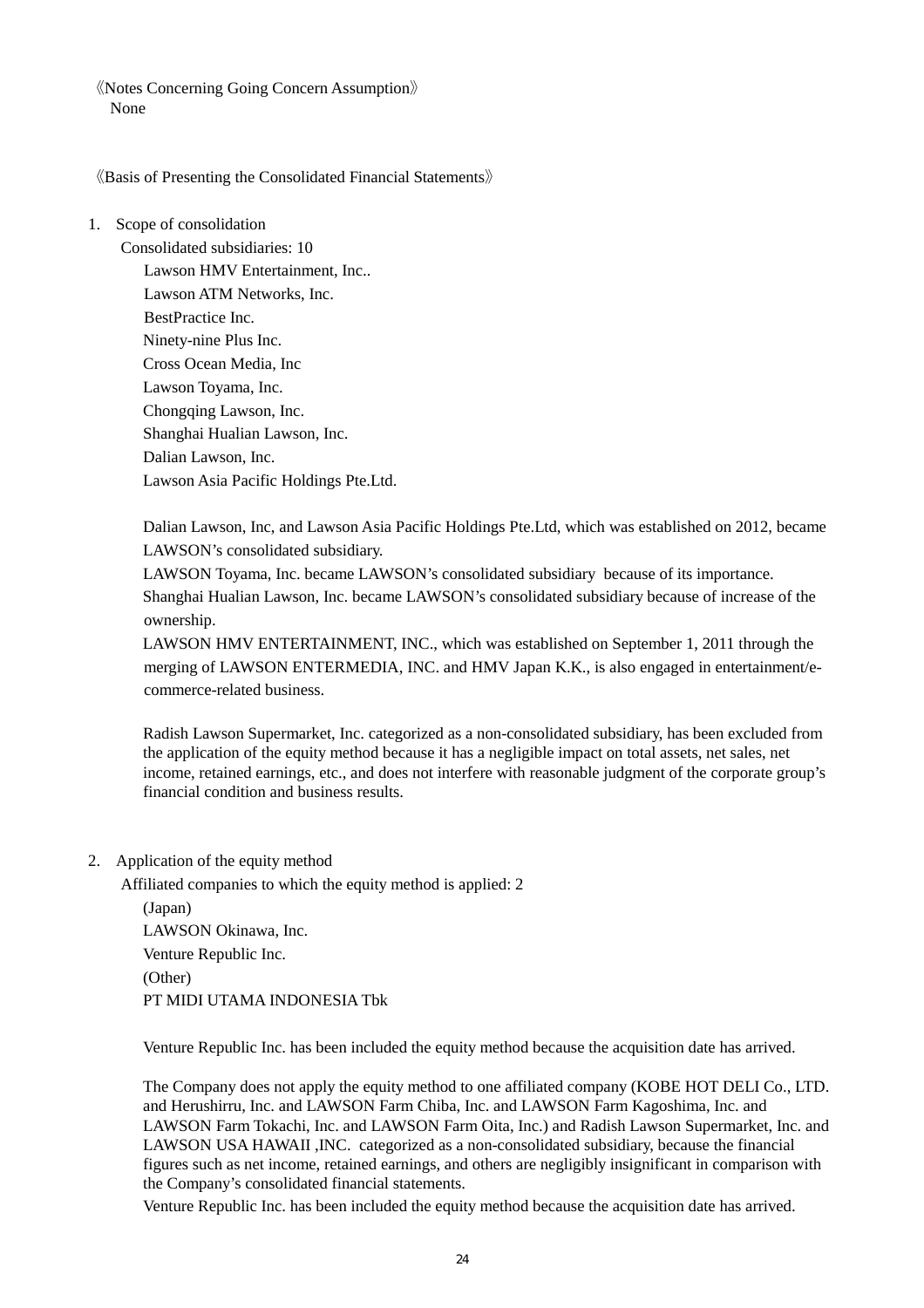Among share method application companies, it is December 31 on the settling day of Venture Republic Inc. and PT MIDI UTAMA INDONESIA Tbk.. When creating the consolidated balance sheets, the Company used balance sheets created by provisional settlement based on the financial data at the end of the most recently settled fiscal quarter and, as required, made adjustments on a consolidated basis to take into account significant transactions that subsequently occurred in the interval until the end of the consolidated term.

3. Closing day for settlement of accounts of consolidated subsidiaries

The balance sheet date of Shanghai Hualian Lawson, Inc. and Chongqing Lawson, Inc.. and Dalian Lawson, Inc. are December 31. In order to prepare for the consolidated financial statements, temporary financial statements based on the latest quarterly financial statements are used and significant transactions which occur between the latest quarterly balance sheet date and the consolidated balance sheet date are adjusted as required for consolidation. The fiscal year end date for the other consolidated subsidiaries correspond with the consolidated balance sheet date.

### 4. Summary of Significant Accounting Policies

(1) Valuation basis and method for important assets

Marketable securities and investments in securities:

Held-to-maturity debt securities: Carried at amortized cost.

Available-for-sale securities:

Securities whose market value is readily determinable: Reported at market value, with unrealized gains and losses, net of applicable taxes, reported in a separate component of net assets. The cost of securities sold is determined based on the moving-average method.

Other: Stated at cost determined by the moving-average method.

#### Inventories:

About the product, have adopted the retail cost method.

 (For balance sheet is calculated by the method according to the book value write-down based on the reduction of profitability)

Certain consolidated subsidiaries have adopted the cost method individually.

(For balance sheet is determined by the method according to the book value write-down based on the reduction of profitability)

(2) Depreciation method of depreciable assets

Property and store equipment (except for lease assets):

Depreciation is mainly computed by the declining-balance method at rates based on the estimated useful lives of the assets. The range of useful lives is from 10 to 34 years for buildings and from 5 to 8 years for furniture, fixtures and equipment.

Intangible fixed assets (except for lease assets):

Amortization of intangible assets is computed by the straight-line method.

Software costs of software for internal use are amortized by the straight-line method over 5 years, which is the internal useful life.

Lease assets:

Previously, these leases were accounted for as rental transactions. Furthermore, in terms of the depreciation method for leased assets related to finance leases that do not transfer ownership of leased property, the Company applies the straight-line method using the lease term as the useful life and a residual value of zero.

However, the Company has continued to treat as rental transactions finance leases that do not transfer ownership of leased property and that commenced before the first fiscal year in which the new accounting standard was applied.

Long - term prepaid expense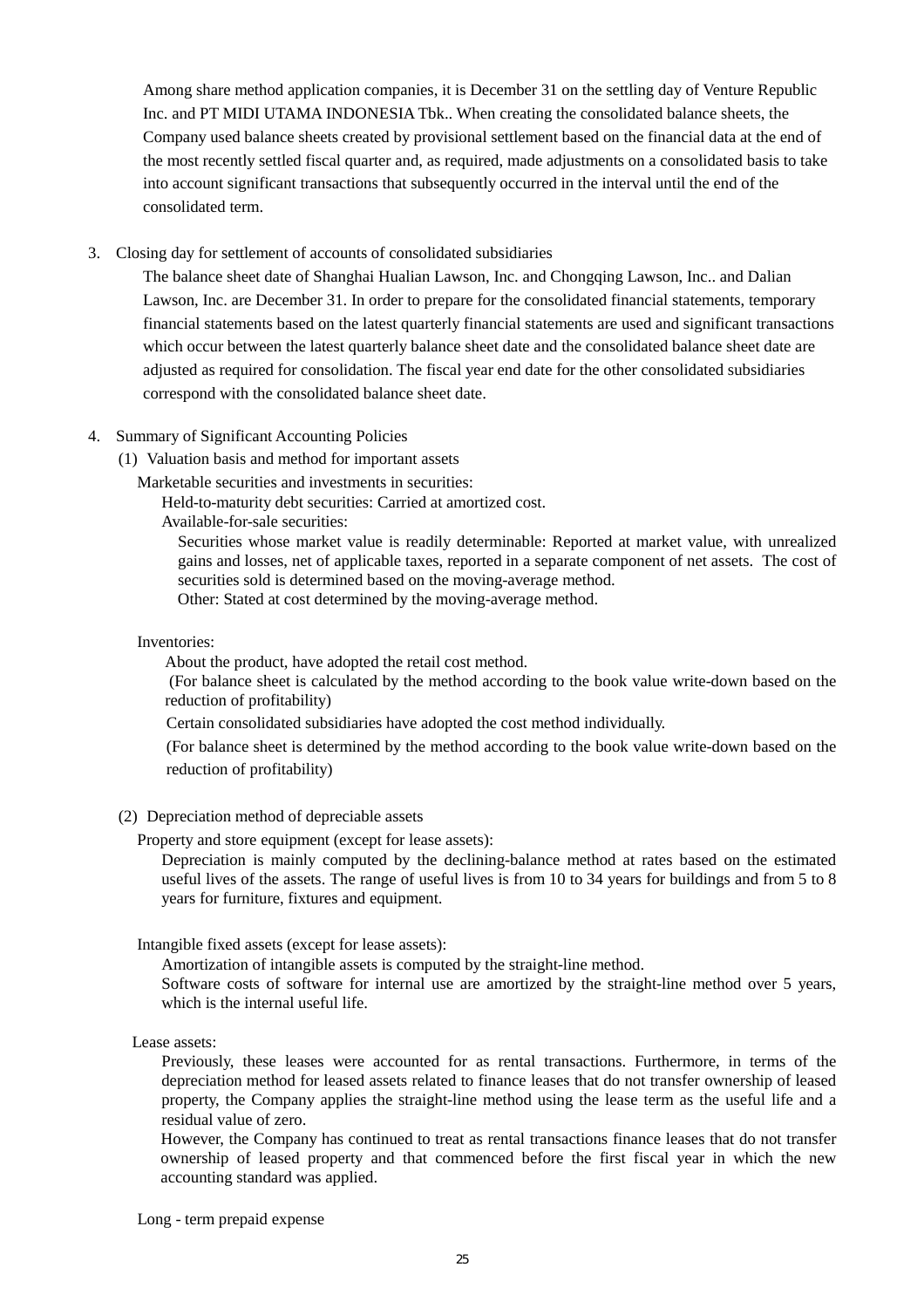Amortization of long-term prepaid expense is computed by the straight - line method.

(3) Accounting standard for important reserves

Allowance for Doubtful Accounts:

Allowance for doubtful accounts is provided at an amount of possible losses from uncollectable receivables based on the actual rate of losses from bad debt for ordinary receivables, and on estimated recoverability for specific doubtful receivables.

### Accrued Employees' Bonuses:

Accrued employees' bonuses are provided for payments of employees' bonuses based on the estimated amounts.

Provision for use of points granted:

The Company provides mainly MY LAWSON POINT holders and LAWSON PASS holders when purchasing goods, an entitlement to certain points that the holder can redeem for a discount on subsequent purchases from LAWSON stores.

## Allowance for Employees' Retirement Benefits:

Allowance for employees' retirement benefits is provided at the amount accrued based on the projected benefit obligations and plan assets at the balance sheet date. Actuarial differences will be mainly amortized from the following fiscal year on a straight-line basis over a certain period (10 years) within an average remaining service period of employees at the time of their occurrence. Prior service cost is mainly amortized, starting the fiscal year incurred, on a straight-line basis over a certain period (10 years) within an average remaining service period of employees.

(Changes in accounting treatment)

Effective from the fiscal year ended March 31, 2011, the Company adopted the Partial Amendments to Accounting Standard for Retirement Benefits (Part 3) (ASBJ Statement No. 19, issued on July 31, 2008).

This change had no effect on operating income, ordinary income and income before income taxes and minority interests.

Allowance for Retirement Benefits to Directors and Corporate Auditors:

Allowance for retirement benefits to corporate auditors and executive officers of The Company, and to directors and corporate auditors of the certain consolidated subsidiary are calculated to state the liability at 100% of the amount that would be required if all corporate auditors, executive officers and directors resigned their services with the Company at the balance sheet date.

## (4) Foreign Currency Transactions and Foreign Currency Financial Statements

All short-term and long-term monetary receivables and payables denominated in foreign currencies are translated into Japanese yen at the exchange rates at the balance sheet date. The foreign exchange gains and losses from translation are recognized in the consolidated statements of income. The balance sheet accounts as well as revenue and expense accounts of foreign affiliated companies are translated into Japanese yen at the current exchange rate as of the balance sheet date except for shareholders' equity, which is translated at the historical rate. Differences arising from such translation are shown as "foreign currency translation adjustments" in a separate component of net assets.

## (5) Accounting for Consumption Tax

Consumption tax is accounted for using the tax exclusion method.

### 5. Valuation of assets and liabilities of consolidated subsidiaries The assets and liabilities of consolidated subsidiaries, including the portion attributable to minority interests, are valued at their fair values at the respective dates when the subsidiaries were initially consolidated.

6. Amortization of Goodwill

Concerning goodwill, the amount is amortized on a straight-line basis over a maximum of 20 years, depending on the reason for the occurrence of goodwill.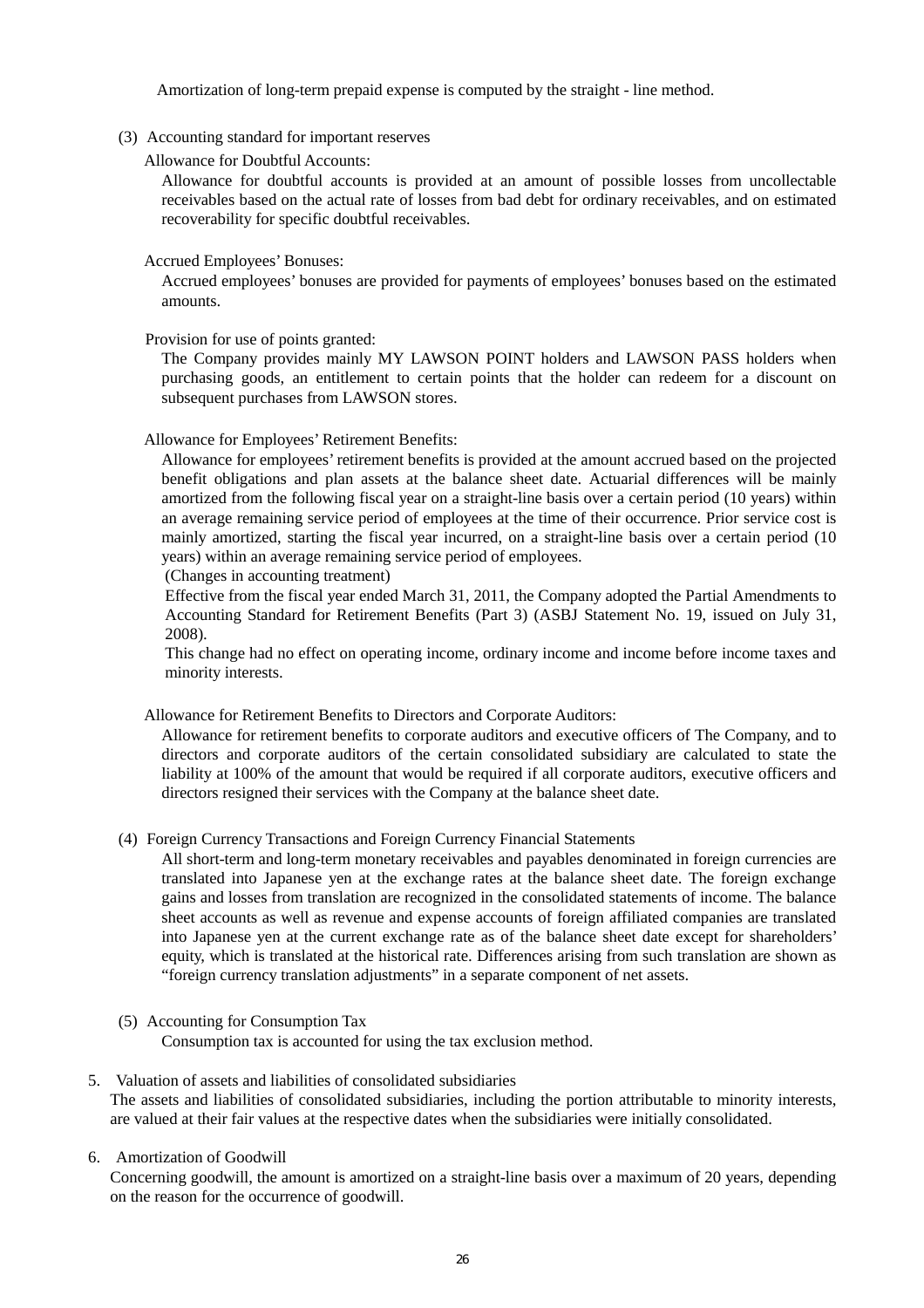7. Cash and cash equivalents in the consolidated statements of cash flows

Cash and cash equivalents in the consolidated statements of cash flows include cash on hand, demand deposits and short-term investments due within 3 months from the acquired date, which are easily convertible into cash with little risk of value fluctuation.

《Important change in accounting method》

(Application of Accounting Standards etc. for Asset Retirement Obligations)

Effective from the current fiscal year, the Company has adopted the Accounting Standards for Asset Retirement Obligations (ASBJ Statement No. 18, March 31, 2008) and the Implementation Guidance on Accounting Standards for Asset Retirement Obligations (ASBJ Guidance No. 21, March 31, 2008). As a result, operating profit and recurring profit decreased ¥967 million respectively, and income before income taxes declined ¥9,157 million.

(Accounting standards for equity method and Approach to adopt on Unification of affiliated companies accounted for under the equity method accounting)

Effective from the current fiscal year, the Company has adopted the Accounting standards for equity method (ASBJ Statement No. 16, March 10, 2008) and Approach to adopt on Unification of affiliated companies accounted for under the equity method accounting (Practical Solution No. 24, March 10, 2008).There is no impact.

(Application of Accounting Standard for Presentation of Comprehensive Income)

The Company is applying the Accounting Standard for Presentation of Comprehensive Income (ASBJ Statement No.25, June 30, 2010). To "Accumulated other comprehensive income" and "Accumulated other comprehensive income" in the previous fiscal year are presented in the amount of "total valuation and translation adjustments" and "valuation and translation adjustments" in the previous year.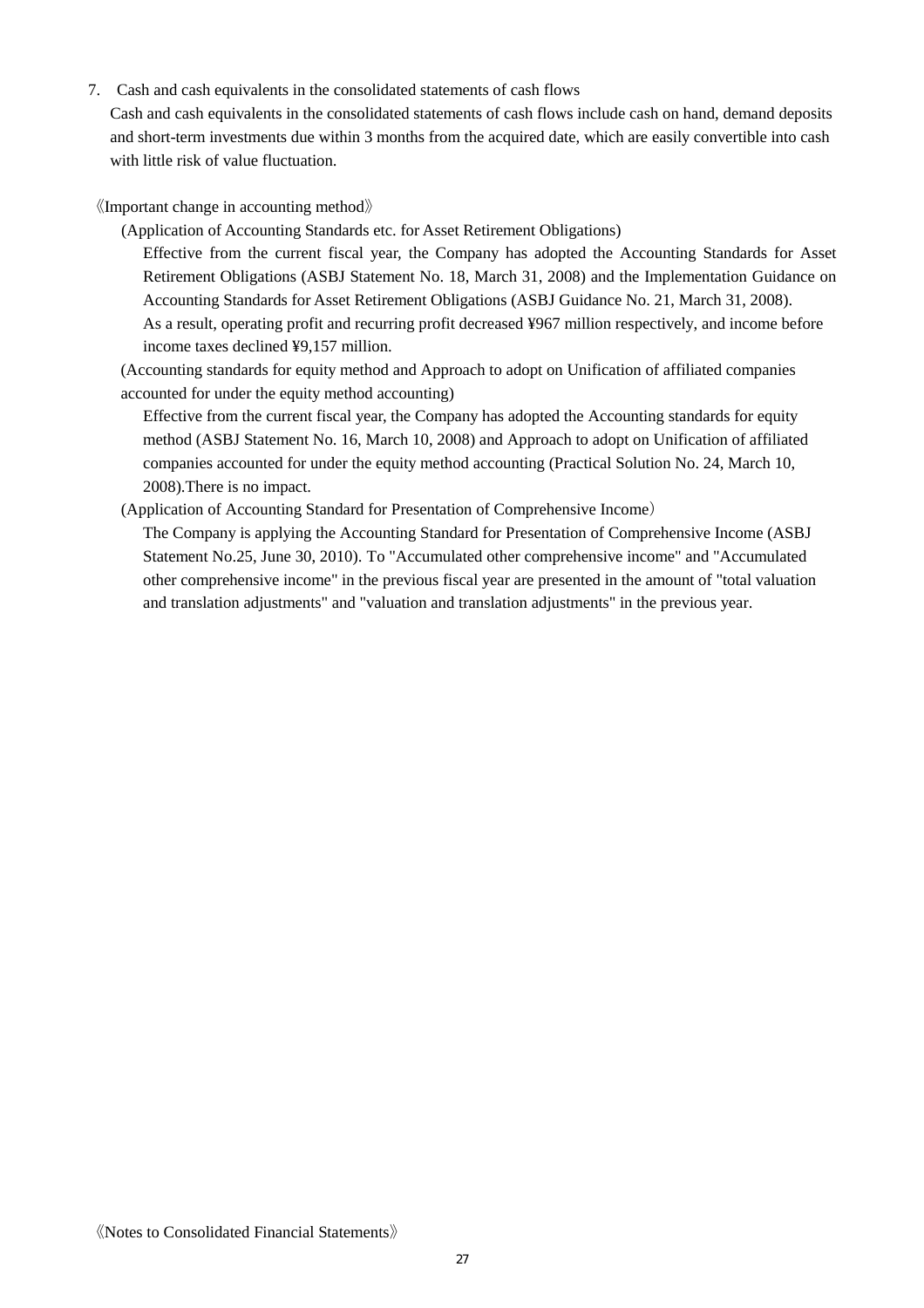#### **Notes to the Consolidated Balance Sheets**

| As of February 28, 2011                                                      |                | As of February 29, 2012                          |                  |
|------------------------------------------------------------------------------|----------------|--------------------------------------------------|------------------|
| 1. Investment in affiliated companies                                        |                | 1. Investment in affiliated companies            |                  |
| Investments in                                                               | ¥2,474 million | Investments in securities                        | $47,175$ million |
| securities (stock)                                                           |                | (stock)                                          |                  |
| Investment amount for                                                        | ¥100 million   | Investment amount for                            | ¥100 million     |
| jointly-controlled                                                           |                | jointly-controlled                               |                  |
| companies                                                                    |                | companies                                        |                  |
| Other (other equity                                                          | ¥468 million   | Other (other equity                              | ¥96 million      |
| investments)                                                                 |                | investments)                                     |                  |
| 2. Accounts receivable due from franchised stores, 2. Same as in the left    |                |                                                  |                  |
| accounts payable due to franchised stores-the                                |                |                                                  |                  |
| amounts of credits and debts incurred for the deal                           |                |                                                  |                  |
| with franchised stores.                                                      |                |                                                  |                  |
| 3. Accounts payable-trade for franchised stores – the 3. Same as in the left |                |                                                  |                  |
| amounts payable to vendors for merchandise                                   |                |                                                  |                  |
| purchased by franchised stores.                                              |                |                                                  |                  |
| 4. Accounts payable-other due for franchised stores 4. Same as in the left   |                |                                                  |                  |
| - the amounts payable for supplies purchased by                              |                |                                                  |                  |
| franchised stores.                                                           |                |                                                  |                  |
| 5. Deposits received from franchise and lessees-the 5. Same as in the left   |                |                                                  |                  |
| amounts received from mainly franchised stores.                              |                |                                                  |                  |
| 6. Revaluation of land used for business                                     |                | 6. Revaluation of land used for business         |                  |
| Land used for business was revalued on the basis                             |                | Land used for business was revalued on the basis |                  |
| prescribed by the Law Concerning Revaluation of                              |                | prescribed by the Law Concerning Revaluation of  |                  |
| Land (Law No. 34, March 31, 1998). The resulting                             |                | Land (Law No. 34, March 31, 1998). The resulting |                  |
| revaluation difference has been included in net                              |                | revaluation difference has been included in net  |                  |
| assets as land revaluation difference.                                       |                | assets as land revaluation difference.           |                  |
|                                                                              |                |                                                  |                  |
|                                                                              |                |                                                  |                  |
|                                                                              |                |                                                  |                  |

Revaluation method:

The value of land is determined based on the roadbased prices adjusted reasonably as stipulated in Article 2, Item 4 of the Ordinance Implementing the Law Concerning Revaluation of Land (Government Ordinance No. 119, March 31, 1998) and the assessed value as stipulated in Article 2, Item 5 of the same Ordinance.

Date of revaluation:

February 28, 2002

 The difference between book value and market value of the revalued land as of balance sheet date.

¥269 million

Revaluation method:

The value of land is determined based on the road-based prices adjusted reasonably as stipulated in Article 2, Item 4 of the Ordinance Implementing the Law Concerning Revaluation of Land (Government Ordinance No. 119, March 31, 1998) and the assessed value as stipulated in Article 2, Item 5 of the same Ordinance. Date of revaluation: February 28, 2002

 The difference between book value and market value of the revalued land as of balance sheet date.

¥287 million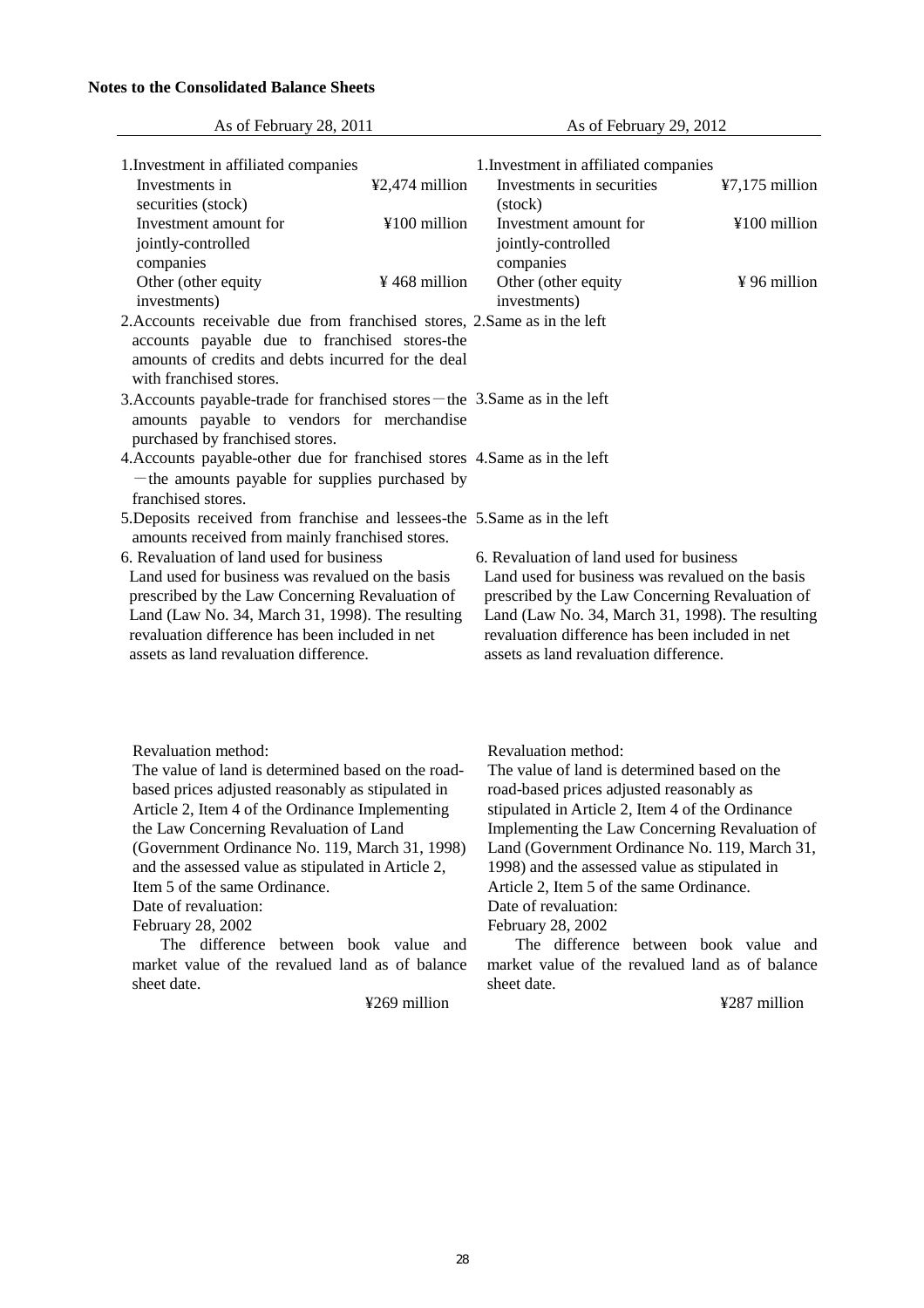## **Notes to Consolidated Statements of Income**

|                                                                                                                 |        |                                                                    | (Millions of yen) |
|-----------------------------------------------------------------------------------------------------------------|--------|--------------------------------------------------------------------|-------------------|
| From March 1, 2009 to February 28, 2011                                                                         |        | From March 1, 2009 to February 29, 2012                            |                   |
| 1. Net sales, cost of goods sold, operating<br>gross profit-the amounts from mainly<br>company operated stores. |        | 1. Same as in the left                                             |                   |
| 2. Main account of selling, general and<br>administrative expenses                                              |        | 2. Main account of selling, general and<br>administrative expenses |                   |
| Sales promotion and advertising                                                                                 | 10,905 | Sales promotion and advertising                                    | 14,146            |
| Doubtful debt account                                                                                           | 182    | Doubtful debt account                                              | 8                 |
| Salary                                                                                                          | 43,403 | Salary                                                             | 45,399            |
| Provision for accrued employees'                                                                                | 3,770  | Provision for accrued employees'                                   | 3,880             |
| bonuses                                                                                                         |        | bonuses                                                            |                   |
| Retirement benefit costs                                                                                        | 1,810  | Retirement benefit costs                                           | 1,884             |
| Provision for allowance for retirement                                                                          | 83     | Provision for allowance for retirement                             | 88                |
| benefits to directors and corporate                                                                             |        | benefits to directors and corporate                                |                   |
| auditors                                                                                                        |        | auditors                                                           |                   |
| Rent account                                                                                                    | 73,231 | Rent account                                                       | 78483             |
| Depreciation of fixed assets                                                                                    | 24,529 | Depreciation of fixed assets                                       | 28,007            |
| 3. Distribution of loss on disposal of fixed assets                                                             |        | 3. Distribution of loss on disposal of fixed assets                |                   |
| Buildings and structures                                                                                        | 2,012  | Buildings and structures                                           | 1,422             |
| Furniture, fixtures and equipment                                                                               | 743    | Furniture, fixtures and equipment                                  | 541               |
| Software                                                                                                        | 153    | Leased property                                                    | 100               |
| Software development in progress                                                                                | 84     | Software                                                           | $\overline{2}$    |
| Other                                                                                                           | 24     | Other                                                              | 1                 |
| 4. Distribution of loss on sales of fixed assets                                                                |        | 4. Distribution of loss on sales of fixed assets                   |                   |
| <b>Buildings and Structures</b>                                                                                 | 1,228  | <b>Buildings and Structures</b>                                    | 28                |
| Furniture, fixtures and equipment                                                                               | 11     | Furniture, fixtures and equipment                                  | $\overline{2}$    |
| Land                                                                                                            | 61     | Land                                                               | 10                |
| Other                                                                                                           | 1      | Other                                                              | $\boldsymbol{0}$  |
|                                                                                                                 |        |                                                                    |                   |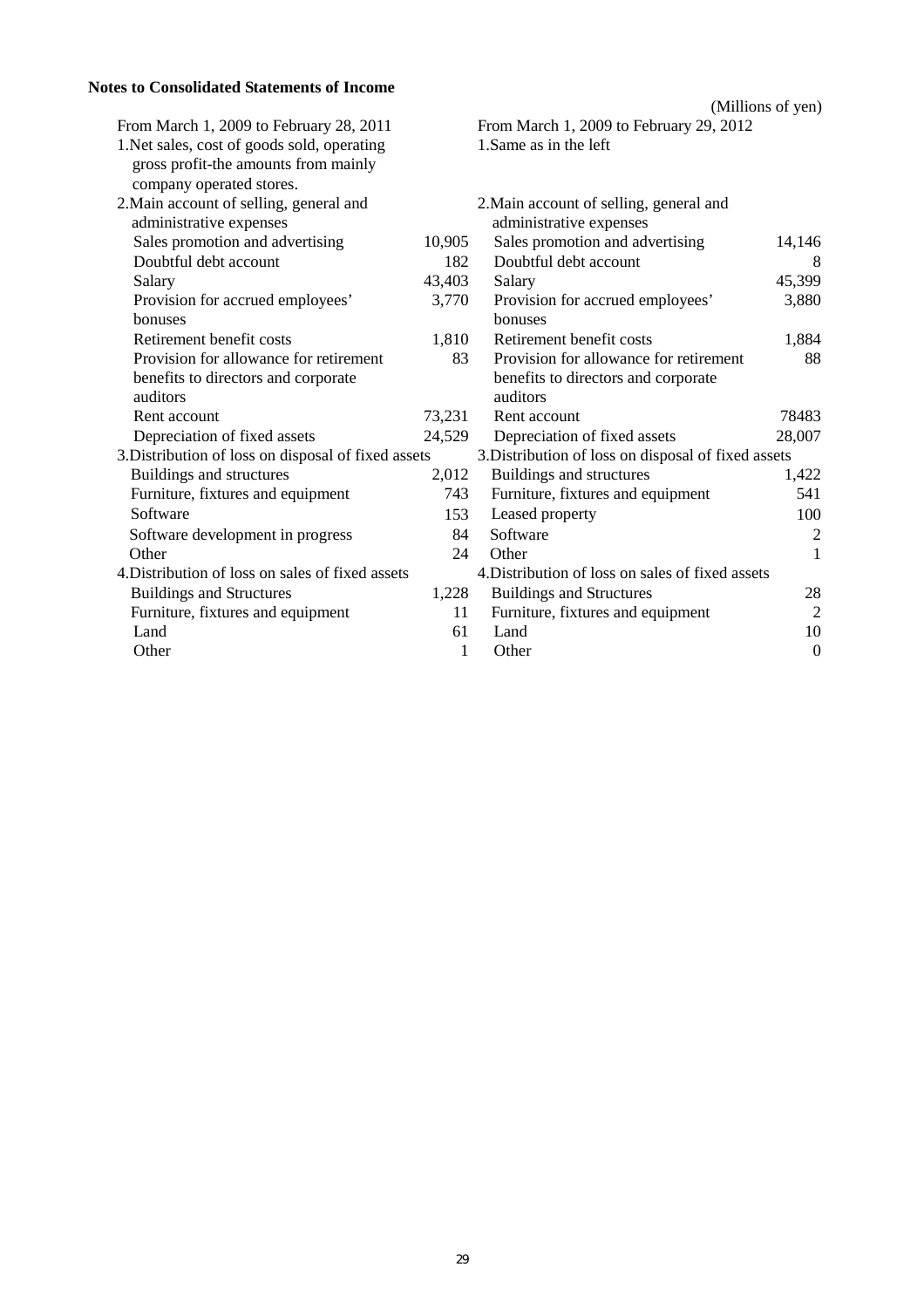#### 5. Loss on impairment of long-lived assets

The Group recognized an impairment loss mainly for each stores as the smallest category bear cash flows. The carrying amount of those assets was written down to the recoverable amount. The Group recognized impairment loss as special losses on following assets due to a decline in value of the related asset categories due mainly to a continuous operating losses.

#### 5. Loss on impairment of long-lived assets

The Group recognized an impairment loss mainly for each stores as the smallest category bear cash flows. The carrying amount of those assets was written down to the recoverable amount. The Group recognized impairment loss as special losses on following assets due to a decline in value of the related asset categories due mainly to a continuous operating losses.

| Category<br>by use | location | Assets                                                                        | million<br>of yen | Category<br>by use | location | Assets                                                                        | million<br>of yen |
|--------------------|----------|-------------------------------------------------------------------------------|-------------------|--------------------|----------|-------------------------------------------------------------------------------|-------------------|
| <b>Stores</b>      | Tokyo    | Buildings and<br>structure furniture,<br>fixtures and<br>equipment and others | 1,223             | <b>Stores</b>      | Tokyo    | Buildings and<br>structure furniture,<br>fixtures and<br>equipment and others | 546               |
|                    | Osaka    | IJ                                                                            | 192               |                    | Osaka    | Л                                                                             | 557               |
|                    | Others   | IJ                                                                            | 2,128             |                    | Others   | IJ                                                                            | 2,213             |
|                    |          | Software                                                                      | 1,438             | Total              |          |                                                                               | 3,318             |
| Others             |          | Others                                                                        | 6                 |                    |          |                                                                               |                   |
| Total              |          |                                                                               | 4,989             |                    |          |                                                                               |                   |

| Category by fixed assets          |       |
|-----------------------------------|-------|
| <b>Buildings and Structure</b>    | 2,043 |
| Furniture, fixtures and equipment | 380   |
| Leased property                   | 1,094 |
| Software                          | 1,438 |
| Other                             | 31    |

Recoverable value of the assets of the Group is the higher amount of net selling price or value in use. Not selling price of land was calculated based on appraised value by real estate appraiser or contract price, and the value in use was calculated by discounting estimated future cash flows to which the 3.3% discount rate was mainly applied.

| Category by fixed assets          |       |
|-----------------------------------|-------|
| <b>Buildings and Structure</b>    | 2,101 |
| Furniture, fixtures and equipment | 251   |
| Leased property                   | 673   |
| Land                              | 155   |
| $\Omega$ ther                     | 136   |

Recoverable value of the assets of the Group is the higher amount of net selling price or value in use. Not selling price of land was calculated based on appraised value by real estate appraiser or contract price, and the value in use was calculated by discounting estimated future cash flows to which the 4.3% discount rate was mainly applied.

#### 6. ――――――――― 6. Loss on disaster

| Loss of franchise support | 1.793mil    |
|---------------------------|-------------|
| Loss of fixed assets      | 644 mil     |
| Other                     | $1.023$ mil |
| Total                     | 3.460mil    |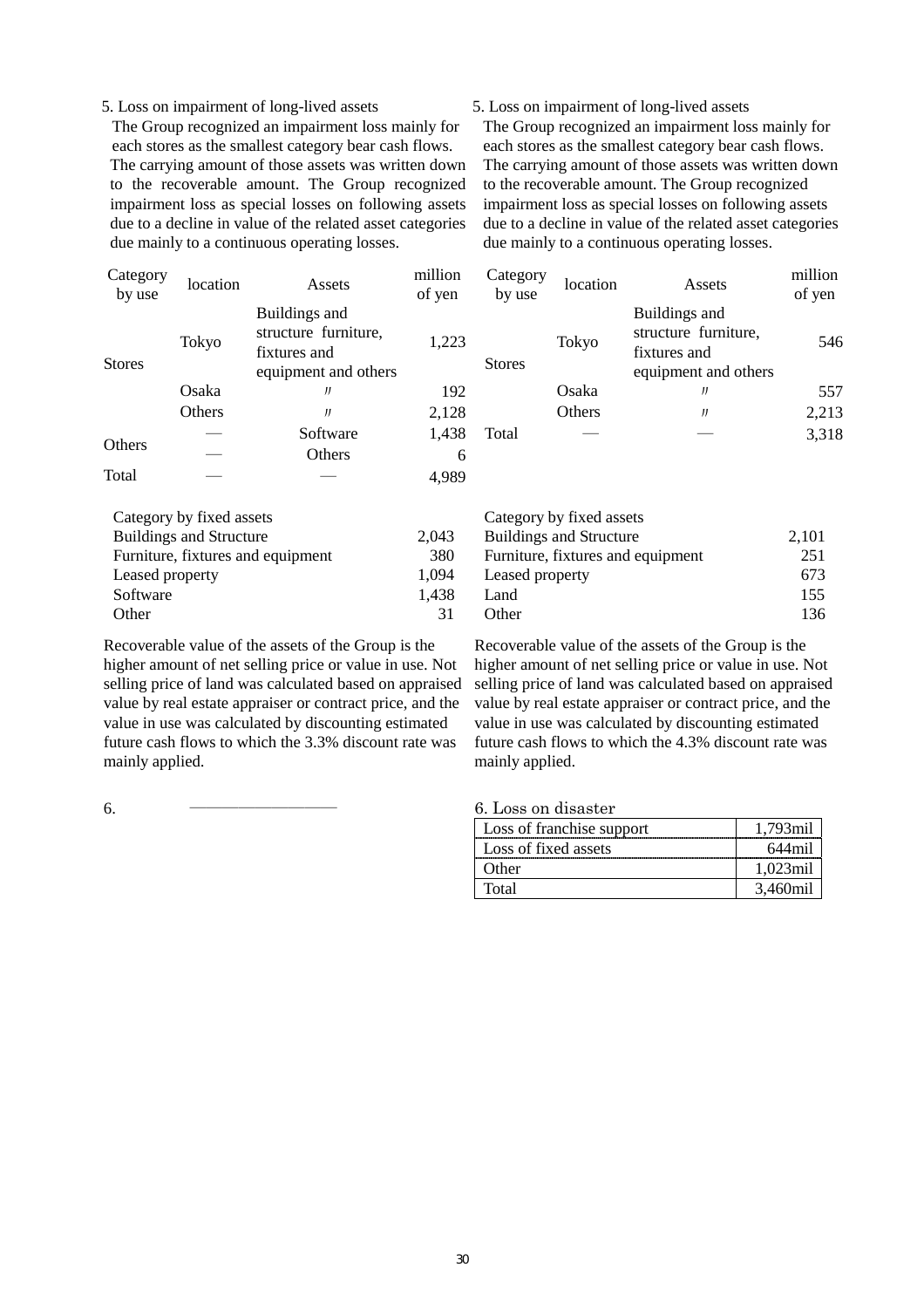(Notes to the Consolidated Statements of Income of Comprehensive Income)

For the fiscal year ended February 29,2012

| Comprehensive income of previous year                                        | (Millions of yen) |
|------------------------------------------------------------------------------|-------------------|
| Comprehensive income attributable to owner of the parent                     | 25,303            |
| Comprehensive income attributable to minority interests                      | 803               |
| Total                                                                        | 26,106            |
| Other comprehensive income of previous year                                  | (Millions of yen) |
| Valuation difference on available-for-sale securities                        | (19)              |
| Foreign currency translation adjustment                                      | (20)              |
| Share of other comprehensive income of associates accounted for using equity | (44)              |
| Total                                                                        | (83)              |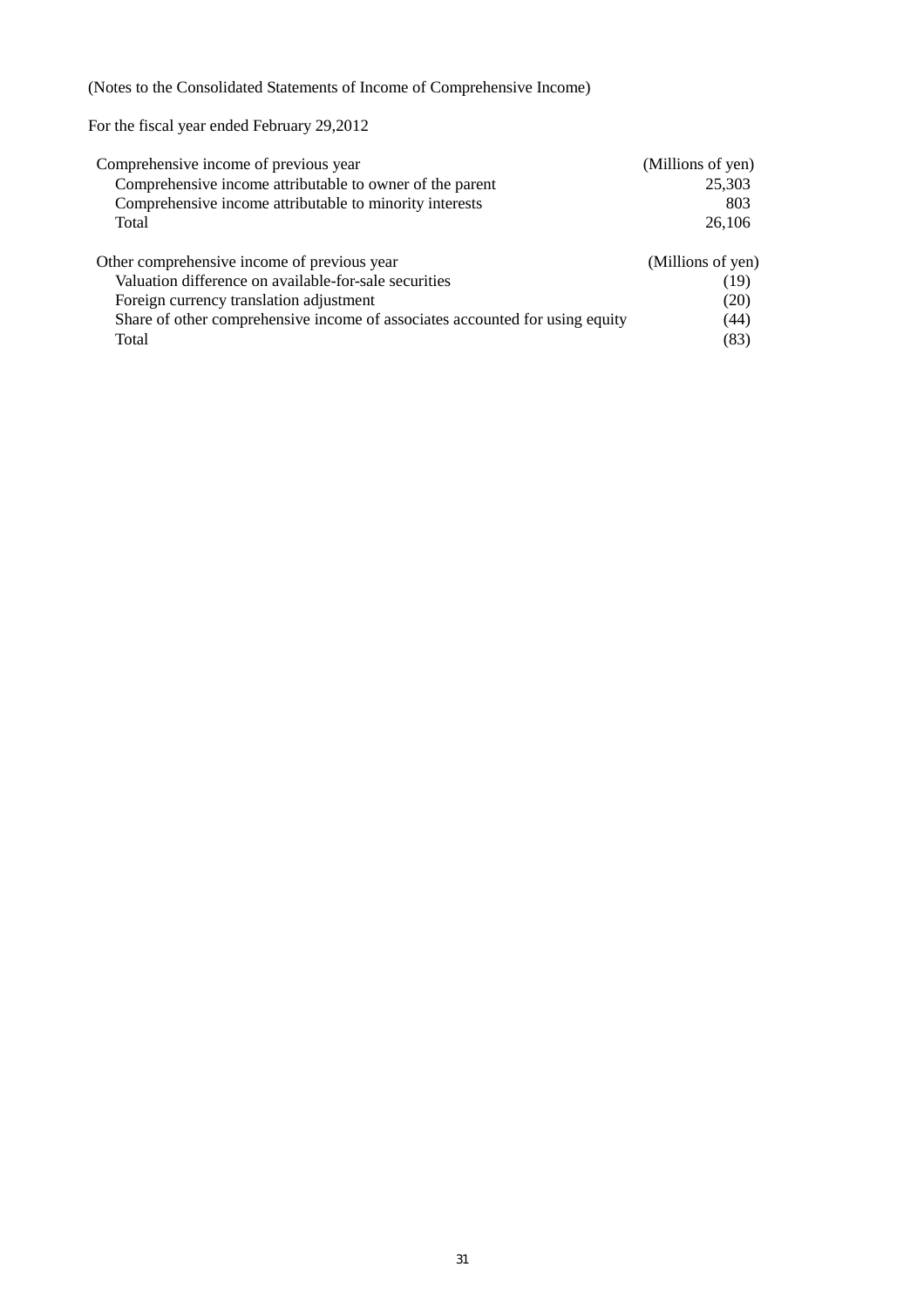(Notes to the Consolidated Statements of Changes in Net assets)

| r. rumoor of bharcs of outstanding stock and trousury stock. |                                                                           |                                                    |                             |                                                                                       |
|--------------------------------------------------------------|---------------------------------------------------------------------------|----------------------------------------------------|-----------------------------|---------------------------------------------------------------------------------------|
|                                                              | Number of shares at<br>the end of previous<br>period<br>(thousand shares) | Increase during the<br>period<br>(thousand shares) | period<br>(thousand shares) | Decrease during the Number of shares at<br>the end of the period<br>(thousand shares) |
| Outstanding stock<br>Common stock $(*1)$                     | 99,600                                                                    | 1,602                                              | 902                         | 100,300                                                                               |
| Treasury stock                                               |                                                                           |                                                    |                             |                                                                                       |
| Common stock $(*2)$                                          | 432                                                                       | 903                                                | 902                         | 433                                                                                   |

Previous period (From March 1, 2010 to February 28, 2011) 1. Number of shares of outstanding stock and treasury stock.

(\*1) The 1,602,000 increase in shares outstanding resulted from the 1,314,000 increase in shares outstanding due to the share exchange between the Company and Ninety-nine Plus Inc., effective as of July 1, 2010, and the 287,000 increase in shares outstanding due to the share exchange between the Company and LAWSON ENTERMEDIA, INC., effective as of July 1, 2010.The 902,000 decrease in shares outstanding resulted from the retirement of treasury stock.

(\*2) The 903,000 share increase in treasury stock resulted from the 902,000 share increase due to acquisition of treasury stock in accordance with a Board of Directors' resolution and the 1,000 share increase due to purchase of stock less than one share unit.

The 902,000 share decrease in treasury stock resulted from the 902,000 share decrease due to retirement of treasury stock and the 0 thousand shares decrease due to requests for additional purchase of stock less than one share unit.

### 2. Stock acquisition rights and treasury stock acquisition rights

| $\cdots$ $\cdots$ $\cdots$                    |                                                                  |       |                                                         |            |                 |            |            |
|-----------------------------------------------|------------------------------------------------------------------|-------|---------------------------------------------------------|------------|-----------------|------------|------------|
|                                               |                                                                  |       | Class and number of shares subject to stock acquisition |            |                 |            |            |
|                                               | Terms of                                                         |       |                                                         | rights     |                 |            | end of the |
| Classification                                | stock                                                            |       |                                                         |            | Number (shares) |            | current    |
|                                               | acquisition                                                      | Class | End of the                                              | Increase   | Decrease        | End of the | period     |
| rights                                        |                                                                  |       | previous                                                | during the | during the      | period     | (Millions  |
|                                               |                                                                  |       | period                                                  | period     | period          |            | of yen)    |
| Submitting<br>company<br>(Parent)<br>company) | Stock<br>acquisition<br>rights<br>(ordinary<br>stock<br>options) |       |                                                         |            |                 |            | 405        |
| Total                                         |                                                                  |       |                                                         |            |                 |            | 405        |

## 3. Dividend

## (1) Dividend payment

| Date of resolution                                          | Class of<br>shares | Amounts of<br>dividend payment<br>(Millions of yen) | Dividend<br>per shares<br>(yen) | Date recorded for<br>dividend | Effective date              |
|-------------------------------------------------------------|--------------------|-----------------------------------------------------|---------------------------------|-------------------------------|-----------------------------|
| The General<br>meeting of<br>shareholders<br>(May 25, 2010) | Common<br>stock    | 7.933                                               | 80                              | As of February, 28,<br>2010   | As of May, 26,<br>2010      |
| Directors' meeting<br>(October 12, 2010)                    | Common<br>stock    | 8.488                                               | 85                              | As of August 31,<br>2010      | As of November,<br>10, 2010 |

(2) Dividends for which effective date is after Balance sheet date of year-ended, among dividends attributed in the Current period.

| Date of<br>resolution                                          | Class of<br>shares | Reserve of<br>Dividend | Amounts of<br>dividend<br>payment<br>(Millions of<br>yen) | Dividend per<br>shares (yen) | Date recorded for<br>dividend | Effective date      |
|----------------------------------------------------------------|--------------------|------------------------|-----------------------------------------------------------|------------------------------|-------------------------------|---------------------|
| The General<br>meeting of<br>shareholders<br>(May 24,<br>2011) | Common<br>stock    | Retained<br>Earnings   | 8,488                                                     | 85                           | As of February, 28,<br>2011   | As of May, 25, 2011 |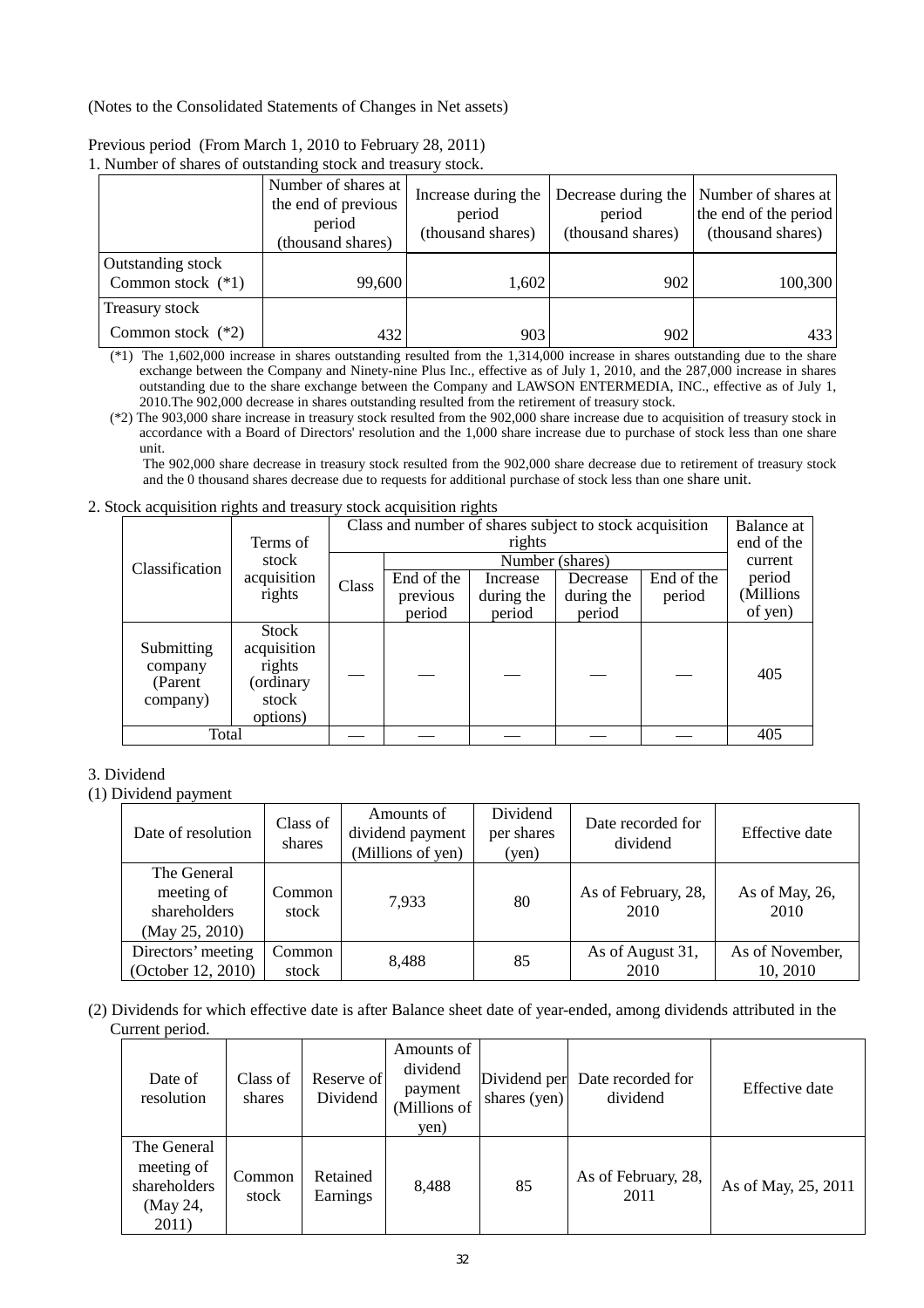#### Current period (From March 1, 2011 to February 29, 2012) 1. Number of shares of outstanding stock and treasury stock.

| $\ldots$                             |                                                                           |                                                    |                             |                                                                                       |  |  |  |  |
|--------------------------------------|---------------------------------------------------------------------------|----------------------------------------------------|-----------------------------|---------------------------------------------------------------------------------------|--|--|--|--|
|                                      | Number of shares at<br>the end of previous<br>period<br>(thousand shares) | Increase during the<br>period<br>(thousand shares) | period<br>(thousand shares) | Decrease during the Number of shares at<br>the end of the period<br>(thousand shares) |  |  |  |  |
| Outstanding stock<br>Common stock    | 100,300                                                                   |                                                    |                             | 100,300                                                                               |  |  |  |  |
| Treasury stock<br>Common stock $(*)$ | 433                                                                       |                                                    |                             | 416                                                                                   |  |  |  |  |

 (\*) The 0 thousand shares increase in treasury stock resulted from the 0 thousand shares increase due to purchase of stock less than one share unit.

The 17,000 share decrease in treasury stock resulted from the 17,000 share decrease due to exercise of a right for stock acquisition and the 0 thousand shares decrease due to requests for additional purchase of stock less than one share unit.

#### 2. Stock acquisition rights and treasury stock acquisition rights

|                                               | Terms of                                                                | Class and number of shares subject to stock acquisition<br>rights |            |            |                 |            | Balance at<br>end of the |
|-----------------------------------------------|-------------------------------------------------------------------------|-------------------------------------------------------------------|------------|------------|-----------------|------------|--------------------------|
| Classification                                | stock                                                                   |                                                                   |            |            | Number (shares) |            | current                  |
|                                               | acquisition                                                             | Class                                                             | End of the | Increase   | Decrease        | End of the | period                   |
|                                               | rights                                                                  |                                                                   | previous   | during the | during the      | period     | (Millions                |
|                                               |                                                                         |                                                                   | period     | period     | period          |            | of yen)                  |
| Submitting<br>company<br>(Parent)<br>company) | <b>Stock</b><br>acquisition<br>rights<br>ordinary)<br>stock<br>options) |                                                                   |            |            |                 |            | 442                      |
| Total                                         |                                                                         |                                                                   |            |            |                 |            | 442                      |

## 3. Dividend

#### (1) Dividend payment

| Date of resolution                                          | Class of<br>shares | Amounts of<br>dividend payment<br>(Millions of yen) | Dividend<br>per shares<br>(yen) | Date recorded for<br>dividend | Effective date              |
|-------------------------------------------------------------|--------------------|-----------------------------------------------------|---------------------------------|-------------------------------|-----------------------------|
| The General<br>meeting of<br>shareholders<br>(May 25, 2011) | Common<br>stock    | 8.488                                               | 85                              | As of February, 28,<br>2011   | As of May, 26,<br>2011      |
| Directors' meeting<br>(October 13, 2011)                    | Common<br>stock    | 8,688                                               | 87                              | As of August 31,<br>2011      | As of November,<br>10, 2011 |

### (2) Dividends for which effective date is after Balance sheet date of year-ended, among dividends attributed in the Current period.

| Date of<br>resolution                                          | Class of<br>shares | Reserve of<br>Dividend | Amounts of<br>dividend<br>payment<br>(Millions of<br>yen) | Dividend per<br>shares (yen) | Date recorded for<br>dividend | Effective date      |
|----------------------------------------------------------------|--------------------|------------------------|-----------------------------------------------------------|------------------------------|-------------------------------|---------------------|
| The General<br>meeting of<br>shareholders<br>(May 24,<br>2011) | Common<br>stock    | Retained<br>Earnings   | 9,289                                                     | 93                           | As of February, 29,<br>2012   | As of May, 30, 2012 |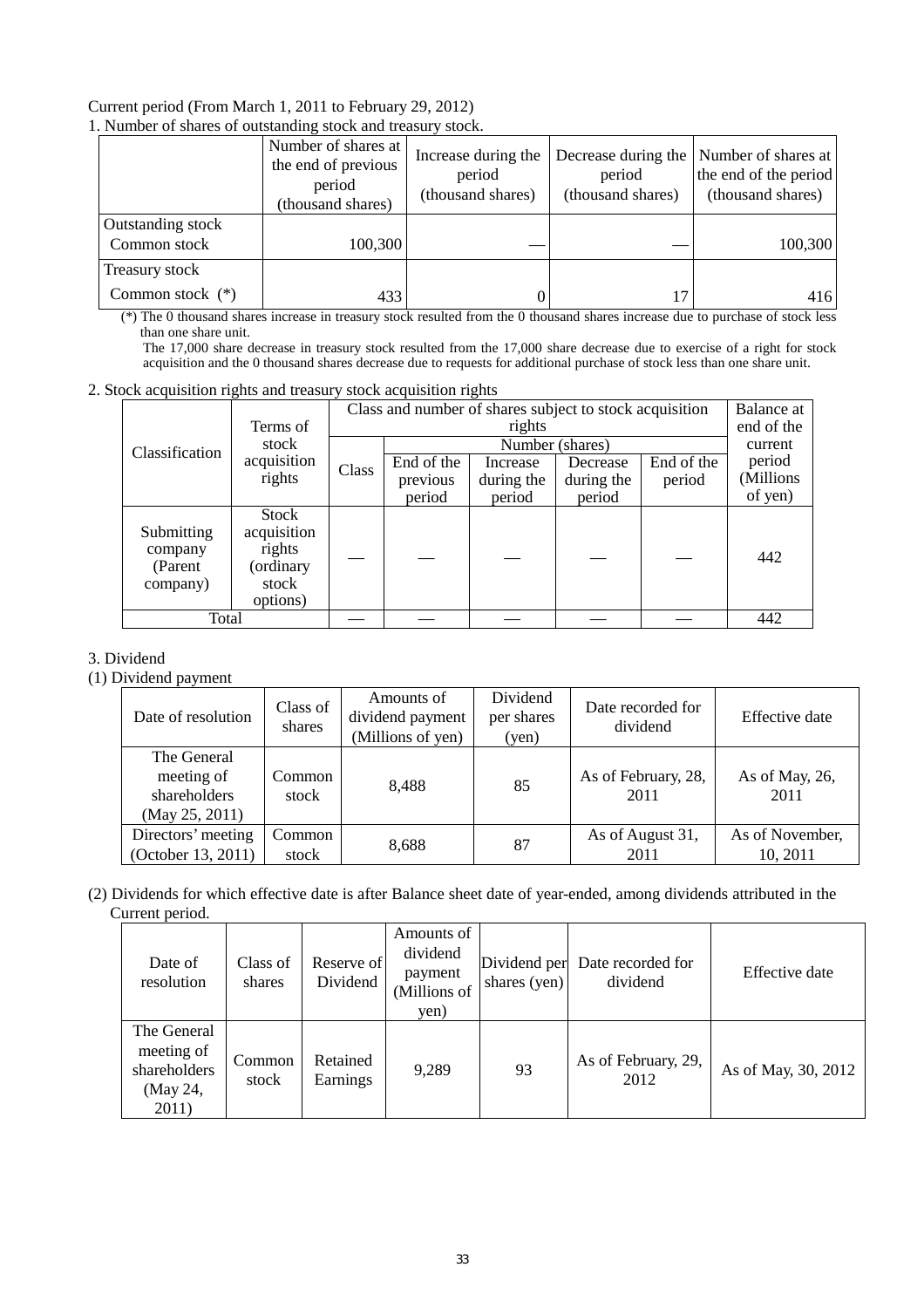#### **Notes to the Consolidated Statements of Cash Flows**

1. Relations between the year-end balance of cash and cash equivalents and the accounts listed in the consolidated balance sheets

|                                                           | (Millions of yen)       |
|-----------------------------------------------------------|-------------------------|
|                                                           | As of February 28, 2011 |
| Cash and bank deposits                                    | 79,074                  |
| Marketable securities                                     | 4.999                   |
| Time deposits, etc., for which the deposit period exceeds | (10, 104)               |
| three months                                              |                         |
| Cash and cash equivalents                                 | 73,670                  |

2. Description of significant non-fund transactions

Assets and liabilities related to finance lease transactions newly recognized for the year ended February 29, 2012 were 21,969 million yen respectively.

3. Details of assets and liabilities of companies that have been newly consolidated through the acquisition of shares

Assets and liabilities of the transfer of business at the time when it was newly consolidated through the additional acquisition of Investments in capital by the Company, as well as the acquisition price of shares in SHANGHAI HUALIAN LAWSON CO., LTD. and payment for acquisition were as follows:

|                                                                    | (Millions of yen) |
|--------------------------------------------------------------------|-------------------|
| Current assets                                                     | 1,241             |
| Fixed assets                                                       | 590               |
| Goodwill                                                           | 2,675             |
| Current liabilities                                                | (1,226)           |
| <b>Fixed liabilities</b>                                           | (36)              |
| Foreign currency translation adjustments                           | 29                |
| Minority interests                                                 | (85)              |
| Acquisition price of Investments in capital in newly consolidated  | 3,188             |
| company                                                            |                   |
| Gain on step acquisitions                                          | (1,570)           |
| Book amount before consolidated                                    | (278)             |
| Foreign currency translation adjustments                           | 15                |
| Cash and cash equivalents held by newly consolidated company       | (368)             |
| Actual cost of acquisition of shares in newly consolidated company | (982)             |

5. Details of assets and liabilities of companies that have been newly acquisited through the transfer of business Assets and liabilities of the transfer of business when it was newly acquisited through the transfer of business by the Company, as well as the acquisition price of the transfer of business and payment for the transfer of business were as follows:

|                                                | (Millions of yen) |
|------------------------------------------------|-------------------|
| Current assets                                 | 281               |
| Fixed assets                                   | 2,665             |
| Goodwill                                       | 1,545             |
| Current liabilities                            | (359)             |
| <b>Fixed liabilities</b>                       | (526)             |
| Acquisition price of the transfer of businesss | 3,607             |
| Cash and cash equivalents held by the business | (191)             |
| Actual payment of acquisition of the business  | 3,415             |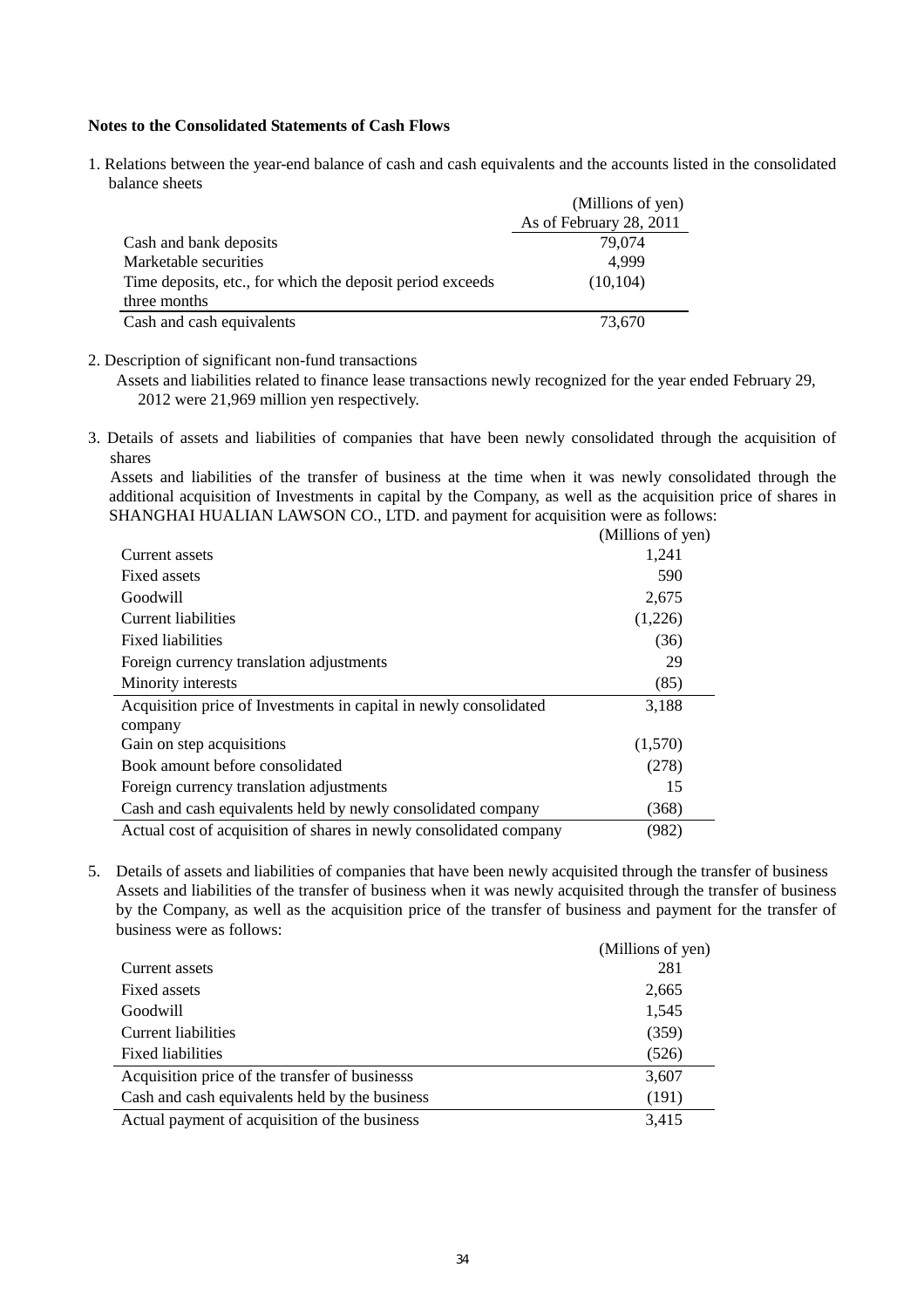#### **Notes to Lease Contracts**

1. Finance lease transactions (lessees)

Non-ownership-transferred finance lease transactions

(i) Details of leased assets

Mainly store furniture (including fixtures and fittings) used in the convenience store business

(ii) Depreciation method for leased assets

As stated in the Basis of Presentation of the Consolidated Financial Statements under "4.Accounting standards (2) Depreciation methods for important depreciable assets."

With regard to non-ownership-transferred finance lease transactions whose effective date of lease transaction precedes February 28, 2009, the Company applies the accounting method that it uses to account for ordinary lease transactions. Details of the transaction are summarized below.

| (1) The assumed data as to acquisition cost, accumulated depreciation and net leased property |
|-----------------------------------------------------------------------------------------------|
|-----------------------------------------------------------------------------------------------|

|                                                                                |                         | (Millions of yen)       |
|--------------------------------------------------------------------------------|-------------------------|-------------------------|
|                                                                                | As of February 28, 2011 | As of February 29, 2012 |
| Furniture, fixtures and equipment                                              |                         |                         |
| Acquisition cost                                                               | 44,128                  | 30,181                  |
| Accumulated depreciation                                                       | 27,880                  | 21,057                  |
| Accumulated impairment loss                                                    | 1,128                   | 754                     |
| Leased property                                                                | 15,119                  | 8,368                   |
| (2) Obligations under finance leases                                           |                         |                         |
| Furniture, fixtures and equipment                                              |                         |                         |
| Due within one year                                                            | 6,970                   | 4,324                   |
| Due after one year                                                             | 10,076                  | 5,411                   |
| Total                                                                          | 17,047                  | 9,735                   |
| Allowance for impairment loss on leased property                               | 760                     | 760                     |
| (3) Lease payments, depreciation expense, interest expense and impairment loss |                         |                         |
| Lease payments                                                                 | 9,290                   | 6,940                   |
| Transfer from allowance for impairment loss on leased property                 | 553                     | 444                     |
| Depreciation expense                                                           | 8,973                   | 6,627                   |
| Interest expense                                                               | 631                     | 389                     |
| <b>Impairment</b> loss                                                         | 861                     | 388                     |
|                                                                                |                         |                         |

(4) Computation method of depreciation expense

Depreciation expense is computed by the straight-line method, assuming the lease period as the useful life and no residual value.

(5) Computation method of interest expense

The difference between the total lease contract amount and the acquisition cost is assumed to be interest, and interest expense is computed by the interest method.

#### 2. Operating lease contracts

Obligations under operation leases

|                     |       | (Millions of yen)                               |
|---------------------|-------|-------------------------------------------------|
|                     |       | As of February 28, 2011 As of February 29, 2012 |
| Due within one year | 785   | 910                                             |
| Due after one year  | 1.320 | 1.526                                           |
| Total               | 2,106 | 2.437                                           |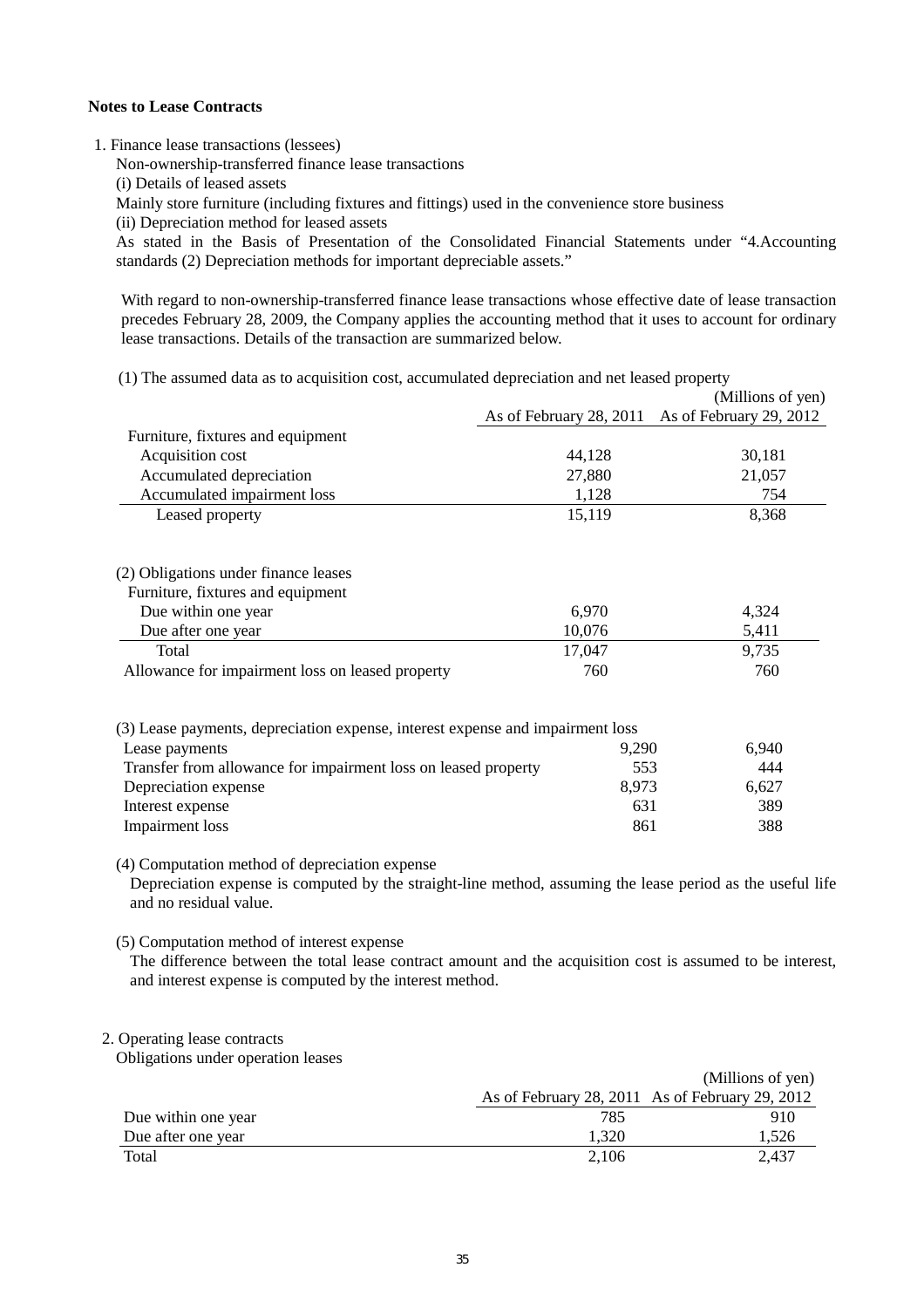## **Notes to Market Value Information of Securities**

(As of February 28, 2011)

1. Information regarding marketable held-to-maturity debt securities as of February 28, 2011, was as follows:  $(Millions of *van*)$ 

|                                                |                                         |                                                  |              | (MILIIONS OI Yen)         |
|------------------------------------------------|-----------------------------------------|--------------------------------------------------|--------------|---------------------------|
| Description                                    | <b>Type</b>                             | Book value per<br>consolidated<br>balance sheets | Market value | Unrealized gain<br>(loss) |
| Securities with market<br>value exceeding book | Government and<br>municipal bonds, etc. |                                                  |              |                           |
| value per consolidated                         | Corporate Bonds                         |                                                  |              |                           |
| balance sheets                                 | Other                                   |                                                  |              |                           |
|                                                | Subtotal                                |                                                  |              |                           |
| Securities with book<br>value per consolidated | Government and<br>municipal bonds, etc. | 2,999                                            | 2,999        | (0)                       |
| balance sheets                                 | Corporate Bonds                         |                                                  |              |                           |
| exceeding market value                         | Other                                   |                                                  |              |                           |
|                                                | Subtotal                                | 2,999                                            | 2,999        | (0)                       |
| Total                                          |                                         | 2,999                                            | 2,999        | (0)                       |

2. Information regarding marketable available-for-sale securities as of February 28, 2011, was as follows: (Millions of yen)

| Description                                                                                        | <b>Type</b>      | Book value per<br>consolidated<br>balance sheets | Cost | Unrealized gain<br>$(\text{loss})$ |
|----------------------------------------------------------------------------------------------------|------------------|--------------------------------------------------|------|------------------------------------|
| Securities with cost                                                                               | Equity           |                                                  |      |                                    |
| exceeding book value<br>per consolidated                                                           | Bond certificate |                                                  |      |                                    |
| balance sheets                                                                                     | Other            |                                                  |      |                                    |
| <b>Stock</b>                                                                                       | Subtotal         |                                                  |      |                                    |
| Securities with book<br>value per consolidated<br>balance sheets<br>exceeding cost<br><b>Stock</b> | Equity           | 144                                              | 166  | (21)                               |
|                                                                                                    | Bond certificate |                                                  |      |                                    |
|                                                                                                    | Other            |                                                  |      |                                    |
|                                                                                                    | Subtotal         | 144                                              | 166  | (21)                               |
| Total                                                                                              |                  | 144                                              | 166  | (21)                               |

3. Information regarding available-for-sale securities sold during the year was as follows:

| (Millions of yen) |
|-------------------|
|                   |

|    | Proceeds from the sale   Total gain from the sale   Total loss from the |      |
|----|-------------------------------------------------------------------------|------|
|    |                                                                         | sale |
| 54 |                                                                         |      |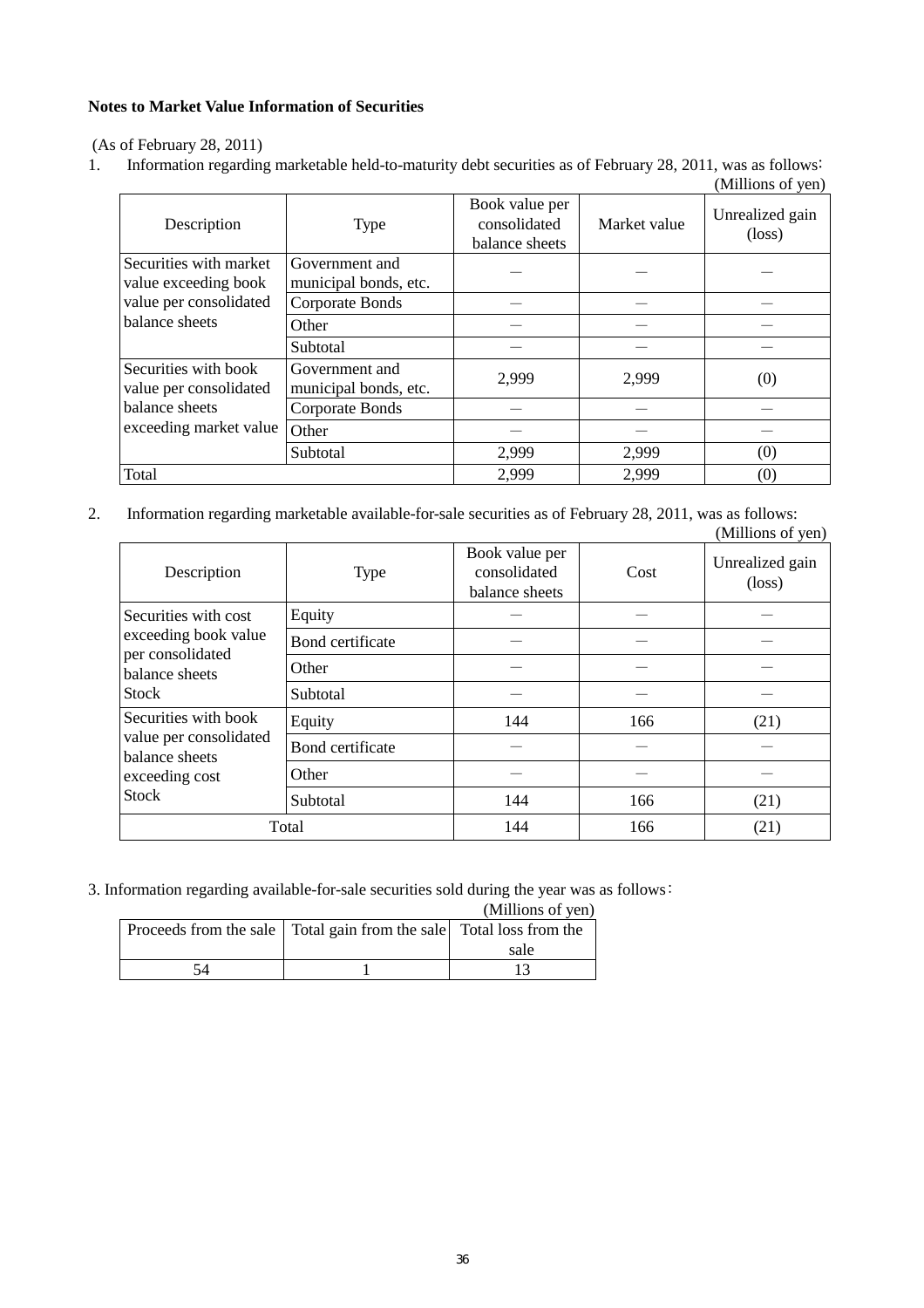## (As of February 29, 2012)

1. Information regarding marketable held-to-maturity debt securities as of February 29, 2012, was as follows:

|                                                |                                         |                                                  |              | (Millions of yen)                  |
|------------------------------------------------|-----------------------------------------|--------------------------------------------------|--------------|------------------------------------|
| Description                                    | <b>Type</b>                             | Book value per<br>consolidated<br>balance sheets | Market value | Unrealized gain<br>$(\text{loss})$ |
| Securities with market<br>value exceeding book | Government and<br>municipal bonds, etc. |                                                  |              |                                    |
| value per consolidated                         | Corporate Bonds                         |                                                  |              |                                    |
| balance sheets                                 | Other                                   |                                                  |              |                                    |
|                                                | Subtotal                                |                                                  |              |                                    |
| Securities with book<br>value per consolidated | Government and<br>municipal bonds, etc. | 4,999                                            | 4,999        | (0)                                |
| balance sheets<br>exceeding market value       | Corporate Bonds                         |                                                  |              |                                    |
|                                                | Other                                   |                                                  |              |                                    |
|                                                | Subtotal                                | 4,999                                            | 4,999        | (0)                                |
| Total                                          |                                         | 4,999                                            | 4,999        | (0)                                |

2. Information regarding marketable available-for-sale securities as of February 29, 2012, was as follows: (Millions of yen)

|                                                                                                    |                  |                                                  |      | $(1$ vininono of $\sqrt{2}$        |
|----------------------------------------------------------------------------------------------------|------------------|--------------------------------------------------|------|------------------------------------|
| Description                                                                                        | <b>Type</b>      | Book value per<br>consolidated<br>balance sheets | Cost | Unrealized gain<br>$(\text{loss})$ |
| Securities with cost                                                                               | Equity           | 5                                                | 3    |                                    |
| exceeding book value<br>per consolidated                                                           | Bond certificate |                                                  |      |                                    |
| balance sheets                                                                                     | Other            |                                                  |      |                                    |
| <b>Stock</b>                                                                                       | Subtotal         | 5                                                | 3    |                                    |
| Securities with book<br>value per consolidated<br>balance sheets<br>exceeding cost<br><b>Stock</b> | Equity           | 109                                              | 166  | (56)                               |
|                                                                                                    | Bond certificate |                                                  |      |                                    |
|                                                                                                    | Other            |                                                  |      |                                    |
|                                                                                                    | Subtotal         | 109                                              | 166  | (56)                               |
| Total                                                                                              |                  | 115                                              | 169  | (54)                               |

3. Information regarding available-for-sale securities sold during the year was as follows: none

## **Note to Derivative Transactions**

(As of February 28, 2011)

None of disclosure is required because The Lawson group made no derivative transactions.

(As of February 29, 2012)

None of disclosure is required because of its small effect for the Lawson group.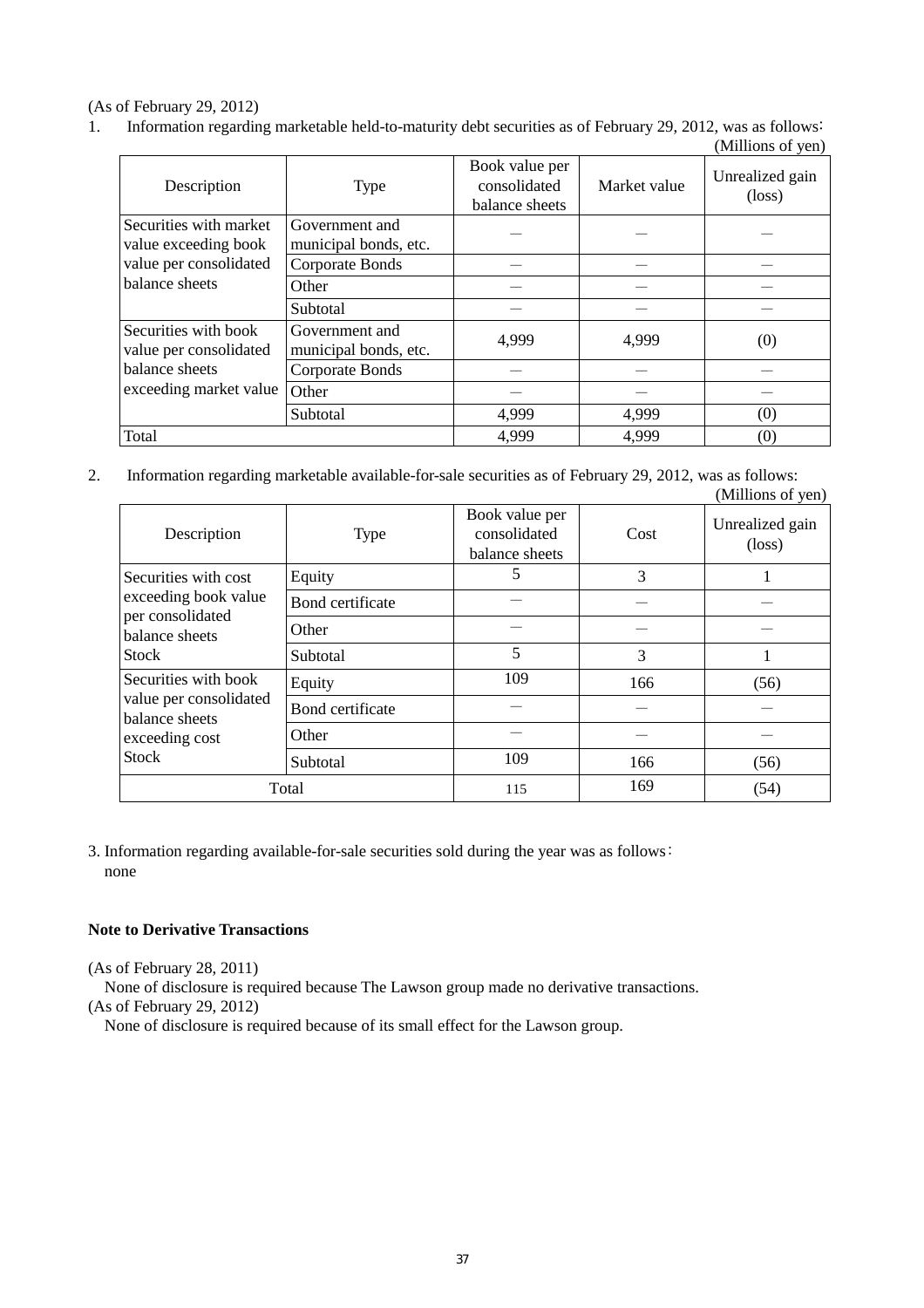#### **Note to Retirement Benefits**

From March 1, 2010 to February 28, 2011

1. Summary of the retirement benefit plans adopted

The Company and certain domestic subsidiary have defined benefit - lump - sum severance indemnity plans which cover substantially all of their employees.

The Company established a trust fund for its lump - sum severance indemnity plan. In addition, the Company has a defined Contribution plan for severance payments.

|   | 2. Projected benefit obligations          | (Millions of yen) |
|---|-------------------------------------------|-------------------|
| a | Projected benefit obligations             | (13,676)          |
| b | Plan assets                               | 5,577             |
| c | Projected benefit obligation in excess of | (8,099)           |
|   | plan assets $(a + b)$                     |                   |
| d | Unrecognized prior service cost           | 527               |
| е | Unrecognized actuarial differences        | 42                |
|   | Reported amount on the consolidated       | (7,529)           |
|   | balance sheets, net $(c + d + e)$         |                   |

Notes: Consolidated subsidiaries adopted the simplified method to calculate the projected benefit obligation.

|   | 3. Net periodic benefit cost              | (Millions of yen) |
|---|-------------------------------------------|-------------------|
| a | Service cost                              | 1,028             |
| h | Interest cost                             | 249               |
| C | Amortization of prior service cost        | 174               |
| d | Amortization of actuarial differences     | 85                |
| e | Net periodic benefit $cost(a+b+c+d)$      | 1,537             |
|   | Contribution to defined contribution plan | 271               |
|   | Total $(= e + f)$                         | 1,809             |

 Notes: Net periodic benefit cost for consolidated subsidiaries, which adopted the simplified method, are included in "a. Service cost."

4. Basis of calculation of projected benefit

|    | obligations                                                 |                                                                                                                                                          |
|----|-------------------------------------------------------------|----------------------------------------------------------------------------------------------------------------------------------------------------------|
|    | Discount rate                                               | 2.0 $\%$                                                                                                                                                 |
| b. | Expected rate of return on plan assets                      | $\frac{0}{0}$<br>$\theta$                                                                                                                                |
| c  | Allocation method of estimated total<br>retirement benefits | Straight-line basis (a method to allocate<br>estimated total retirement benefits equally to<br>respective periods in employee's whole<br>service period) |
|    | Amortization period of prior service cost                   | 10 years                                                                                                                                                 |

 Prior service cost is amortized, starting the fiscal year incurred, on a straight-line basis over a certain period within an average remaining service period of employees.

 e Recognition of actuarial differences 10 years Actuarial differences will be amortized from the following fiscal year on a straight-line basis over a certain period within an average remaining service period of employees at the time of their occurrence.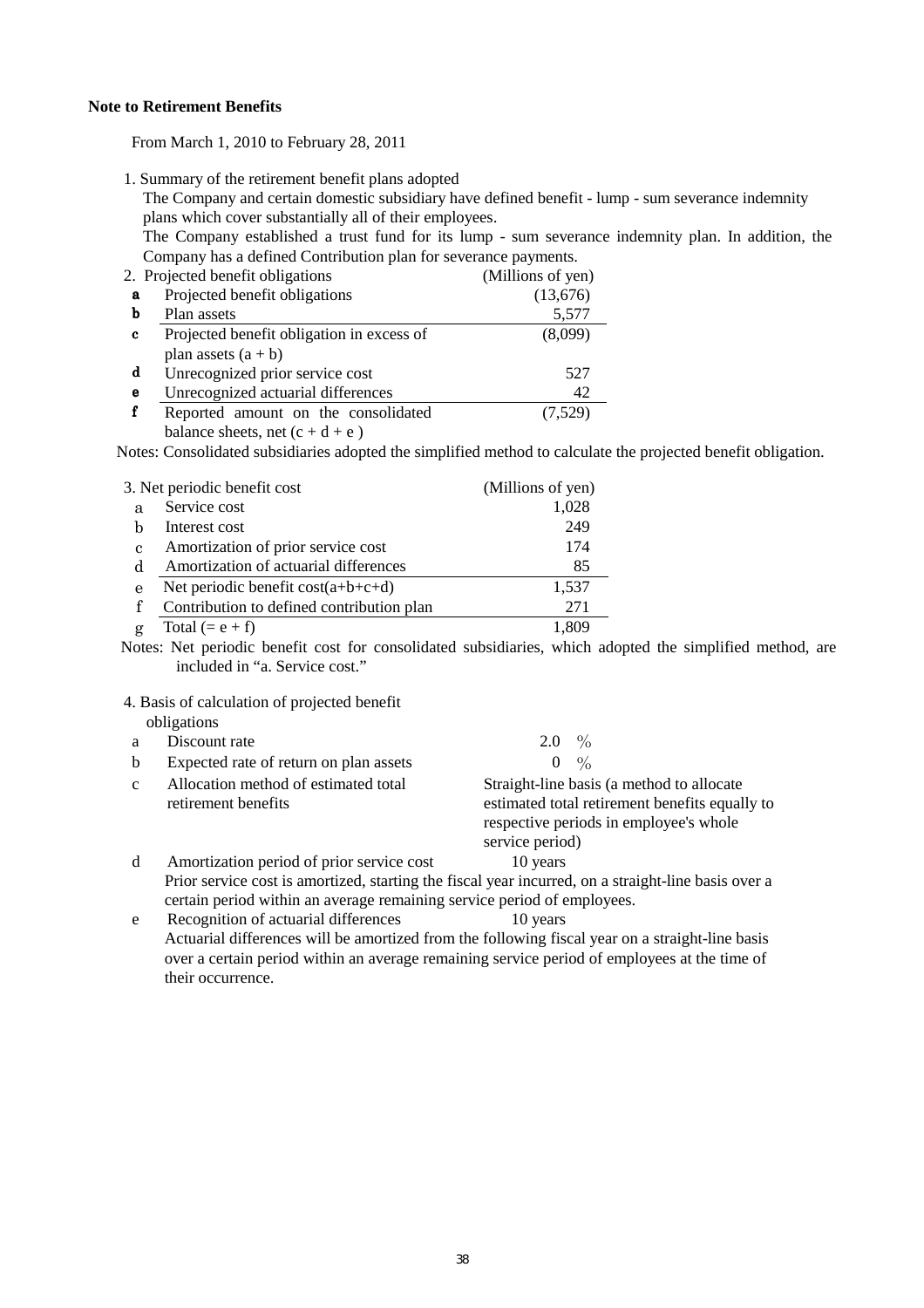From March 1, 2011 to February 29, 2012

1. Summary of the retirement benefit plans adopted

The Company and certain domestic subsidiary have defined benefit - lump - sum severance indemnity plans which cover substantially all of their employees.

The Company established a trust fund for its lump - sum severance indemnity plan. In addition, the Company has a defined Contribution plan for severance payments.

|   | 2. Projected benefit obligations          | (Millions of yen) |
|---|-------------------------------------------|-------------------|
| a | Projected benefit obligations             | (14,890)          |
| b | Plan assets                               | 5,577             |
| c | Projected benefit obligation in excess of | (9,312)           |
|   | plan assets $(a + b)$                     |                   |
| d | Unrecognized prior service cost           | 351               |
| e | Unrecognized actuarial differences        | 216               |
| f | Reported amount on the consolidated       | (8,745)           |
|   | balance sheets, net $(c + d + e)$         |                   |

Notes: Consolidated subsidiaries adopted the simplified method to calculate the projected benefit obligation.

|   | 3. Net periodic benefit cost              | (Millions of yen) |
|---|-------------------------------------------|-------------------|
| a | Service cost                              | 1,076             |
|   | Interest cost                             | 265               |
| с | Amortization of prior service cost        | 173               |
| d | Amortization of actuarial differences     | 92                |
| e | Net periodic benefit $cost(a+b+c+d)$      | 1,607             |
|   | Contribution to defined contribution plan | 277               |
|   | Total $(= e + f)$                         |                   |

 Notes: Net periodic benefit cost for consolidated subsidiaries, which adopted the simplified method, are included in "a. Service cost."

4. Basis of calculation of projected benefit

|              | obligations                                                             |                                                                                                                                                          |
|--------------|-------------------------------------------------------------------------|----------------------------------------------------------------------------------------------------------------------------------------------------------|
| a            | Discount rate                                                           | 2.0 $\%$                                                                                                                                                 |
| b            | Expected rate of return on plan assets                                  | $\frac{0}{0}$<br>$\theta$                                                                                                                                |
| $\mathbf{c}$ | Allocation method of estimated total<br>retirement benefits             | Straight-line basis (a method to allocate<br>estimated total retirement benefits equally to<br>respective periods in employee's whole<br>service period) |
| d            | Amortization period of prior service cost                               | 10 years                                                                                                                                                 |
|              |                                                                         | Prior service cost is amortized, starting the fiscal year incurred, on a straight-line basis over a                                                      |
|              | certain period within an average remaining service period of employees. |                                                                                                                                                          |
| e            | Recognition of actuarial differences                                    | 10 years                                                                                                                                                 |

 Actuarial differences will be amortized from the following fiscal year on a straight-line basis over a certain period within an average remaining service period of employees at the time of their occurrence.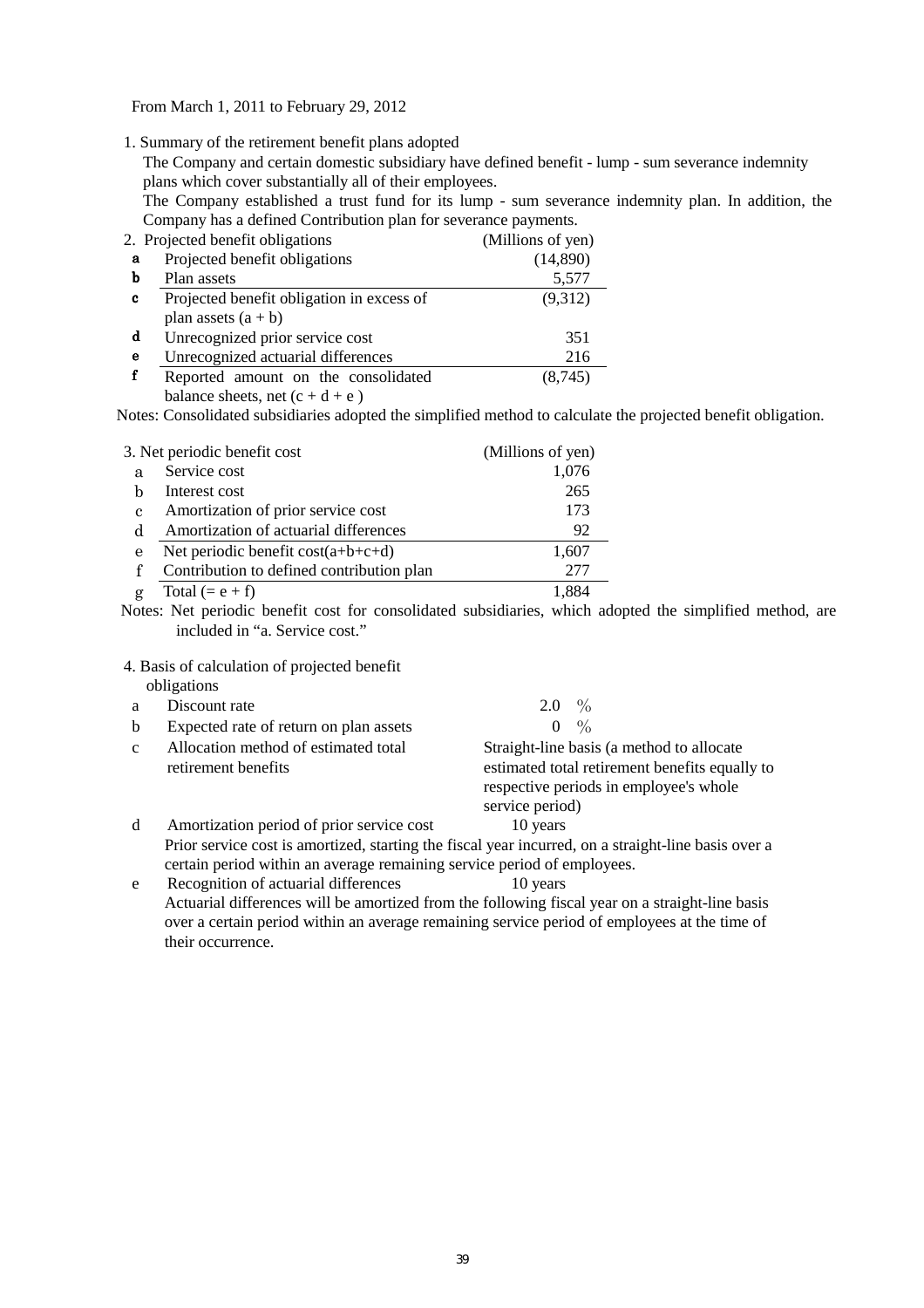#### **Notes to Accounting for income taxes**

1. Deferred tax assets and liabilities were described as follows:

|                                                 |                         | (Millions of yen)       |
|-------------------------------------------------|-------------------------|-------------------------|
|                                                 | As of February 28, 2011 | As of February 29, 2012 |
| Deferred tax assets                             |                         |                         |
| Enterprise taxes payable                        | 935                     | 1,281                   |
| Accrued employees' bonuses                      | 1,562                   | 1,304                   |
| Excess of depreciation                          | 6,832                   | 9,051                   |
| Excess of amortization of<br>software           | 788                     | 739                     |
| Allowance for employees'<br>retirement benefits | 5,333                   | 5,230                   |
| Allowance for doubtful accounts                 | 3,377                   | 3,503                   |
| Impairment loss                                 | 3,288                   | 2,929                   |
| Tax loss carryforward                           | 5,421                   | 5,609                   |
| Loss on replacement of<br>computer system       |                         |                         |
| Other                                           | 3,302                   | 3,503                   |
| Subtotal of deferred tax assets                 | 30,842                  | 33,154                  |
| Valuation allowances                            | (10, 304)               | (9, 433)                |
| Total deferred tax assets                       | 20,537                  | 23,721                  |
| Affiliates' stock (paid-in capital<br>decrease) | (2,340)                 | (2,050)                 |
| Total deferred tax liabilities                  | (2,340)                 | (2,050)                 |
| Deferred tax assets-net                         | 18,197                  | 21,670                  |

2. The difference between the normal effective statutory tax rate and the actual effective tax rate for previous fiscal year is reconciled as follows:

#### (As of February 28, 2011)

The reconciliation between the statutory tax rate and the effective tax rate for previous and current fiscal year has not been disclosed because the difference is less than 5% of the statutory tax rate.

| (As of February 29, 2012)                                   |           |
|-------------------------------------------------------------|-----------|
| The reconciliation between the statutory tax rate           | 40.7%     |
| (Adjustments)                                               |           |
| Increase of Valuation allowances                            | $(1.4\%)$ |
| Tax loss carryforward                                       | 0.2%      |
| Residents' tax                                              | $0.7\%$   |
| Permanent difference in entertainment expenses              | $0.5\%$   |
| Decrease in deferred tax assets due to tax rate changes     | 3.1%      |
| Other                                                       | 0.8%      |
| the effective tax rate for previous and current fiscal year | 44.6%     |
|                                                             |           |

#### 3. Fix the amount of deferred tax assets due to changes in statutory tax rate

Implementing measures for the reconstruction from effects of the Great East Japan Earthquake and the law to revise the part of the income tax, etc. in order to build a tax system in response to changes in the structure of the economy and society "(Law No. 114) of the corporate tax rate from fiscal year will be promulgated on December 2, 2011 special Measures Law "(No. 117) concerning the assurance of the financial resources needed to, beginning on or after April 1, 2012 became that special corporate income tax cuts and reconstruction is carried out.

As a result, the statutory tax rate used to calculate the deferred tax assets and deferred tax liabilities for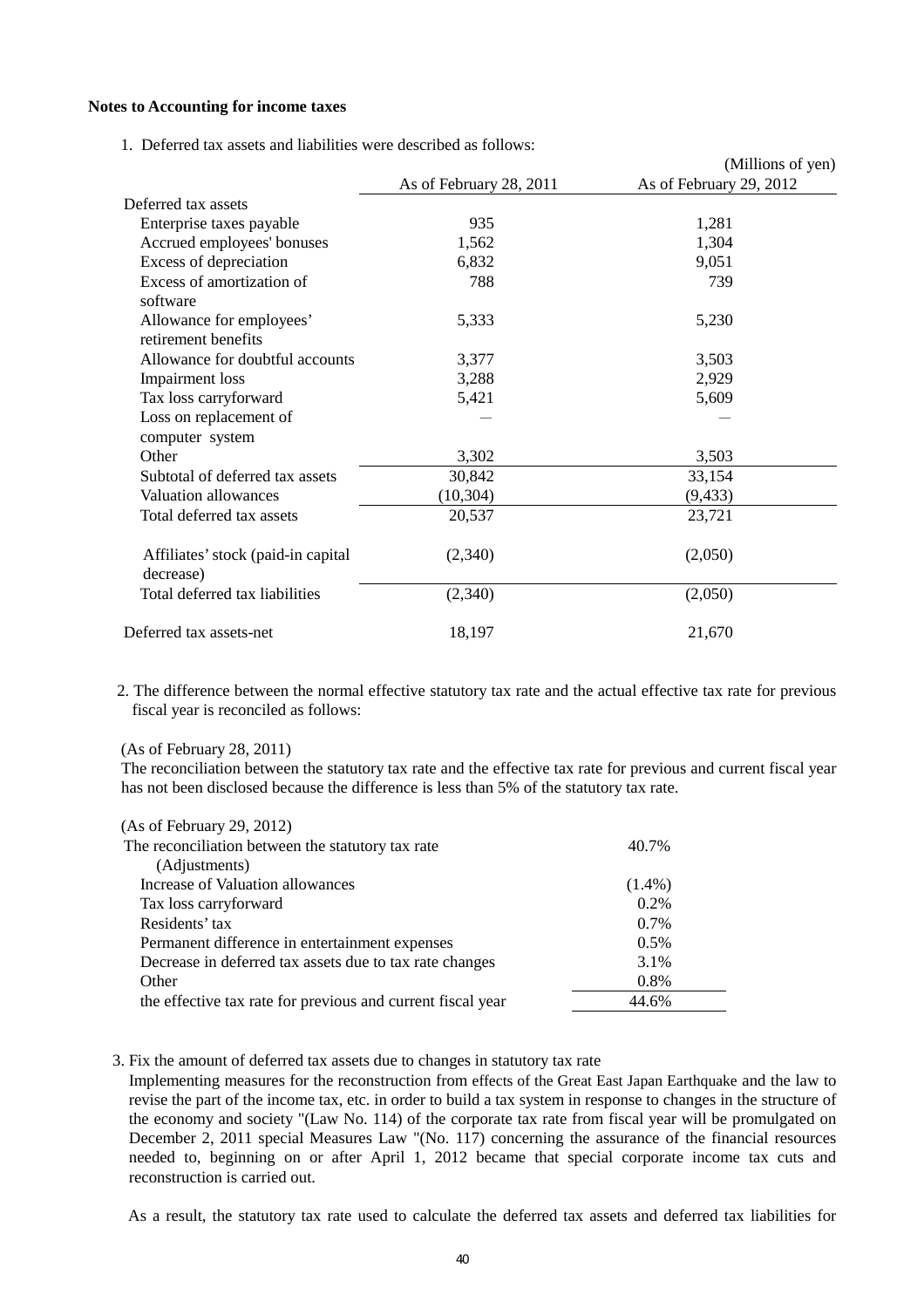fiscal years beginning on March 1, 2015 for fiscal years beginning on March 1, 2013 from 40.7% of conventional temporary differences are expected to eliminate 38.0% to, eliminate temporary differences are expected for fiscal years beginning on or after March 1, Heisei 28 will be 35.6%.

The effect of this tax rate change (net of the amount of deferred tax liabilities) the amount of deferred tax assets decreased by ¥ 1,586 million and income taxes will have increased by 1,586 million yen.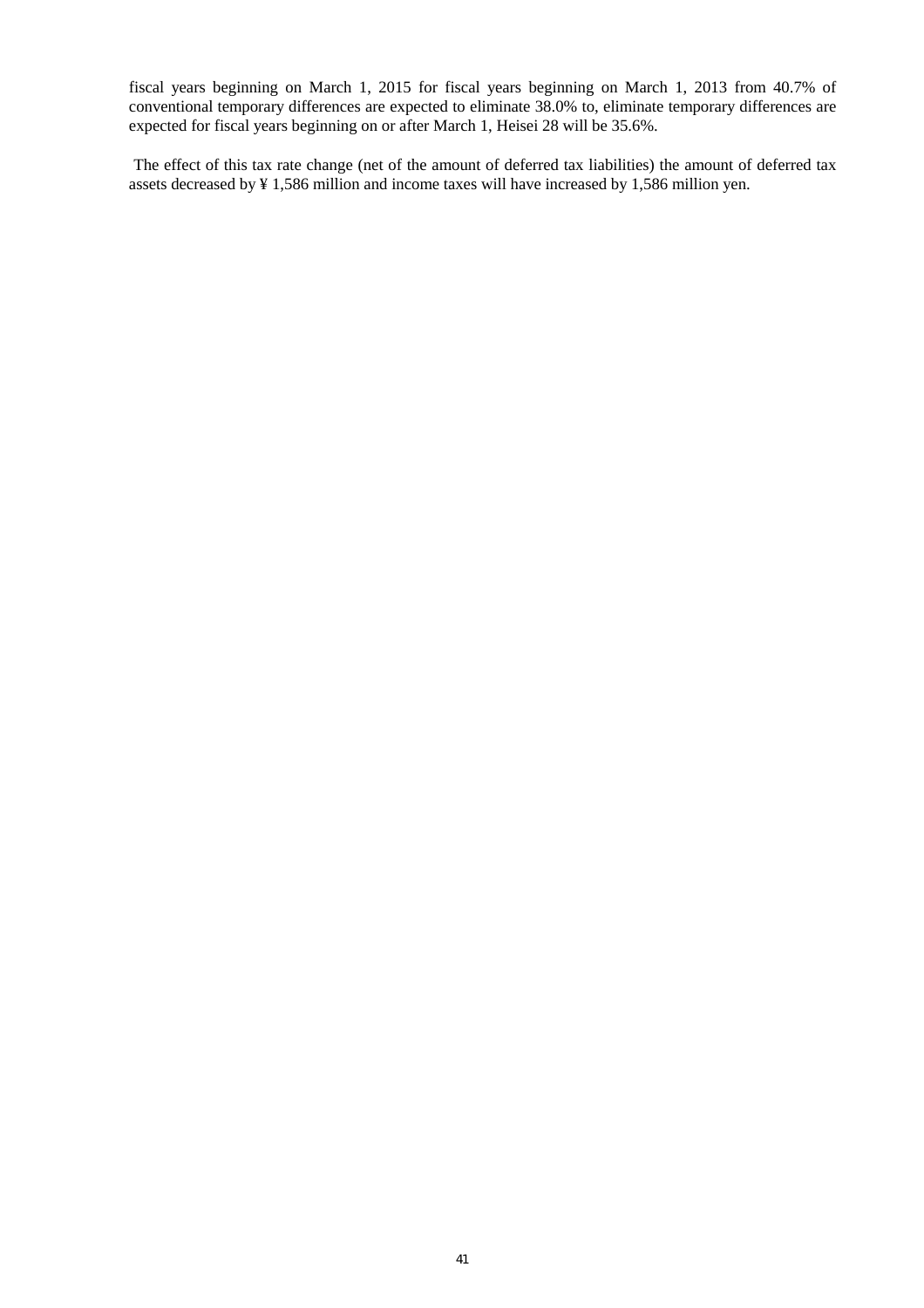### **Segment Information**

From March 1, 2010 to February 28, 2011

1. Business segment information

(From March 1, 2010 to February 28, 2011)

The Company operates mainly the franchised store business and total operating revenue, operating income and total assets of the franchised store business account for more than 90% of the respective consolidated totals at all segments for both current and previous fiscal years, therefore information by industry segment is excluded.

- 2. Geographic segment information
	- (From March 1, 2010 to February 28, 2011)

Net sales in Japan account for more than 90% of total net sales at all segments for current fiscal years, therefore geographical segment information is excluded.

- 3. Overseas sales
	- (From March 1, 2010 to February 28, 2011)

Overseas sales account for less than 10% of consolidated sales at all segments for both current and previous fiscal years, therefore, overseas sales information is excluded.

From March 1, 2011 to February 29, 2012

i) Outline of reporting segments

The Company's financial information is provided separately by reporting segment and is subject to regular review by the board of directors with regard to the allocation of managerial resources and performance evaluation.The Group's primary business is the operation of convenience stores, which is undertaken by the incorporation of related businesses.

Therefore, the Group has made the convenience store unit its main reporting segment, based on consideration of financial characteristics and the nature of the services provided.

LAWSON, 99plus and LAWSON Toyama running the LAWSON, NATURAL LAWSON, LAWSON STORE 100 and other chains, the convenience store unit operates a franchise system as well as undertaking the direct management of stores in Japan.

| ii) Information related to the amount of sales, profit and loss by segment |  |
|----------------------------------------------------------------------------|--|
| from March 1, 2010, to February 28, 2011)                                  |  |

|                   |                |                 |         |          | (Millions of yen)       |
|-------------------|----------------|-----------------|---------|----------|-------------------------|
|                   | Convenience    | Others (Note 1) | Total   | Adjusted | Amount posted on the    |
|                   | Store business |                 |         | amount   | Consolidated profit and |
|                   |                |                 |         |          | loss statement (Note 2) |
| Total operating   |                |                 |         |          |                         |
| revenues          |                |                 |         |          |                         |
| Sales to external | 403,647        | 37,630          | 441,277 |          | 441,277                 |
| customers         |                |                 |         |          |                         |
| Internal sales or | 1,651          | 2,073           | 3,724   | (3,724)  |                         |
| transfers between |                |                 |         |          |                         |
| segments          |                |                 |         |          |                         |
| Total             | 405,298        | 39,703          | 445,002 | (3, 724) | 441,277                 |
| Segment profit    | 51,395         | 4,107           | 55,503  | 36       | 55,540                  |
| Segment asset     | 459,902        | 30,637          | 490,540 | (14,503) | 476,036                 |
| Other             |                |                 |         |          |                         |
| depriciation      | 30,700         | 1,684           | 32,384  |          | 32,384                  |
| Goodwill          | 557            | 175             | 733     | (34)     | 698                     |
| depreciation      |                |                 |         |          |                         |
| Invest for        | 1,724          |                 | 1,724   |          | 1,724                   |
| affiliates        |                |                 |         |          |                         |
| Increase of       | 29,853         | 540             | 30,394  |          | 30,394                  |
| fixed assets      |                |                 |         |          |                         |

(Note)

1. The "others" category refers to business segments that do not fall under the main reporting segment and includes the entertainment/e-commerce segment and overseas segment.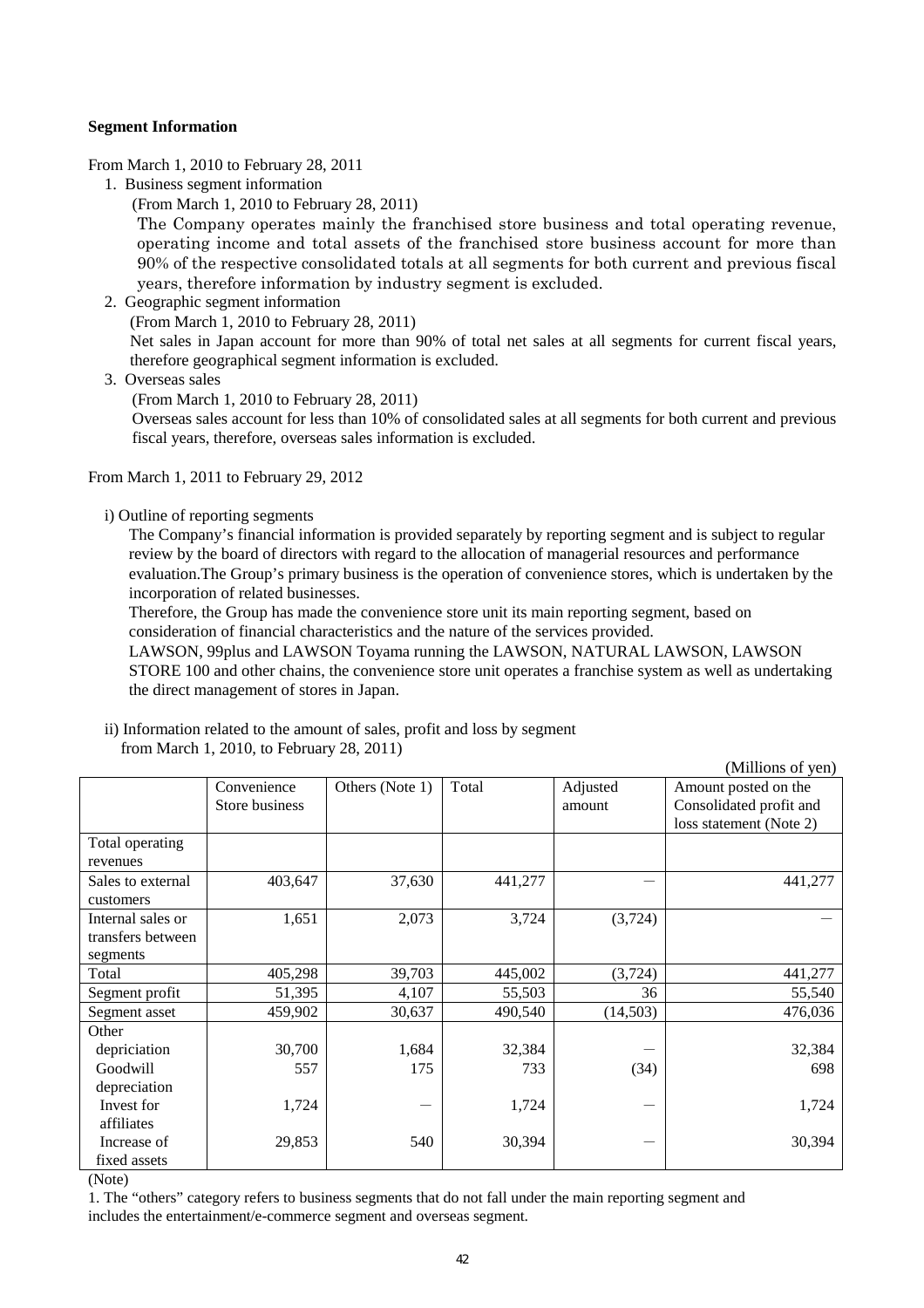|                   |                |                |         |           | (Millions of yen)       |
|-------------------|----------------|----------------|---------|-----------|-------------------------|
|                   | Convenience    | Others(Note 1) | Total   | Adjusted  | Amount posted on the    |
|                   | Store business |                |         | amount    | Consolidated profit and |
|                   |                |                |         |           | loss statement (Note 2) |
| Total operating   |                |                |         |           |                         |
| revenues          |                |                |         |           |                         |
| Sales to external | 413,899        | 65,057         | 478,957 |           | 478,957                 |
| customers         |                |                |         |           |                         |
| Internal sales or | 1,975          | 2,129          | 4,105   | (4,105)   |                         |
| transfers between |                |                |         |           |                         |
| segments          |                |                |         |           |                         |
| Total             | 415,875        | 67,187         | 483,062 | (4,105)   | 478,957                 |
| Segment profit    | 57,371         | 4,445          | 61,816  | (46)      | 61,769                  |
| Segment asset     | 520,992        | 46,607         | 567,599 | (36, 146) | 531,453                 |
| Other             |                |                |         |           |                         |
| depriciation      | 34,376         | 2,520          | 36,896  |           | 36,896                  |
| Goodwill          | 676            | 306            | 983     | (34)      | 948                     |
| depreciation      |                |                |         |           |                         |
| Invest for        | 2,786          | 4,241          | 7,027   |           | 7,027                   |
| affiliates        |                |                |         |           |                         |
| Increase of       | 35,288         | 1,027          | 36,315  |           | 36,315                  |
| fixed assets      |                |                |         |           |                         |

## from March 1, 2011, to February 29, 2012)

(Note)

1. The "others" category refers to business segments that do not fall under the main reporting segment and includes the entertainment/e-commerce segment and overseas segment.

2. The segment profit is adjusted against the operating profits consolidated.

(Additional Information)

Effective from this fiscal period, the "Accounting Standards for Disclosure of Segment

Information, Etc." (ASBJ Statement No. 17, March 27,2009) and the "Guidance for Application of the Accounting Standards for Disclosure of Segment Information, Etc."(ASBJ Guidance No. 20, March 21, 2008) shall apply here to.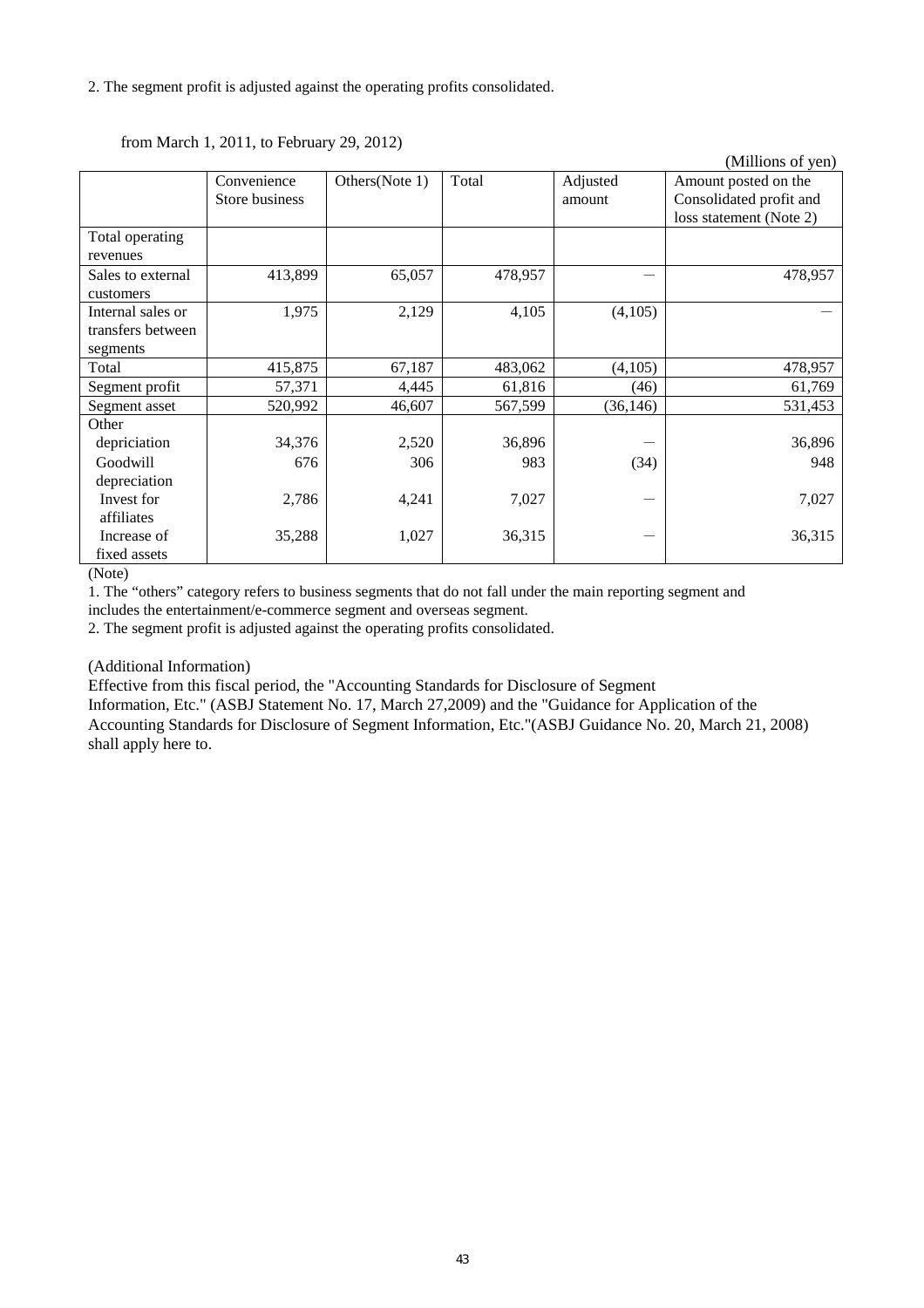## **Related Party Transactions**

### (As of February 28, 2011)

Companies with the Same Parent as the Company Submitting Consolidated Financial Statements and Other Subsidiaries of Affiliates of the Company Submitting Consolidated Financial Statements

| Attribute               | Company<br>name                       | Location              | Capital<br>stock<br>(Millions<br>of yen) | <b>Business</b><br>line or<br>profession                  | Equity ownership<br>percentage             | Director's'<br>posts held<br>concurrently | Relationship with the<br>Company<br><b>Business</b><br>relationship | Description<br>$\alpha$ f<br>transactions                                                                | Transaction<br>amount<br>(Millions of<br>yen) | Account<br>item                                                                                   | Ending<br>balance<br>(Millions of<br>yen) |
|-------------------------|---------------------------------------|-----------------------|------------------------------------------|-----------------------------------------------------------|--------------------------------------------|-------------------------------------------|---------------------------------------------------------------------|----------------------------------------------------------------------------------------------------------|-----------------------------------------------|---------------------------------------------------------------------------------------------------|-------------------------------------------|
| Affiliated<br>companies | RYOSHOKOta-ku,<br><b>LIMITED</b>      | Tokyo                 | 10,630                                   | Sales of<br>processed<br>foods                            | (Ownership)<br>Direct 0.3%<br>Indirect $-$ |                                           | Vendor                                                              | Purchases<br>for the<br>Company-<br>operated<br>stores<br>(Purchases<br>for the<br>franchised<br>stores) | 3,285<br>(74,708)                             | <b>Accounts</b><br>payable-<br>trade<br>Accounts<br>payable-<br>trade for<br>franchised<br>stores | 210<br>5,348                              |
|                         | Food<br>Service<br>Network<br>Co.,Ltd | Chuo<br>-ku,<br>Tokyo | 2,000                                    | Sales of fast<br>foods and<br>daily<br>delivered<br>foods | (Ownership)<br>Direct<br>-<br>Indirect $-$ | $\overline{\phantom{0}}$                  | Vendor                                                              | Purchases<br>for the<br>Company-<br>operated<br>stores<br>(Purchases<br>for the<br>franchised<br>stores) | 10,229<br>(227, 351)                          | <b>Accounts</b><br>payable-<br>trade<br>Accounts<br>payable-<br>trade for<br>franchised<br>stores | 732<br>19,387                             |

Transaction conditions and the principles on the decision thereof:

The terms and conditions for purchase transactions are determined as the same as those for other general business transactions, except that regarding the purchases made for the franchised stores, the Company acts as an alternative payer, not as direct party of purchase.

Companies with the Same Parent as the Company Submitting Consolidated Financial Statements and Other Subsidiaries of Affiliates of the Company Submitting Consolidated Financial Statements

| Attribute               | Company<br>name           | Location | Capital<br>stock<br>(Millions<br>of yen) | <b>Business</b><br>line or<br>profession | Equity ownership<br>percentage                | Director's'<br>posts held<br>concurrently | Relationship with the<br>Company<br><b>Business</b><br>relationship | Description<br>of<br>transactions                      | Transaction<br>amount<br>(Millions of<br>yen) | Account<br>item                                           | Ending<br>balance<br>(Millions of<br>yen) |
|-------------------------|---------------------------|----------|------------------------------------------|------------------------------------------|-----------------------------------------------|-------------------------------------------|---------------------------------------------------------------------|--------------------------------------------------------|-----------------------------------------------|-----------------------------------------------------------|-------------------------------------------|
| Affiliated<br>companies | RYOSHOKOta-ku,<br>LIMITED | Tokyo    | 10,630                                   | Sales of<br>processed<br>foods           | (Ownership)<br>Direct<br>0.3%<br>Indirect $-$ |                                           | Vendor                                                              | Purchases<br>for the<br>Company-<br>operated<br>stores | 49,976                                        | Accounts<br>payable-<br>trade                             | 3,760                                     |
|                         |                           |          |                                          |                                          |                                               |                                           |                                                                     | (Purchases<br>for the<br>franchised<br>stores)         | (9,347)                                       | Accounts<br>payable-<br>trade for<br>franchised<br>stores | 1,241                                     |

Transaction conditions and the principles on the decision thereof:

The terms and conditions for purchase transactions are determined as the same as those for other general business transactions, except that regarding the purchases made for the franchised stores, consolidated subsidiary acts as an alternative payer, not as direct party of purchase.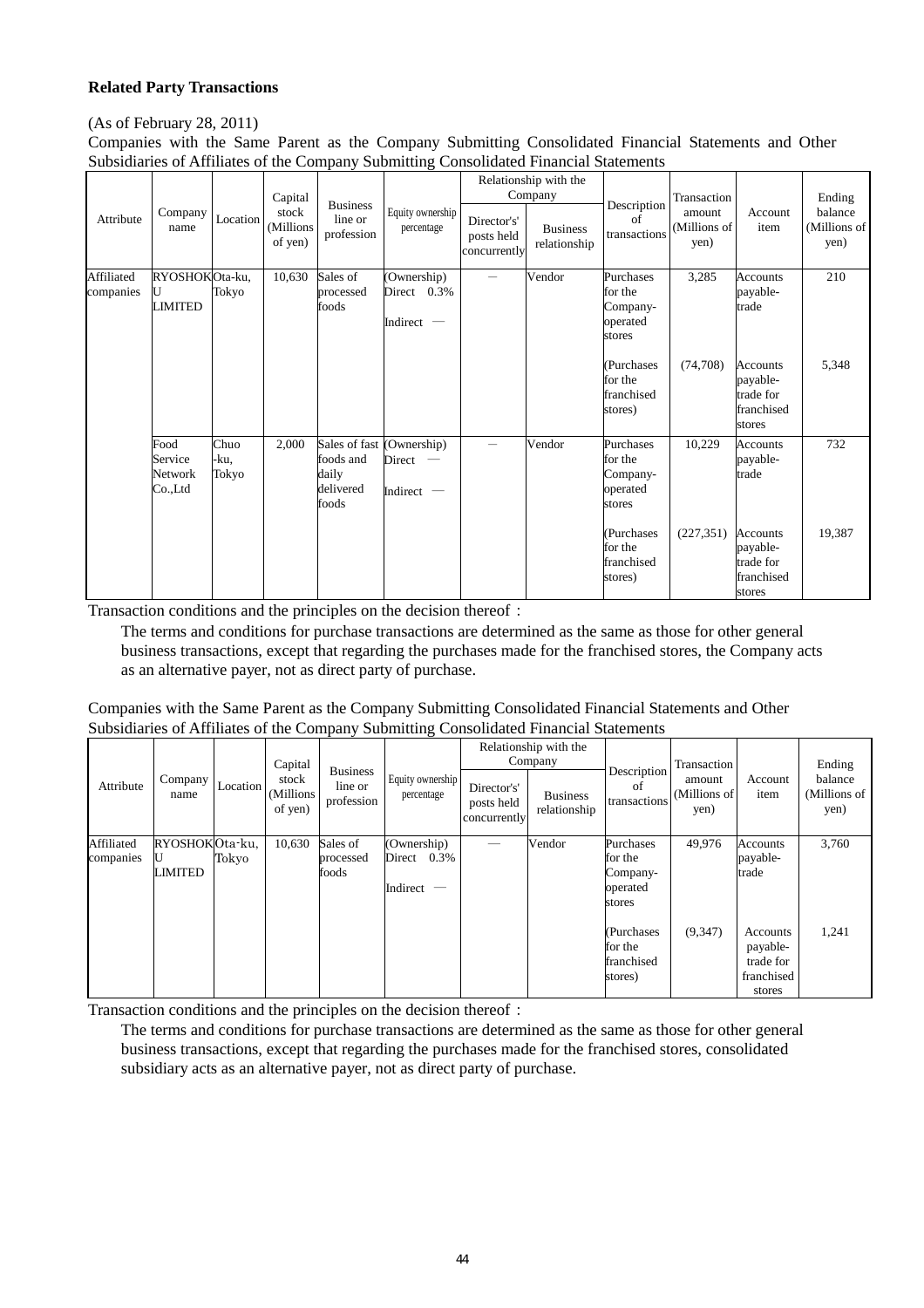#### (As of February 29, 2012) Companies with the Same Parent as the Company Submitting Consolidated Financial Statements and Other Subsidiaries of Affiliates of the Company Submitting Consolidated Financial Statements

|                         |                                       |                       |                               |                                                           | ▱                                        |                                           |                                  |                                                        |                                |                                                                  |                                 |
|-------------------------|---------------------------------------|-----------------------|-------------------------------|-----------------------------------------------------------|------------------------------------------|-------------------------------------------|----------------------------------|--------------------------------------------------------|--------------------------------|------------------------------------------------------------------|---------------------------------|
|                         |                                       |                       | Capital                       |                                                           |                                          |                                           | Relationship with the<br>Company |                                                        | Transaction                    |                                                                  | Ending                          |
| Attribute               | Company<br>name                       | Location              | stock<br>(Millions<br>of yen) | <b>Business</b><br>line or<br>profession                  | Equity ownership<br>percentage           | Director's'<br>posts held<br>concurrently | <b>Business</b><br>relationship  | Description<br>of<br>transactions                      | amount<br>(Millions of<br>yen) | Account<br>item                                                  | balance<br>(Millions of<br>yen) |
| Affiliated<br>companies | RYOSHOKOta-ku,<br>U<br><b>LIMITED</b> | Tokyo                 | 10,630                        | Sales of<br>processed<br>foods                            | (Ownership)<br>Direct 0.3%<br>Indirect - |                                           | Vendor                           | Purchases<br>for the<br>Company-<br>operated<br>stores | 3,268                          | <b>Accounts</b><br>payable-<br>trade                             | 210                             |
|                         |                                       |                       |                               |                                                           |                                          |                                           |                                  | (Purchases<br>for the<br>franchised<br>stores)         | (101, 071)                     | <b>Accounts</b><br>payable-<br>trade for<br>franchised<br>stores | 5,348                           |
|                         | Food<br>Service<br>Network<br>Co.,Ltd | Chuo<br>-ku,<br>Tokyo | 2,000                         | Sales of fast<br>foods and<br>daily<br>delivered<br>foods | (Ownership)<br>Direct<br>Indirect $-$    |                                           | Vendor                           | Purchases<br>for the<br>Company-<br>operated<br>stores | 9,614                          | <b>Accounts</b><br>payable-<br>trade                             | 732                             |
|                         |                                       |                       |                               |                                                           |                                          |                                           |                                  | (Purchases<br>for the<br>franchised<br>stores)         | (267, 302)                     | <b>Accounts</b><br>payable-<br>trade for<br>franchised<br>stores | 19,387                          |

Transaction conditions and the principles on the decision thereof:

The terms and conditions for purchase transactions are determined as the same as those for other general business transactions, except that regarding the purchases made for the franchised stores, the Company acts as an alternative payer, not as direct party of purchase.

| Companies with the Same Parent as the Company Submitting Consolidated Financial Statements and Other |
|------------------------------------------------------------------------------------------------------|
| Subsidiaries of Affiliates of the Company Submitting Consolidated Financial Statements               |

|                         |                           |          | Capital                       | <b>Business</b>                | Equity ownership                                                             |                                           | Relationship with the<br>Company | Description                                            | Transaction                    |                                                           | Ending                          |
|-------------------------|---------------------------|----------|-------------------------------|--------------------------------|------------------------------------------------------------------------------|-------------------------------------------|----------------------------------|--------------------------------------------------------|--------------------------------|-----------------------------------------------------------|---------------------------------|
| Attribute               | Company<br>name           | Location | stock<br>(Millions<br>of yen) | line or<br>profession          | percentage                                                                   | Director's'<br>posts held<br>concurrently | <b>Business</b><br>relationship  | of<br>transactions                                     | amount<br>(Millions of<br>yen) | Account<br>item                                           | balance<br>(Millions of<br>yen) |
| Affiliated<br>companies | RYOSHOKOta-ku,<br>LIMITED | Tokyo    | 10,630                        | Sales of<br>processed<br>foods | (Ownership)<br>0.3%<br>Direct<br>Indirect<br>$\hspace{0.1mm}-\hspace{0.1mm}$ |                                           | Vendor                           | Purchases<br>for the<br>Company-<br>operated<br>stores | 50,838                         | Accounts<br>payable-<br>trade                             | 4,147                           |
|                         |                           |          |                               |                                |                                                                              |                                           |                                  | (Purchases)<br>for the<br>franchised<br>stores)        | (21,620)                       | Accounts<br>payable-<br>trade for<br>franchised<br>stores | 1,811                           |

Transaction conditions and the principles on the decision thereof:

The terms and conditions for purchase transactions are determined as the same as those for other general business transactions, except that regarding the purchases made for the franchised stores, consolidated subsidiary acts as an alternative payer, not as direct party of purchase.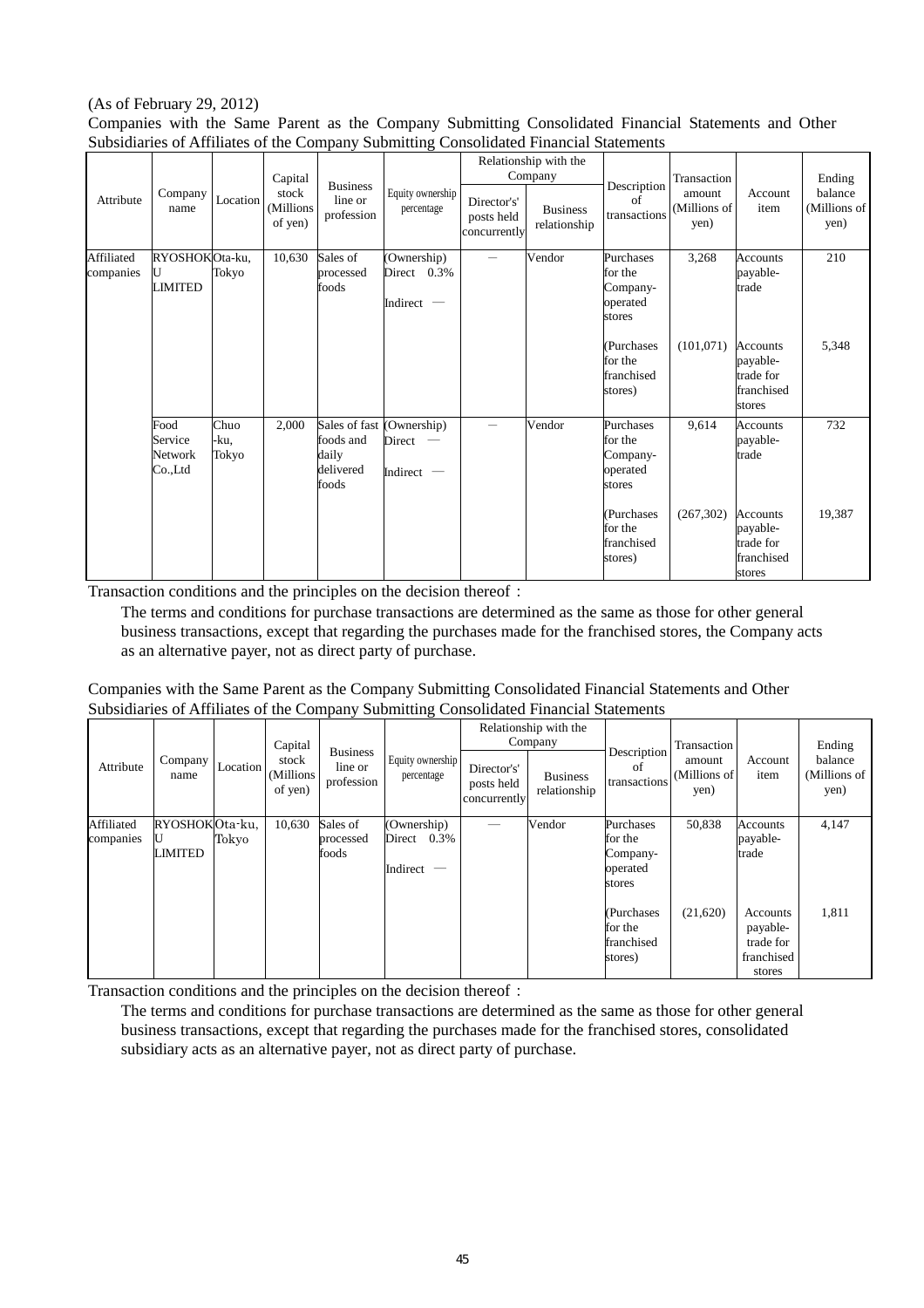#### **Notes regarding significant subsequent events**

Previous period (From March 1, 2010 to February 28, 2011)

As a result of the earthquake off the pacific coast of Tohoku, which occurred on March 11, 2011, some of the LAWSON Group stores in the Tohoku region and the Kanto region including Ibaragi Prefecture have been affected. Some of their merchandise and fittings fell, tipped over or broke and buildings have been damaged or suffered from power outages. Some of the stores, mainly in Iwate and Miyagi Prefectures, remained closed or opening hours were shortened. In addition, due to the influence of the planned power outages mainly in the Kanto region, opening hours have been shortened for some stores and there has been a delay in the delivery of goods. The extent of the damage to the Company caused by this earthquake is currently being studied. The influence on the Company's operational activities, etc., the outlook for recovery and the amount of damage including the cost of repairs are not yet clear.

Present period (From March 1, 2011to February 29, 2012) None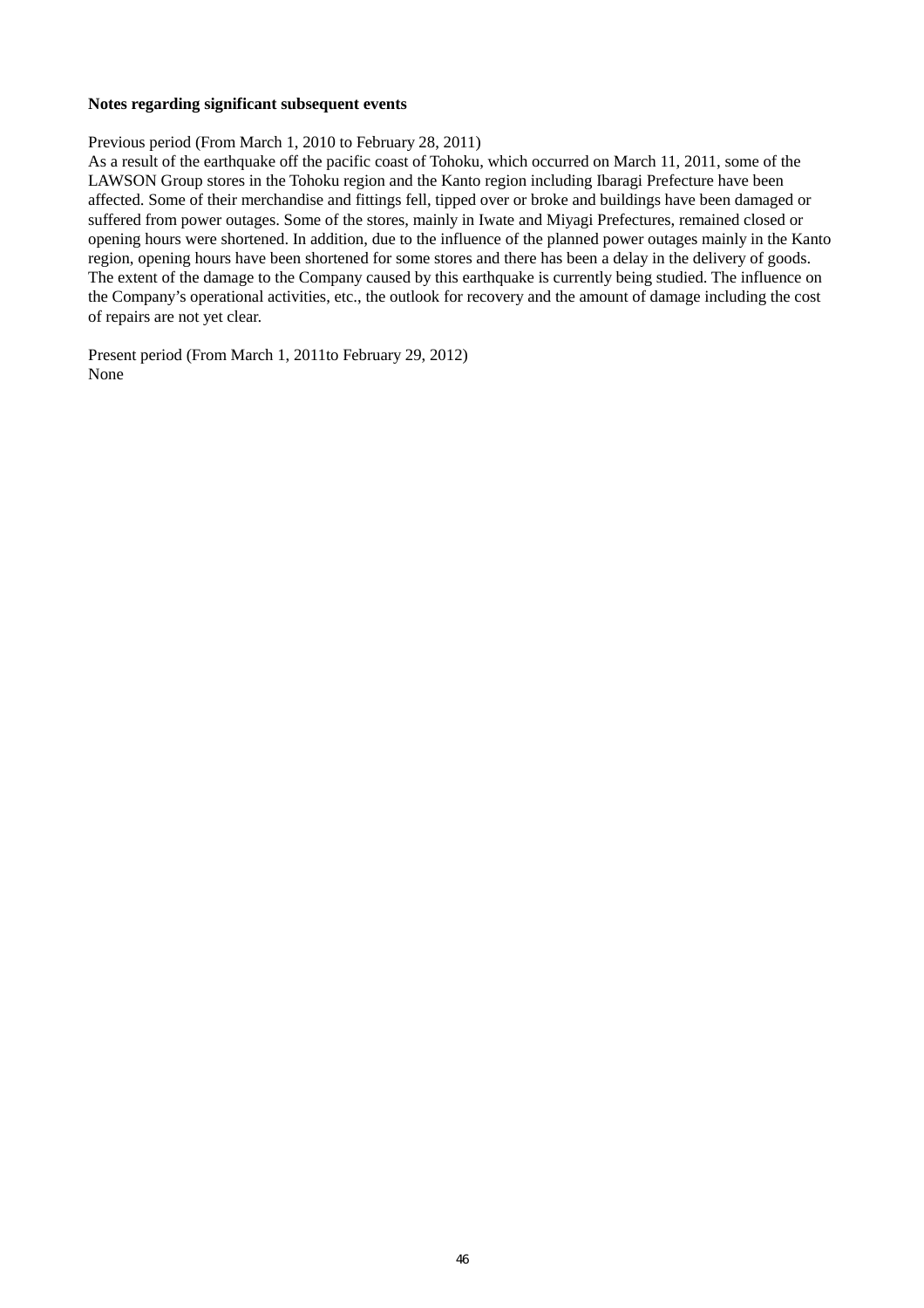## **5. Non-Consolidated Financial Statements etc.**

## (1) Non-Consolidated Balance Sheets (Unaudited)

| As of February 28, 2011 and February 29, 2012               |                   | (Millions of yen) |
|-------------------------------------------------------------|-------------------|-------------------|
|                                                             | February 28, 2011 | February 29, 2012 |
| <b>Current assets:</b>                                      |                   |                   |
| Cash and bank deposits                                      | 68,743            | 75,389            |
| Accounts receivable—due from franchised stores              | 15,661            | 18,064            |
| Marketable securities                                       | 2,999             | 4,999             |
| Merchandise inventories                                     | 862               | 807               |
| Prepaid expenses                                            | 6,599             | 7,070             |
| Accounts receivable-other                                   | 23,641            | 26,212            |
| Deferred tax assets                                         | 3,344             | 3,122             |
| Other                                                       | 1,459             | 2,245             |
| Allowance for doubtful accounts                             | (77)              | (73)              |
| <b>Total current assets</b>                                 | 123,234           | 137,840           |
|                                                             |                   |                   |
| <b>Fixed assets:</b>                                        |                   |                   |
| Property and store equipment;                               |                   |                   |
| <b>Buildings</b>                                            | 146,815           | 166,654           |
| Accumulated depreciation                                    | (68, 710)         | (79,968)          |
| Buildings-net                                               | 78,104            | 86,686            |
| <b>Structures</b>                                           | 33,709            | 35,825            |
| Accumulated depreciation                                    | (22, 492)         | (24, 699)         |
| Structures-net                                              | 11,216            | 11,126            |
| Vehicles, tools, furniture and fixtures                     | 53,619            | 56,049            |
| Accumulated depreciation                                    | (42, 656)         | (44, 164)         |
| Vehicles, tools, furniture and fixtures-net                 | 10,962            | 11,884            |
| Land                                                        | 6,609             | 6,815             |
| Lease assets                                                | 41,140            | 57,959            |
| Accumulated depreciation                                    | (7,063)           | (14, 171)         |
| Lease $asserts$ - net                                       | 34,076            | 43,787            |
| Construction in progress                                    | 643               | 1,776             |
| <b>Subtotal</b>                                             | 141,614           | 162,075           |
| Intangible fixed assets;                                    |                   |                   |
| Goodwill                                                    | 1,163             | 871               |
| Right of leasehold                                          | 84                | 84                |
| Right of trademark                                          | 85                | 82                |
| Right of telephone                                          | 288               | 287               |
| Software                                                    | 21,627            | 17,891            |
| Software in progress                                        | 4,674             | 8,194             |
| Other                                                       | 2                 |                   |
| <b>Subtotal</b>                                             | 27,925            | 27,413            |
| <b>Investments and Other;</b>                               |                   |                   |
| <b>Investments in Securities</b>                            | 438               | 460               |
| Stocks of subsidiaries and affiliates                       |                   |                   |
|                                                             | 16,656            | 27,288            |
| Investments in affiliated limited                           | 924               | 3,006             |
| Long-term loans receivable                                  | 31,756            | 32,075            |
| Long-term loans receivable from subsidiaries and affiliates | 8,100             | 9,907             |
| Long-term prepaid expenses                                  | 5,252             | 7,551             |
| Lease deposits                                              | 77,164            | 78,450            |
| Deferred tax assets                                         | 11,693            | 14,475            |
| Other                                                       | 1,662             | 1,502             |
| Allowance for doubtful accounts                             | (1,601)           | (1,380)           |
| <b>Subtotal</b>                                             | 152,046           | 173,337           |
| <b>Total fixed assets</b>                                   | 321,586           | 362,826           |
| <b>Total assets</b>                                         | 444,821           | 500,667           |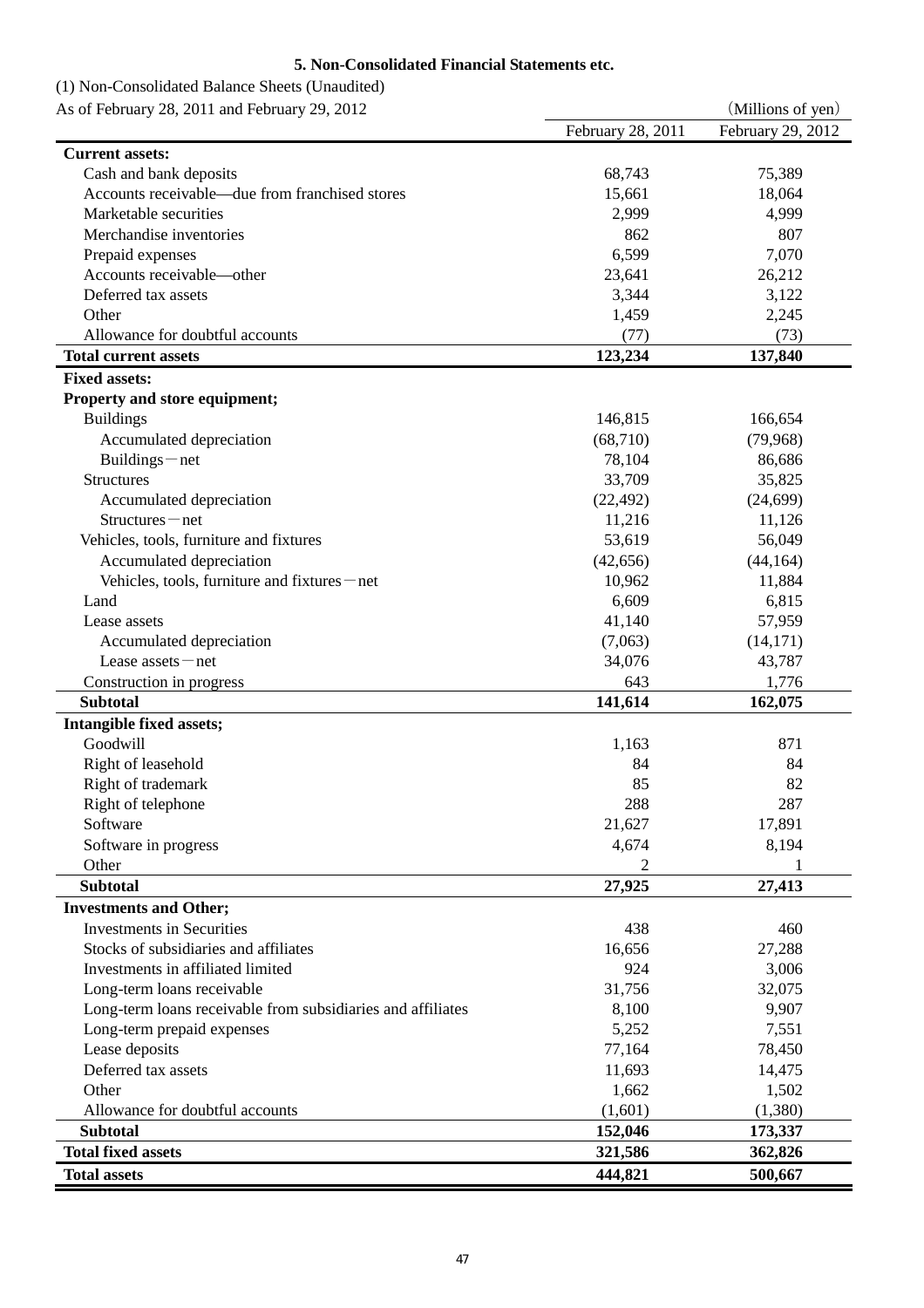| Non-Consolidated Balance Sheets (Unaudited) - Continued |  |
|---------------------------------------------------------|--|
|---------------------------------------------------------|--|

|                                                         |                   | (Millions of yen) |
|---------------------------------------------------------|-------------------|-------------------|
|                                                         | February 28, 2011 | February 29, 2012 |
| <b>Current liabilities:</b>                             |                   |                   |
| Accounts payable -trade                                 | 1,907             | 1,796             |
| Accounts payable - trade for franchised stores          | 65,725            | 70,955            |
| Accounts payable — due to franchised stores             | 1,171             | 1,006             |
| Short-term loans payable to subsidiaries and affiliates | 5,870             | 15,830            |
| Lease obligations                                       | 5,893             | 8,545             |
| Accounts payable — other                                | 13,396            | 13,780            |
| Accounts payable - other for franchised stores          | 138               | 122               |
| Income taxes payable                                    | 9,738             | 14,259            |
| Consumption taxes payable                               | 2,635             | 1,046             |
| Accrued expenses                                        | 1,821             | 1,757             |
| Deposits received                                       | 52,548            | 63,587            |
| Accrued employees' bonuses                              | 3,610             | 3,012             |
| Provision for use of points granted                     | 925               | 556               |
| Other                                                   | 14                | 147               |
| <b>Total Current liabilities</b>                        | 165,398           | 196,405           |
|                                                         |                   |                   |
| <b>Long-term Liabilities;</b>                           |                   |                   |
| Long-term lease obligations                             | 22,612            | 30,699            |
| Allowance for employees' retirement benefits            | 7,036             | 8,188             |
| Allowance for retirement benefits to executive officers | 212               | 289               |
| and corporate auditors                                  |                   |                   |
| Deposits received from franchisees and lessees          | 37,240            | 35,718            |
| Accumulated impairment loss on long-term leased assets  | 562               | 655               |
| Asset retirement obligations                            |                   | 11,642            |
| Other                                                   | 310               | 241               |
| <b>Total Long-term Liabilities</b>                      | 67,974            | 87,435            |
| <b>Total Liabilities</b>                                | 233,372           | 283,840           |
| Shareholders' equity;                                   |                   |                   |
| Common stock                                            | 58,506            | 58,506            |
| Capital surplus                                         |                   |                   |
| Additional paid-in capital                              | 47,696            | 47,696            |
| Other                                                   |                   | 10                |
| Total capital surplus                                   | 47,696            | 47,707            |
| Retained earnings                                       |                   |                   |
| Legal reserve                                           | 727               | 727               |
| Other legal reserve                                     |                   |                   |
| General reserve                                         | 50,000            | 50,000            |
| Earned surplus brought forward                          | 56,455            | 61,673            |
| Total retained earnings                                 | 107,182           | 112,400           |
| Treasury stock                                          | (1,693)           | (1,627)           |
| <b>Total Shareholders' equity</b>                       | 211,692           | 216,986           |
|                                                         |                   |                   |
| Valuation and translation adjustments;                  |                   |                   |
| Net unrealized gain on available-for-sale securities    | (14)              | (35)              |
| Land revaluation difference                             | (634)             | (567)             |
| Valuation and translation adjustments                   | (648)             | (602)             |
| <b>Stock acquisition rights</b>                         | 405               | 442               |
| <b>Total net assets</b>                                 | 211,448           | 216,826           |
| <b>Total Liabilities and net assets</b>                 | 444,821           | 500,667           |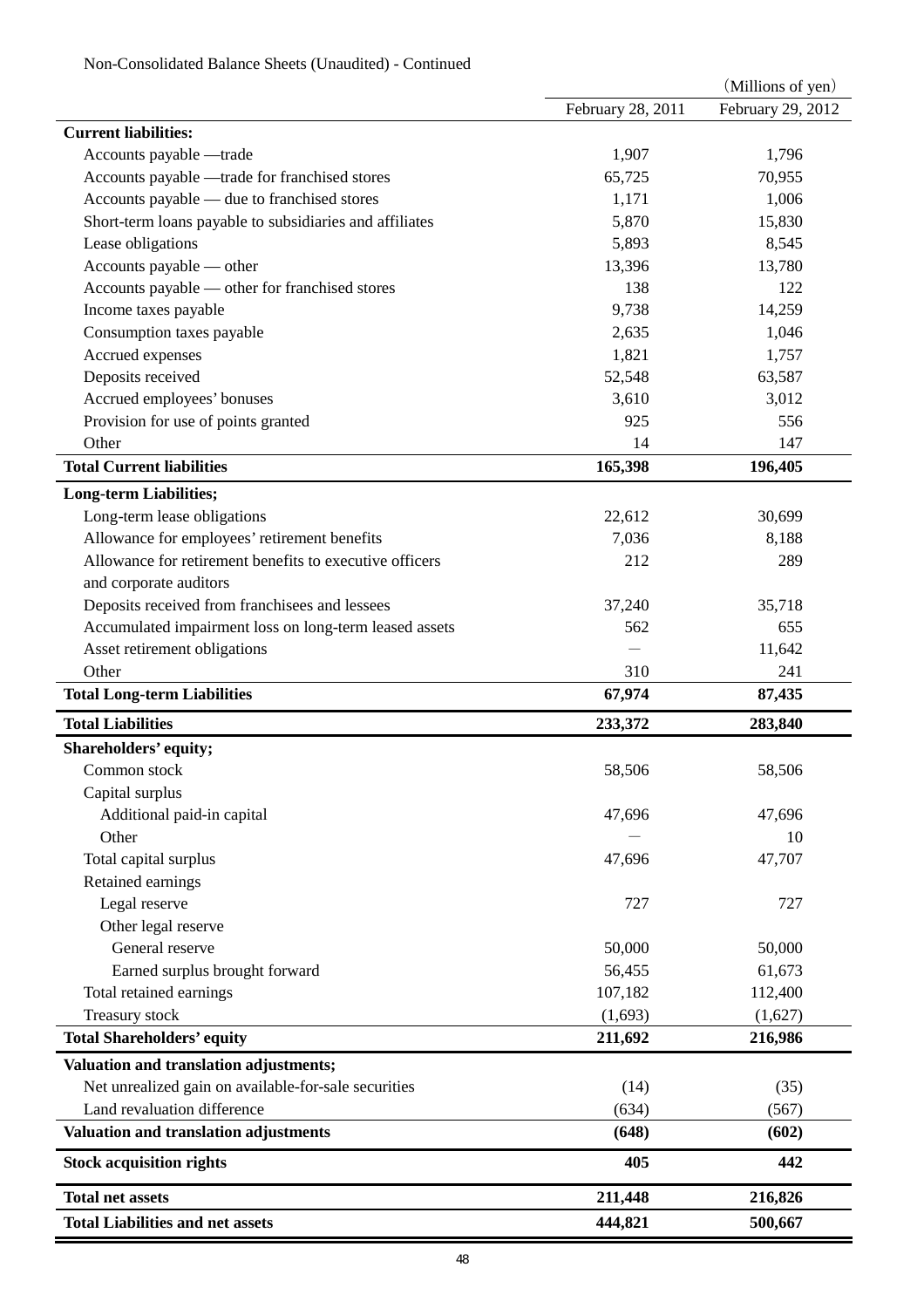# (2) Non-Consolidated Statements of Income (Unaudited)

For the fiscal year ended February 28, 2011 and February 29, 2012

|                                                         |                   | (Millions of yen) |
|---------------------------------------------------------|-------------------|-------------------|
|                                                         | February 28, 2011 | February 29, 2012 |
| <b>Total operating revenues</b>                         | 263,209           | 272,498           |
| <b>Net sales</b>                                        | 46,641            | 39,417            |
| Cost of goods sold                                      |                   |                   |
| Inventory at beginning of year                          | 1,063             | 862               |
| Purchase amount                                         | 32,852            | 27,980            |
| Total                                                   | 33,915            | 28,843            |
| Inventory at end of year                                | 862               | 807               |
| Cost of goods sold                                      | 33,053            | 28,035            |
| <b>Gross profit on sales</b>                            | 13,587            | 11,382            |
| <b>Operating revenues:</b>                              |                   |                   |
| Franchise commission from franchised stores             | 193,746           | 209,045           |
| Other                                                   | 22,821            | 24,035            |
| <b>Operating gross profit</b>                           | 230,156           | 244,462           |
| Selling, general and administrative expenses            | 179,945           | 188,199           |
| <b>Operating profit</b>                                 | 50,210            | 56,263            |
|                                                         |                   |                   |
| Non - operating income and expenses:                    | 1,297             |                   |
| Non - operating income;<br>Interest received            | 679               | 1,638<br>725      |
|                                                         | 64                |                   |
| Compensation income for damage                          | 177               | 348               |
| Compensation income for removal<br>Other                | 376               | 564               |
|                                                         | 2,195             |                   |
| Non - operating expenses;                               | 768               | 1,791<br>850      |
| Interest expense<br>Loss on cancellation of store lease | 1,075             | 579               |
| Other                                                   | 351               | 361               |
| <b>Recurring profit</b>                                 | 49,312            | 56,110            |
|                                                         |                   |                   |
| <b>Extraordinary gains and losses:</b>                  |                   |                   |
| <b>Extraordinary gains;</b>                             | 75                | 97                |
| Gain on sales of fixed assets                           |                   | 50                |
| Gain on sales of investment securities                  | 1                 |                   |
| Gain on sales of subsidiaries and affiliates' stock     | 73                |                   |
| Gain on reversal of subscription rights to shares       |                   | 44                |
| Other                                                   |                   | 2                 |
| <b>Extraordinary losses;</b>                            | 7,180             | 15,074            |
| Loss on disposal of fixed assets                        | 2,926             | 1,888             |
| Loss on sales of fixed assets                           | 1,303             |                   |
| Loss on impairment of long-lived assets                 | 2,410             | 2,764             |
| Loss on disaster                                        |                   | 3,229             |
| Loss on adjustment for changes of accounting standard   |                   | 6,823             |
| for asset retirement obligations                        |                   |                   |
| Other                                                   | 540               | 369               |
| Income before income taxes and minority interests       | 42,206            | 41,133            |
| <b>Income taxes:</b>                                    |                   |                   |
| Income taxes - current                                  | 14,984            | 21,216            |
| Deferred income taxes                                   | 2,579             | (2,545)           |
| Net profit                                              | 24,643            | 22,462            |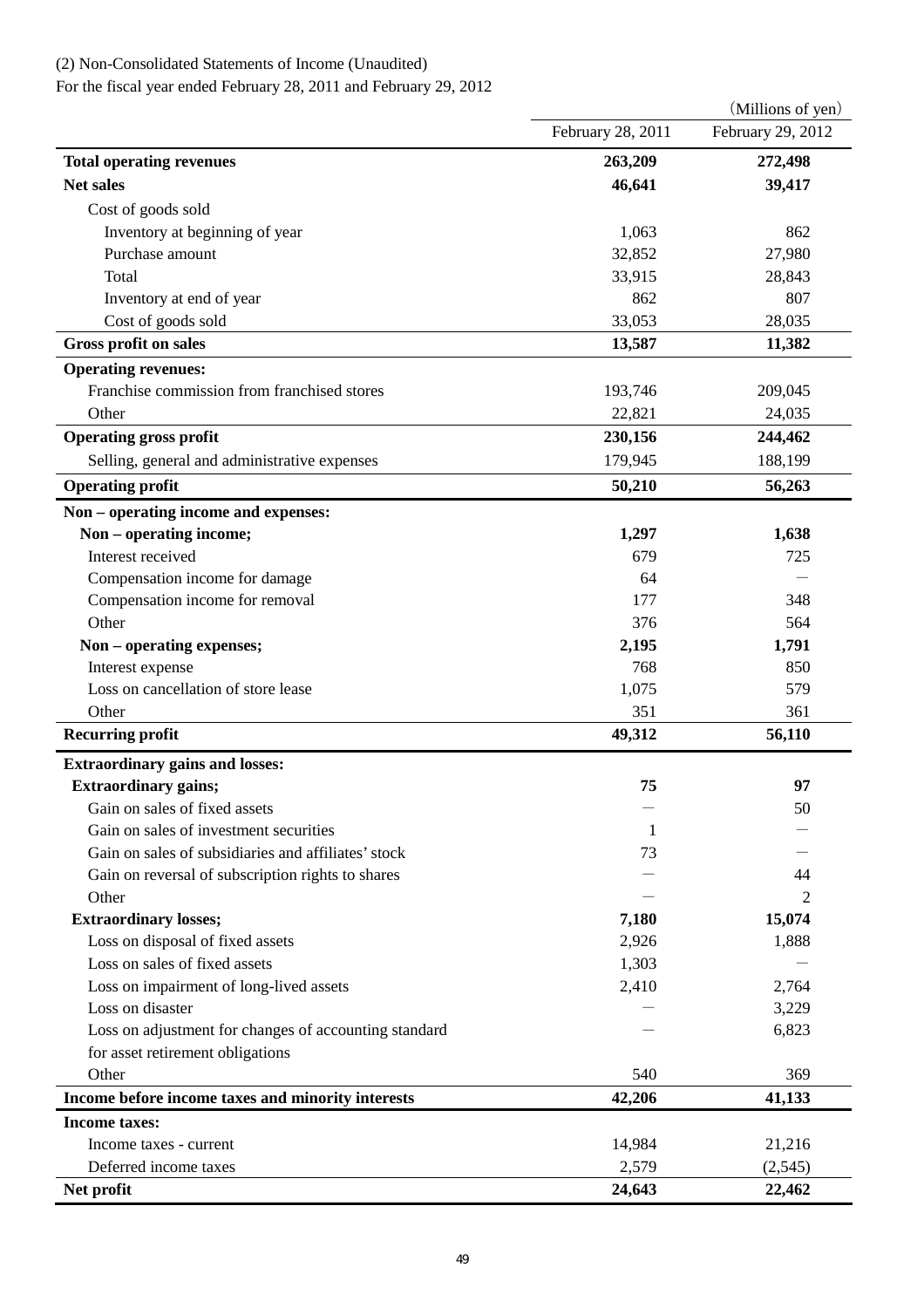|                                                      |                   | (Millions of yen) |
|------------------------------------------------------|-------------------|-------------------|
|                                                      | February 28, 2011 | February 29, 2012 |
| Shareholders' equity:                                |                   |                   |
| Common stock and preferred stock                     |                   |                   |
| Balance at the end of the previous period            | 58,506            | 58,506            |
| Changes during the current period                    |                   |                   |
| Total changes during the current period              |                   |                   |
| Balance at the end of the current period             | 58,506            | 58,506            |
| Capital surplus common stock and preferred stock     |                   |                   |
| Balance at the end of the previous period            | 41,520            | 47,696            |
| Changes during the current period                    |                   |                   |
| Increase by share exchanges                          | 6,176             |                   |
| Total changes during the current period              | 6,176             |                   |
| Balance at the end of the current period             | 47,696            | 47,696            |
| Other capital surplus                                |                   |                   |
| Balance at the end of the previous period            |                   |                   |
| Changes during the current period                    |                   |                   |
| Exercise of subscription rights to shares            |                   | 10                |
| (Issuance of treasury stock)                         |                   |                   |
| Total changes during the current period              |                   | 10                |
| Balance at the end of the current period             |                   | 10                |
|                                                      |                   |                   |
| <b>Total capital surplus</b>                         |                   |                   |
| Balance at the end of the previous period            | 41,520            | 47,696            |
| Changes during the current period                    |                   |                   |
| Increase by share exchanges                          | 6,176             |                   |
| Exercise of subscription rights to shares            |                   | 10                |
| (Issuance of treasury stock)                         |                   |                   |
| Total changes during the current period              | 6,176             | 10                |
| Balance at the end of the current period             | 47,696            | 47,707            |
| <b>Retained earnings</b>                             |                   |                   |
| <b>Legal earnings reserve</b>                        |                   |                   |
| Balance at the end of the previous period            | 727               | 727               |
| Changes during the current period                    |                   |                   |
| Total changes during the current period              |                   |                   |
| Balance at the end of the current period             | 727               | 727               |
| Other earned surplus                                 |                   |                   |
| <b>Special reserve fund</b>                          |                   |                   |
| Balance at the end of the previous period            | 50,000            | 50,000            |
| Changes during the current period                    |                   |                   |
| Total changes during the current period              |                   |                   |
| Balance at the end of the current period             | 50,000            | 50,000            |
| Earned surplus carried forward                       |                   |                   |
| Balance at the end of the previous period            | 51,762            | 56,455            |
| Changes during the current period                    |                   |                   |
| Cash dividends paid                                  | (16, 422)         | (17, 177)         |
| Net profit                                           | 24,643            | 22,462            |
| Disposal of treasury stock                           | (0)               |                   |
| Retirement of treasury stock                         | (3,528)           |                   |
| Reversal of land revaluation differences, net of tax |                   | (67)              |
| Total changes during the current period              | 4,692             | 5,217             |
| Balance at the end of the current period             | 56,455            | 61,673            |
| <b>Total retained earnings</b>                       |                   |                   |
| Balance at the end of the previous period            |                   | 107,182           |
|                                                      | 102,490           |                   |
| Changes during the current period                    |                   |                   |
| Cash dividends paid                                  | (16, 422)         | (17, 177)         |
| Net profit                                           | 24,643            | 22,462            |
| Disposal of treasury stock                           | (0)               |                   |
| Retirement of treasury stock                         | (3,528)           |                   |
| Reversal of land revaluation differences, net of tax |                   | (67)              |
| Total changes during the current period              | 4,692             | 5,217             |
| Balance at the end of the current period             | 107,182           | 112,400           |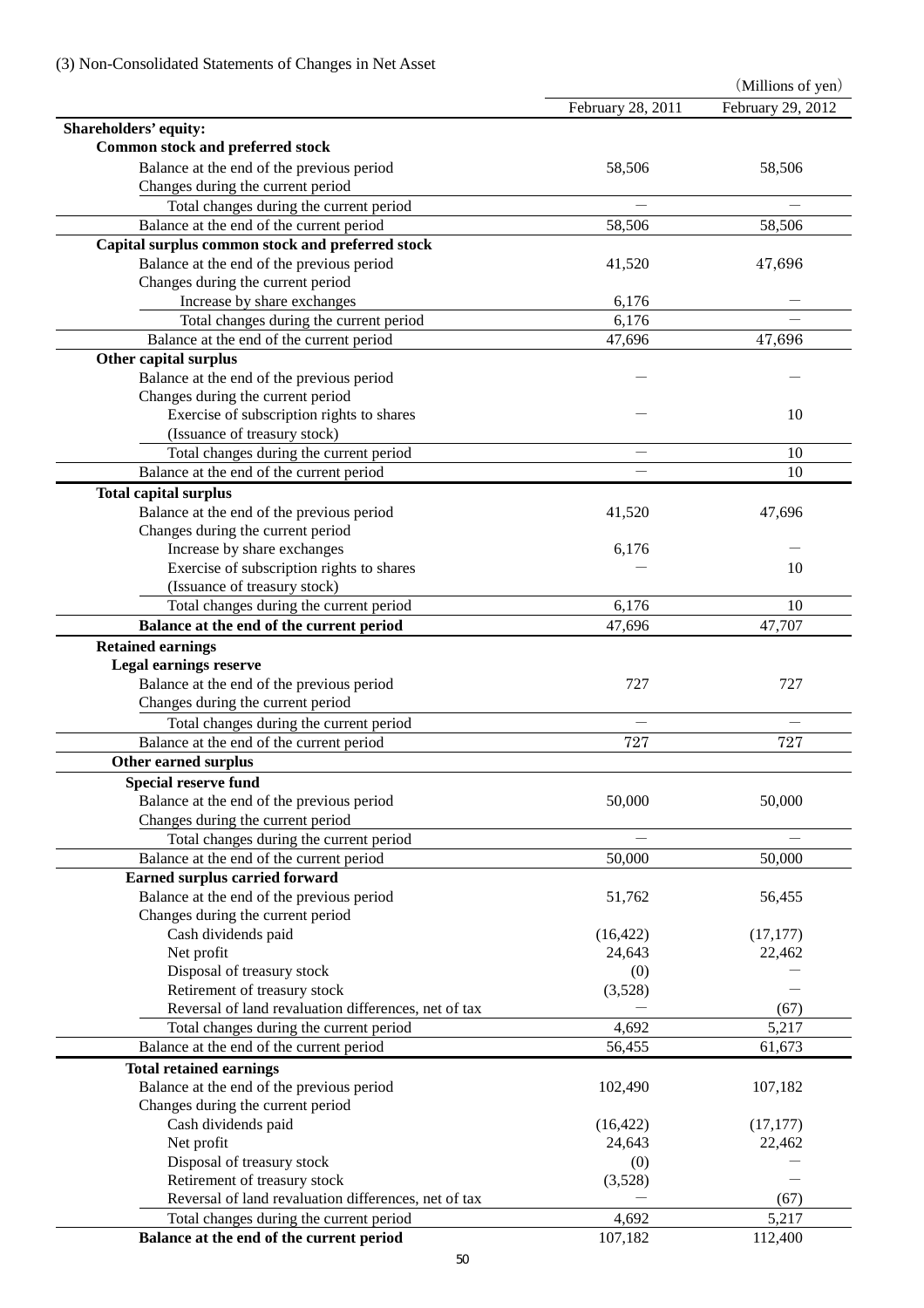|                                                      |                   | (Millions of yen) |
|------------------------------------------------------|-------------------|-------------------|
|                                                      | February 28, 2011 | February 29, 2012 |
| <b>Treasury stock</b>                                |                   |                   |
| Balance at the end of the previous period            | (1,713)           | (1,693)           |
| Changes during the current period                    |                   |                   |
| Purchase of treasury stock                           | (3,510)           | (3)               |
| Disposal of treasury stock                           |                   |                   |
| Retirement of treasury stock                         | 3,528             |                   |
| Exercise of subscription rights to shares            |                   |                   |
| (Issuance of treasury stock)                         |                   | 69                |
|                                                      |                   |                   |
| Total changes during the current period              | 19                | 65                |
| Balance at the end of the current period             | (1,693)           | (1,627)           |
| Total shareholders' equity                           |                   |                   |
| Balance at the end of the previous period            | 200,803           | 211,692           |
| Changes during the current period                    |                   |                   |
| Increase by share exchanges                          | 6,176             |                   |
| Cash dividends paid                                  | (16, 422)         | (17, 177)         |
| Net profit                                           | 24,643            | 22,462            |
| Purchase of treasury stock                           | (3,510)           | (3)               |
| Disposal of treasury stock                           |                   |                   |
| Reversal of land revaluation differences, net of tax |                   | (67)              |
| Exercise of subscription rights to shares            |                   |                   |
| (Issuance of treasury stock)                         |                   | 80                |
| Total changes during the current period              | 10,888            | 5,294             |
|                                                      |                   |                   |
| Balance at the end of the current period             | 211,692           | 216,986           |
| Valuation and translation adjustments:               |                   |                   |
| Unrealized holding gains on securities, net of tax   |                   |                   |
| Balance at the end of the previous period            | (8)               | (14)              |
| Changes during the current period                    |                   |                   |
| Net changes of items other than shareholders' equity | (5)               | (21)              |
| Total changes during the current period              | (5)               | (21)              |
| Balance at the end of the current period             | (14)              | (35)              |
| Land revaluation difference, net of tax              |                   |                   |
| Balance at the end of the previous period            | (634)             | (634)             |
| Changes during the current period                    |                   |                   |
| Reversal of revaluation reserve for land             |                   | 67                |
| Net changes of items other than shareholders' equity |                   |                   |
| Total changes during the current period              |                   | 67                |
| Balance at the end of the current period             | (634)             | (567)             |
| Total valuation and translation adjustments          |                   |                   |
| Balance at the end of the previous period            | (643)             | (648)             |
| Changes during the current period                    |                   |                   |
| Reversal of revaluation reserve for land             |                   | 67                |
| Net changes of items other than shareholders' equity | (5)               | (21)              |
| Total changes during the current period              | (5)               | 45                |
| Balance at the end of the current period             | (648)             | (602)             |
| <b>Stock acquisition rights</b>                      |                   |                   |
| Balance at the end of the previous period            | 346               | 405               |
| Changes during the current period                    |                   |                   |
| Net changes of items other than shareholders' equity | 59                | 37                |
| Total changes during the current period              | 59                | 37                |
|                                                      | 405               | 442               |
| Balance at the end of the current period             |                   |                   |

## Non-Consolidated Statements of Changes in Net Assets - Continued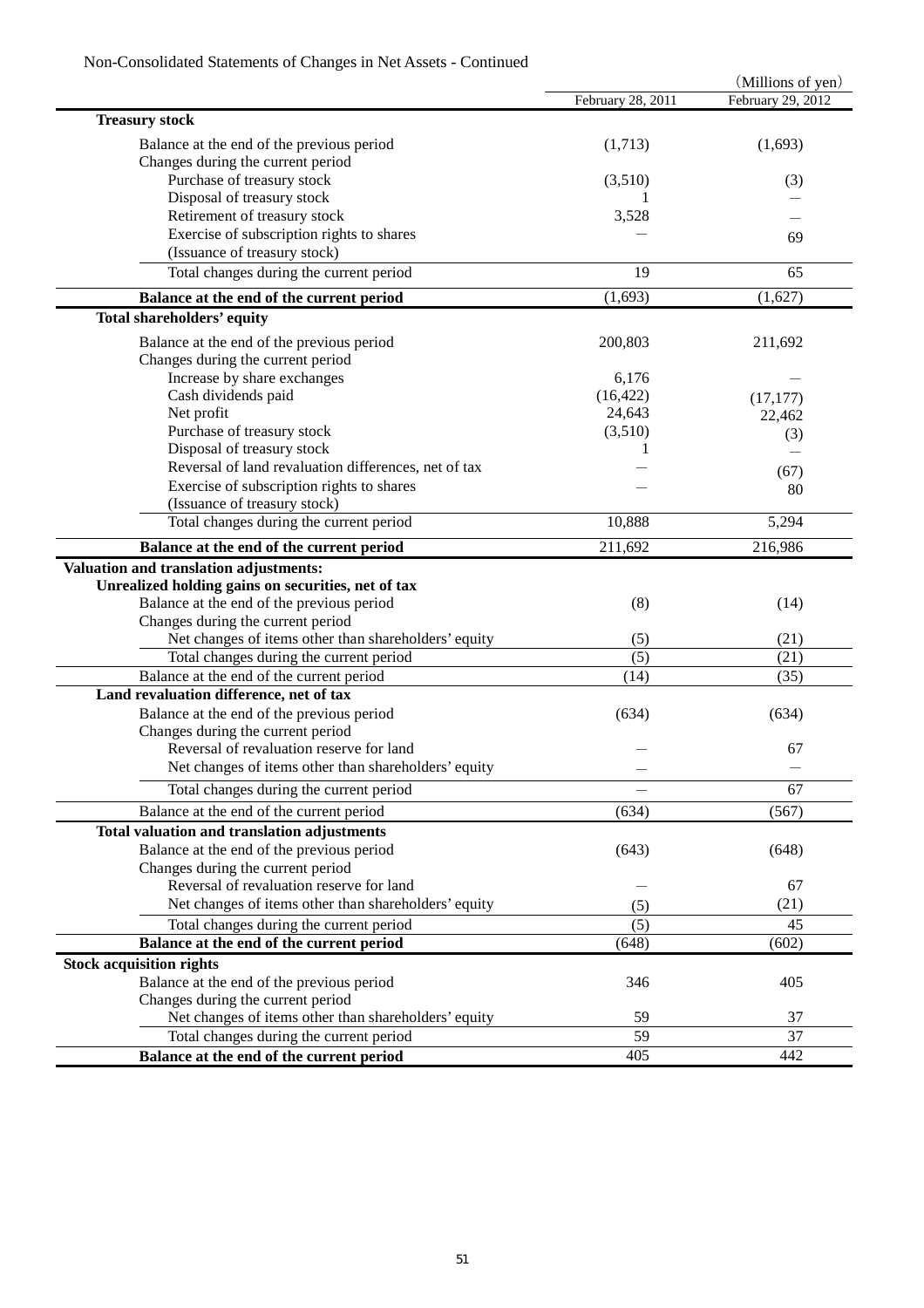| <b>Total net assets</b>                              |           |           |
|------------------------------------------------------|-----------|-----------|
| Balance at the end of the previous period            | 200,506   | 211,448   |
| Changes during the current period                    |           |           |
| Increase by share exchanges                          | 6,176     |           |
| Cash dividends paid                                  | (16, 422) | (17, 177) |
| Net profit                                           | 24,643    | 22,462    |
| Purchase of treasury stock                           | (3,510)   | (3)       |
| Disposal of treasury stock                           |           |           |
| Reversal of revaluation reserve for land             |           |           |
| Exercise of subscription rights to shares            |           | 80        |
| (Issuance of treasury stock)                         |           |           |
| Net changes of items other than shareholder's equity | 53        | 15        |
| Total changes during the current period              | 10,942    | 5,377     |
| Balance at the end of the current period             | 211.448   | 216,826   |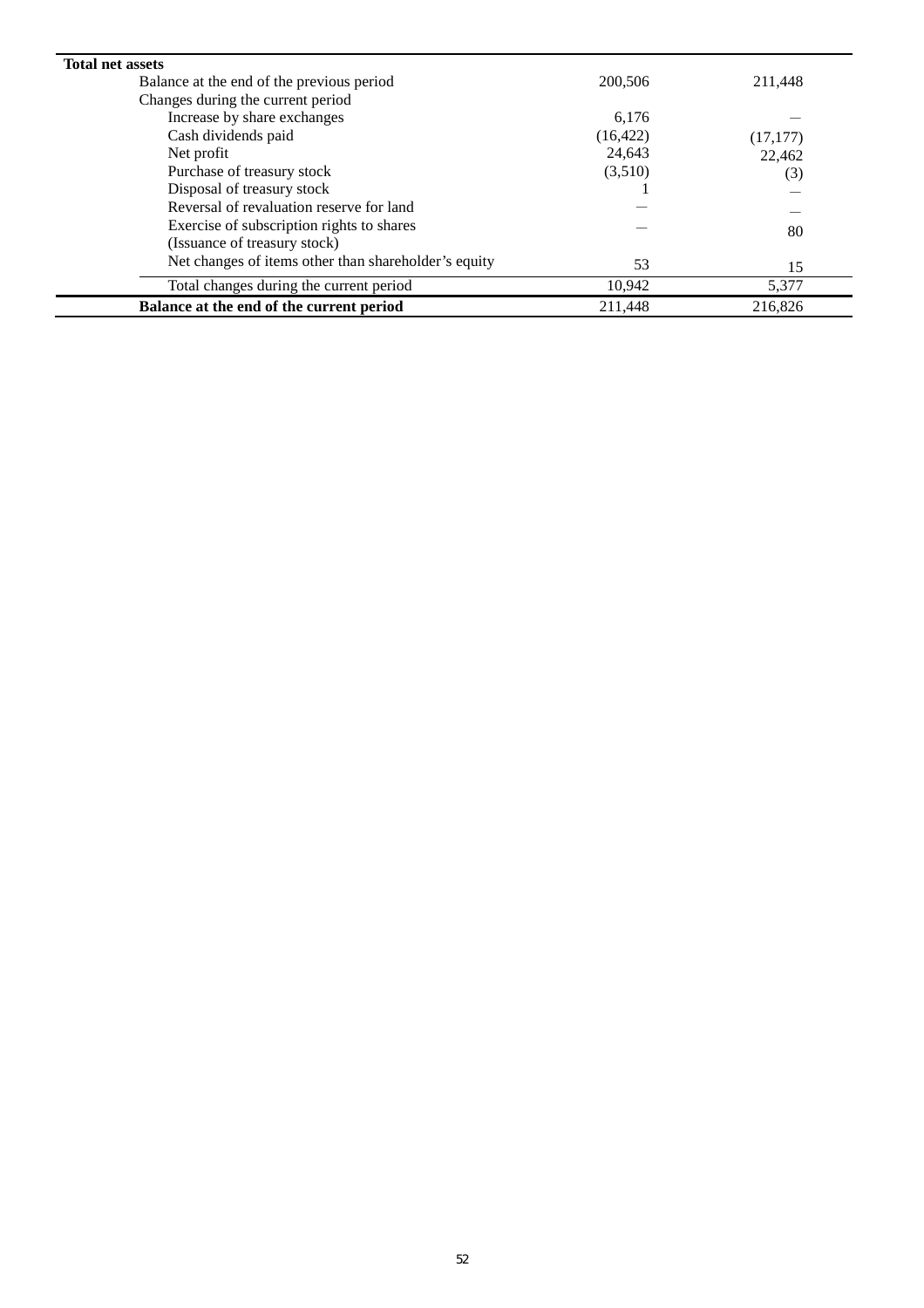《Notes Concerning Going Concern Assumption》 None

《Summary of Significant Accounting Policies》

1. Marketable Securities and investments in securities:

Held-to-maturity debt securities: Carried at amortized cost.

Investments in subsidiaries and affiliated companies: Stated at cost determined by the moving-average method.

Available-for-sale securities:

- Securities whose market value is readily determinable: Reported at market value, with unrealized gains and losses, net of applicable taxes, reported in a separate component of net assets. The cost of securities sold is determined based on the moving-average method.
- Other: Stated at cost determined by the moving-average method.
- 2. Inventories:

About the product, have adopted the retail cost method.

 (For balance sheet is calculated by the method according to the book value write-down based on the reduction of profitability)

3. Depreciation method of depreciable assets

Property and store equipment(except lease assets):

Depreciation is computed by the declining-balance method at rates based on the estimated useful lives of the assets. The range of useful lives is from 10 to 34 years for buildings and from 5 to 8 years for furniture, fixtures and equipment.

Intangible fixed assets:(except lease assets):

Amortization of intangible assets is computed by the straight-line method.

Software costs of software for internal use are amortized by the straight-line method over 5 years, which is the internal useful life.

Lease assets:

Previously, these leases were accounted for as rental transactions. Furthermore, in terms of the depreciation method for leased assets related to finance leases that do not transfer ownership of leased property, the Company applies the straight-line method using the lease term as the useful life and a residual value of zero.

However, the Company has continued to treat as rental transactions finance leases that do not transfer ownership of leased property and that commenced before the first fiscal year in which the new accounting standard was applied.

Long - term prepaid expense

Amortization of long-term prepaid expense is computed by the straight - line method.

#### 4. Accounting standard for important reserves

Allowance for Doubtful Accounts:

Allowance for doubtful accounts is provided at an amount of possible losses from uncollectable receivables based on the actual rate of losses from bad debt for ordinary receivables, and on estimated recoverability for specific doubtful receivables.

Accrued Employees' Bonuses:

Accrued employees' bonuses are provided for payments of employees' bonuses based on the estimated amounts.

Provision for use of points granted:

The Company provides mainly MY LAWSON POINT holders and LAWSON PASS holders when purchasing goods, an entitlement to certain points that the holder can redeem for a discount on subsequent purchases from LAWSON stores.

Allowance for Employees' Retirement Benefits:

Allowance for employees' retirement benefits is provided at the amount accrued based on the projected benefit obligations and plan assets at the balance sheet date. Actuarial differences will be amortized from the following fiscal year on a straight-line basis over a certain period (10 years) within an average remaining service period of employees at the time of their occurrence. Prior service cost is amortized,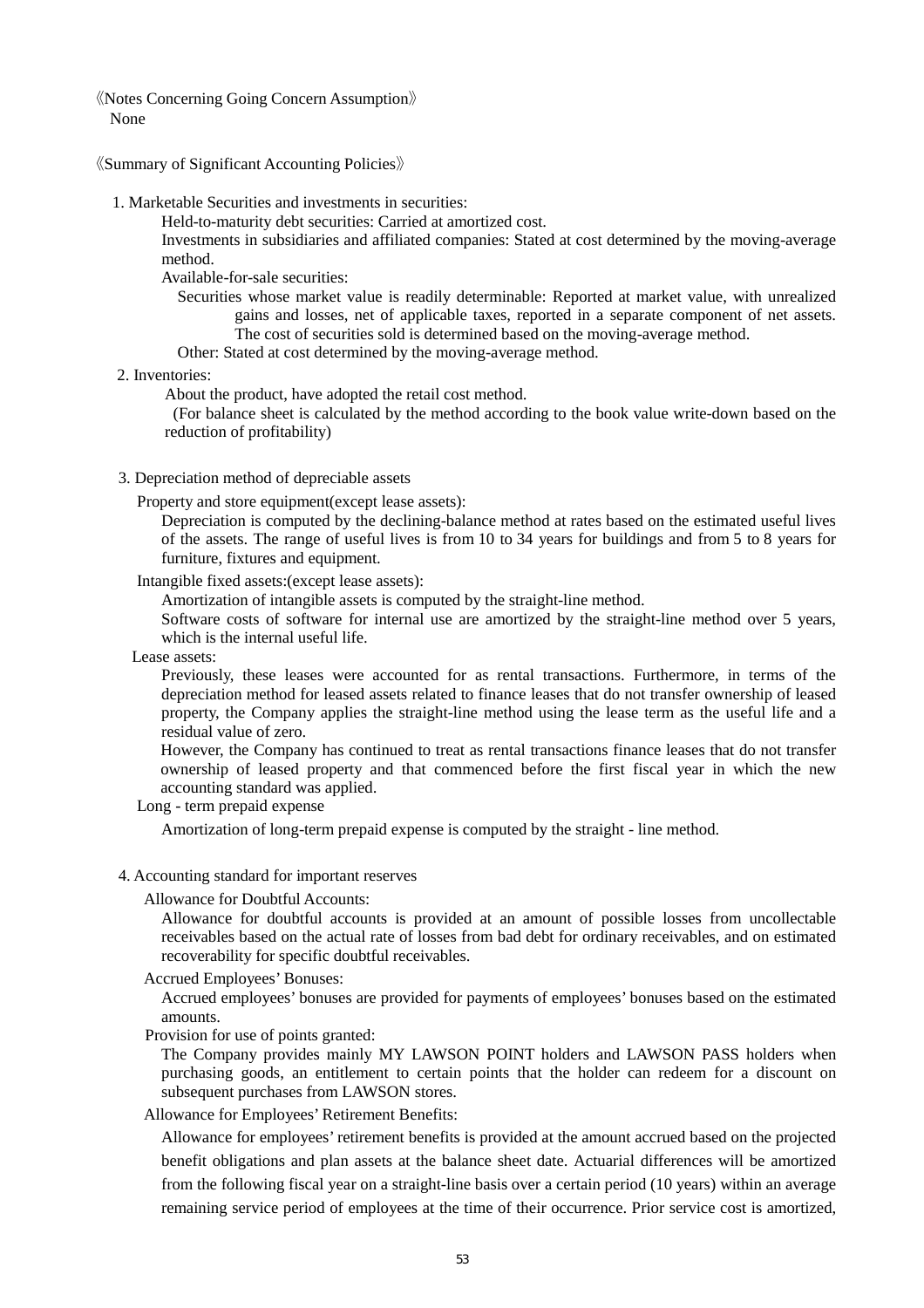starting the fiscal year incurred, on a straight-line basis over a certain period (10 years) within an average remaining service period of employees.

Allowance for retirement benefits to directors and corporate auditors:

Allowance for retirement benefits to corporate auditors and executive officers of the Company is calculated to state the liability at 100% of the amount that would be required if all corporate auditors, executive officers resigned their services with the Company at the balance sheet date.

5. Accounting for consumption tax

Consumption tax is accounted for using the tax exclusion method.

### 《Important change in accounting method》

Application of Accounting Standards etc. for Asset Retirement Obligations

Effective from the current fiscal year, the Company has adopted the Accounting Standards for Asset Retirement Obligations (ASBJ Statement No. 18, March 31, 2008) and the Implementation Guidance on Accounting Standards for Asset Retirement Obligations (ASBJ Guidance No. 21, March 31, 2008). As a result, operating income and ordinary income decreased ¥625 million respectively, and income before income taxes declined ¥7,472 million.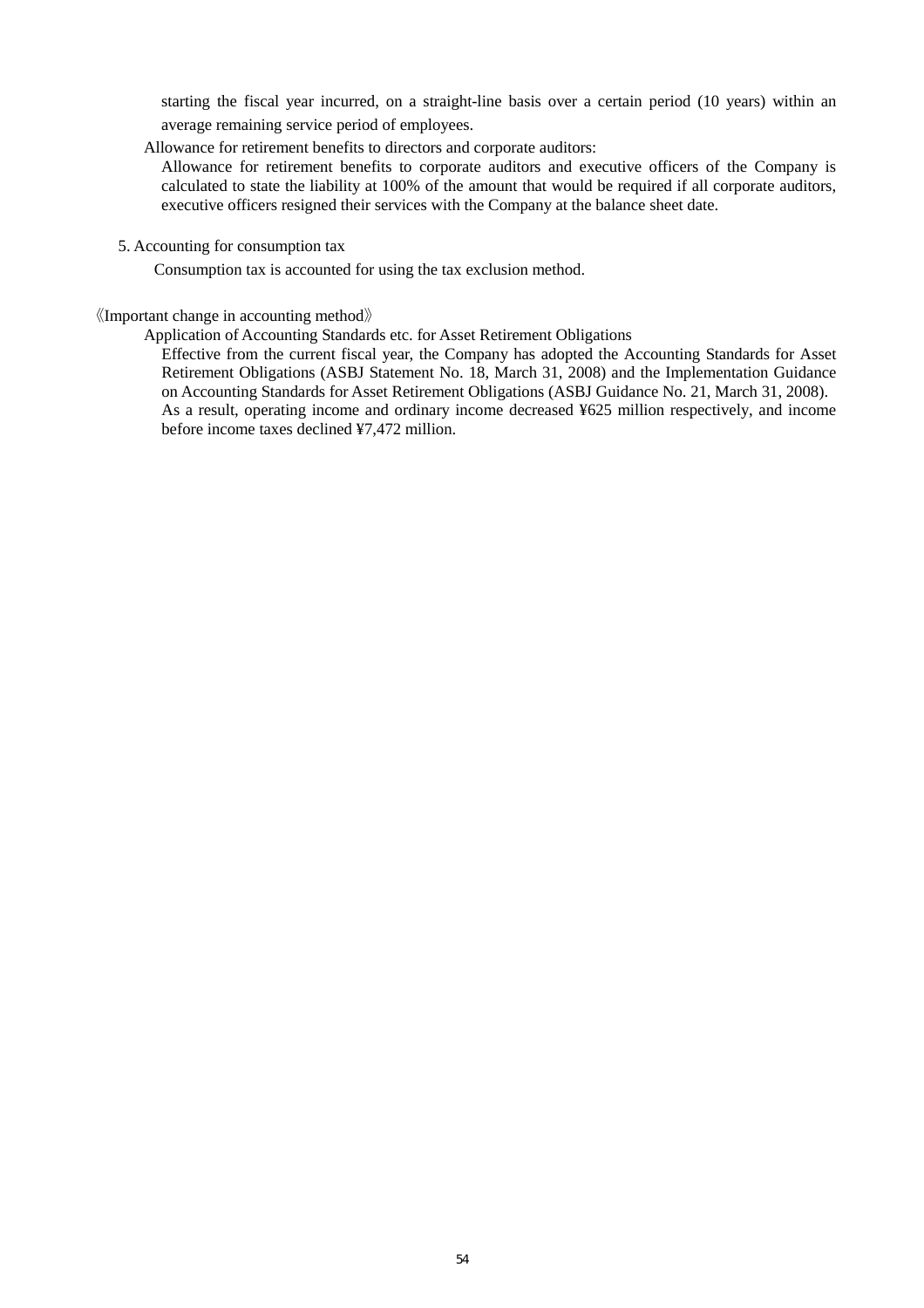《Notes to Non-consolidated Financial Statements》

## **Notes to the Non-consolidated Balance Sheets**

| As of February 28, 2011                                                                                                                                                                                                                                                                                                                                                                                                                                             | As of February 29, 2012                                                                                                                                                                                                                                                                                                                                                                                                                                             |
|---------------------------------------------------------------------------------------------------------------------------------------------------------------------------------------------------------------------------------------------------------------------------------------------------------------------------------------------------------------------------------------------------------------------------------------------------------------------|---------------------------------------------------------------------------------------------------------------------------------------------------------------------------------------------------------------------------------------------------------------------------------------------------------------------------------------------------------------------------------------------------------------------------------------------------------------------|
| 1. Accounts receivable due from franchised stores,<br>accounts payable due to franchised stores-the<br>amounts of credits and debts incurred for the deal<br>with franchised stores.                                                                                                                                                                                                                                                                                | 1. Same as in the left                                                                                                                                                                                                                                                                                                                                                                                                                                              |
| 2. Accounts payable-trade for franchised stores – the<br>amounts payable to vendors for merchandise<br>purchased by franchised stores.                                                                                                                                                                                                                                                                                                                              | 2. Same as in the left                                                                                                                                                                                                                                                                                                                                                                                                                                              |
| 3. Accounts payable-other due for franchised stores<br>- the amounts payable for supplies purchased by<br>franchised stores.                                                                                                                                                                                                                                                                                                                                        | 3. Same as in the left                                                                                                                                                                                                                                                                                                                                                                                                                                              |
| 4. Deposits received from franchise and lessees-the 4. Same as in the left<br>amounts received from mainly franchised stores.                                                                                                                                                                                                                                                                                                                                       |                                                                                                                                                                                                                                                                                                                                                                                                                                                                     |
| $5 -$                                                                                                                                                                                                                                                                                                                                                                                                                                                               | 5. Contingent liabilities<br>provide guaranteed payable for the<br>we<br>following affiliated companies,<br>Ninety-nine Plus Inc.<br>¥1,045mil                                                                                                                                                                                                                                                                                                                      |
| 6. Revaluation of land used for business<br>Land used for business was revalued on the<br>basis prescribed by the Law Concerning<br>Revaluation of Land (Law No. 34, March 31,<br>1998). Revaluation difference resulted has been<br>included in net assets as land revaluation<br>difference, net of the related tax which is<br>included in deferred tax assets for land<br>revaluation.                                                                          | 6. Revaluation of land used for business<br>Land used for business was revalued on the<br>basis prescribed by the Law Concerning<br>Revaluation of Land (Law No. 34, March 31,<br>1998). The resulting revaluation difference has<br>been included in net assets as land revaluation<br>difference.                                                                                                                                                                 |
| Revaluation method:<br>The value of land is determined based on the<br>road-based prices adjusted reasonably as<br>stipulated in Article 2, Item 4 of the Ordinance<br>Implementing the Law Concerning Revaluation<br>of Land (Government Ordinance No. 119,<br>March 31, 1998) and the assessed value as<br>stipulated in Article 2, Item 5 of the same<br>Ordinance.<br>Date of revaluation:<br>February 28, 2002<br>The difference between book value and market | Revaluation method:<br>The value of land is determined based on the<br>road-based prices adjusted reasonably as<br>stipulated in Article 2, Item 4 of the Ordinance<br>Implementing the Law Concerning Revaluation<br>of Land (Government Ordinance No. 119,<br>March 31, 1998) and the assessed value as<br>stipulated in Article 2, Item 5 of the same<br>Ordinance.<br>Date of revaluation:<br>February 28, 2002<br>The difference between book value and market |
| value of the revalued land as of balance sheet<br>date.                                                                                                                                                                                                                                                                                                                                                                                                             | value of the revalued land as of balance sheet<br>date.                                                                                                                                                                                                                                                                                                                                                                                                             |
| ¥269million                                                                                                                                                                                                                                                                                                                                                                                                                                                         | ¥287 million                                                                                                                                                                                                                                                                                                                                                                                                                                                        |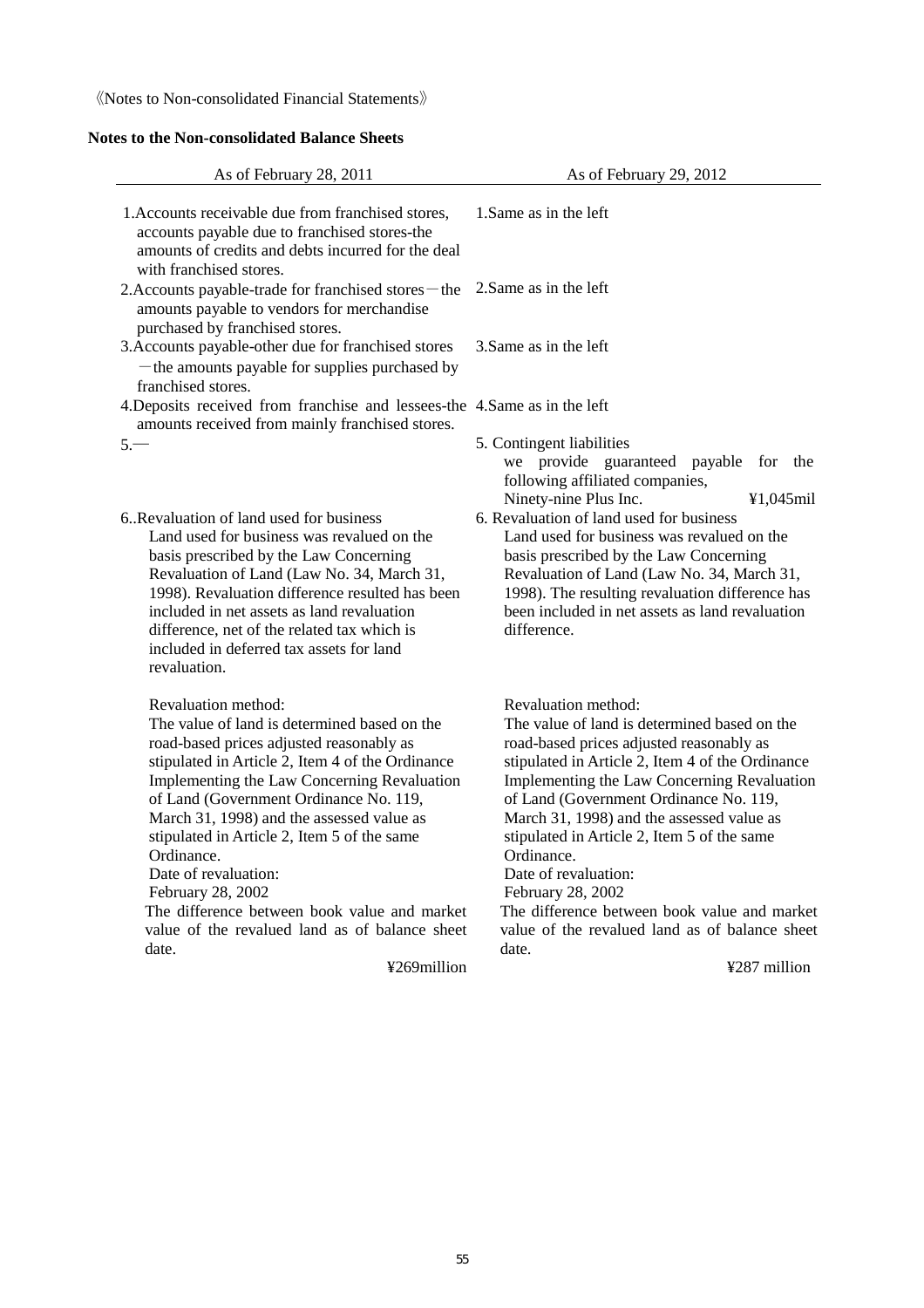## **Notes to Non-consolidated Statements of Income**

| Notes to Non-consolidated Statements of Income      |          |                                                     |                   |
|-----------------------------------------------------|----------|-----------------------------------------------------|-------------------|
|                                                     |          |                                                     | (Millions of yen) |
| From March 1, 2010 to February 28, 2011             |          | From March 1, 2011 to February 29, 2012             |                   |
| 1. Net sales, cost of goods sold, operating         |          | 1. Same as in the left                              |                   |
| gross profit-the amounts from mainly                |          |                                                     |                   |
| company operated stores.                            |          |                                                     |                   |
| 2. Main account of selling, general and             |          | 2. Main account of selling, general and             |                   |
| administrative expenses                             |          | administrative expenses                             |                   |
| Sales promotion and advertising                     | 8,961    | Sales promotion and advertising                     | 11,144            |
| Salary                                              | 23,125   | Salary                                              | 23,447            |
| Provision for accrued employees'                    | 3,610    | Provision for accrued employees'                    | 3,012             |
| bonuses                                             |          | bonuses                                             |                   |
| Retirement benefit costs                            | 1,738    | Retirement benefit costs                            | 1,760             |
| Provision for allowance for retirement              | 51       | Provision for allowance for retirement              | 77                |
| benefits to directors and corporate                 |          | benefits to directors and corporate                 |                   |
| auditors                                            |          | auditors                                            |                   |
| Rent account                                        | 66,621   | Rent account                                        | 69,738            |
| Depreciation of fixed assets                        | 21,312   | Depreciation of fixed assets                        | 24,191            |
| 3. Distribution of loss on disposal of fixed assets |          | 3. Distribution of loss on disposal of fixed assets |                   |
| <b>Buildings</b>                                    | 1,731    | <b>Buildings</b>                                    | 1,140             |
| <b>Structures</b>                                   | 228      | Structures                                          | 130               |
| Furniture, fixtures and equipment                   | 720      | Furniture, fixtures and equipment                   | 520               |
| Software                                            | 146      | Software                                            | 96                |
| Software development in progress                    | 84       |                                                     |                   |
| Others                                              | 15       |                                                     |                   |
| 4. Distribution of loss on sales of fixed assets    |          | 4. Distribution of loss on sales of fixed           |                   |
|                                                     |          | assets                                              |                   |
| <b>Buildings</b>                                    | 1,227    | <b>Buildings</b>                                    | 22                |
| structures                                          | $\theta$ | structures                                          | 5                 |
| Furniture, fixtures and equipment                   | 11       | Furniture, fixtures and equipment                   | $\overline{2}$    |
| Telephone subscription rights                       | 61       | Land                                                | 10                |
|                                                     | 1        | Telephone subscription rights                       | $\boldsymbol{0}$  |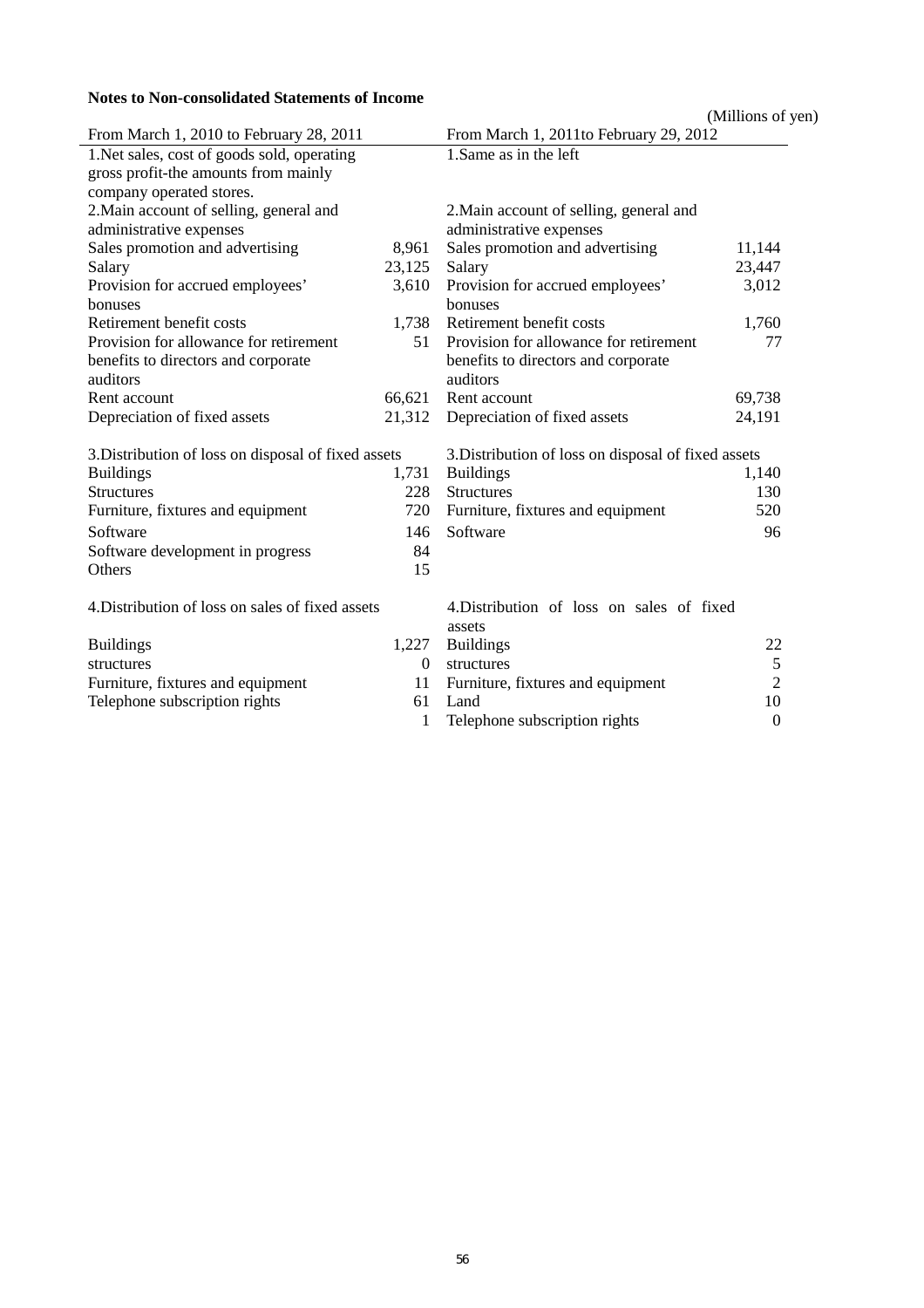5. Loss on impairment of long-lived assets The Group recognized an impairment loss mainly for each stores as the smallest category bear cash flows.

The carrying amount of those assets was written down to the recoverable amount. The Group recognized impairment loss as special losses on following assets due to a decline in value of the related asset categories due mainly to a continuous operating losses

| Category<br>by use | location | Assets                                                                              | million<br>of yen |
|--------------------|----------|-------------------------------------------------------------------------------------|-------------------|
| <b>Stores</b>      | Tokyo    | Buildings and<br>structure<br>furniture,<br>fixtures and<br>equipment and<br>others | 468               |
|                    | Osaka    | $_{II}$                                                                             | 85                |
|                    | Others   | $_{II}$                                                                             | 1,790             |
| <b>Others</b>      |          | Software                                                                            | 66                |
| Total              |          |                                                                                     | 2,410             |

| Category by fixed assets          |       | (Millions of yen) Category by fixed assets | (Millions of yen) |
|-----------------------------------|-------|--------------------------------------------|-------------------|
| <b>Buildings</b>                  | 1.435 | <b>Buildings</b>                           | 1.427             |
| Structure                         | 179   | Structure                                  | 189               |
| Furniture, fixtures and equipment |       | 211 Furniture, fixtures and equipment      | 201               |
| Land                              |       | 492 Leased property                        | 664               |
| Leased property                   |       | 66 Land                                    | 155               |
| Other                             |       | Other                                      | 125               |

Recoverable value of the assets of the Group is the higher amount of net selling price or value in use. Not selling price of land was calculated based on appraised value by real estate appraiser or contract price, and the value in use was calculated by discounting estimated future cash flows to which the 4.9% discount rate was applied.

5. Loss on impairment of long-lived assets The Group recognized an impairment loss mainly for each stores as the smallest category bear cash flows.

The carrying amount of those assets was written down to the recoverable amount. The Group recognized impairment loss as special losses on following assets due to a decline in value of the related asset categories due mainly to a continuous operating losses

| Category<br>by use | location | Assets                                                                              | million<br>of yen | Category<br>by use | location | Assets                                                                              | million<br>of yen |
|--------------------|----------|-------------------------------------------------------------------------------------|-------------------|--------------------|----------|-------------------------------------------------------------------------------------|-------------------|
| <b>Stores</b>      | Tokyo    | Buildings and<br>structure<br>furniture,<br>fixtures and<br>equipment and<br>others | 468               | <b>Stores</b>      | Tokyo    | Buildings and<br>structure<br>furniture,<br>fixtures and<br>equipment and<br>others | 465               |
|                    | Osaka    | Л                                                                                   | 85                |                    | Osaka    | Л                                                                                   | 500               |
|                    | Others   | IJ                                                                                  | 1,790             |                    | Others   | IJ                                                                                  | 1,798             |
| Others             |          | Software                                                                            | 66                | Total              |          |                                                                                     | 2,764             |

| Category by fixed assets          |     | (Millions of yen) Category by fixed assets | (Millions of yen) |
|-----------------------------------|-----|--------------------------------------------|-------------------|
| <b>Buildings</b>                  |     | 1,435 Buildings                            | 1.427             |
| Structure                         | 179 | Structure                                  | 189               |
| Furniture, fixtures and equipment |     | 211 Furniture, fixtures and equipment      | 201               |
| Land                              |     | 492 Leased property                        | 664               |
| Leased property                   |     | 66 Land                                    | 155               |
| Other                             |     | Other                                      | 125               |

Recoverable value of the assets of the Group is the higher amount of net selling price or value in use. Not selling price of land was calculated based on appraised value by real estate appraiser or contract price, and the value in use was calculated by discounting estimated future cash flows to which the 3.3% discount rate was applied.

6. Loss on disaster

| Loss of franchise support |  |
|---------------------------|--|
| Loss of fixed assets      |  |
| Other.                    |  |
| Total                     |  |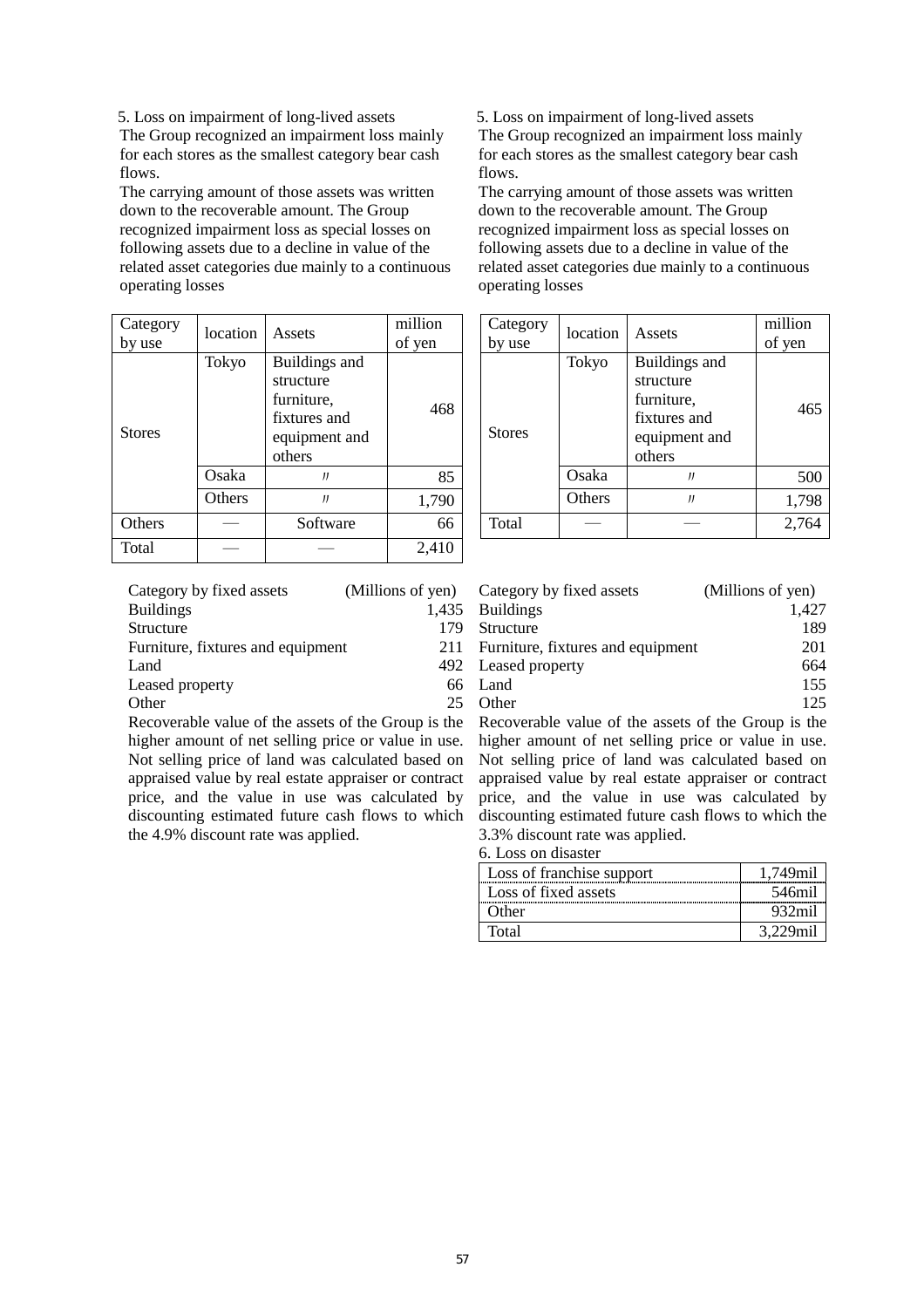#### **Notes to the Non - consolidated Statements of Changes in Net assets**

Previous period (From March 1, 2010 to February 28, 2011)

|              | Number of shares at Increase during the |                   |                   | Decrease during the Number of shares at |
|--------------|-----------------------------------------|-------------------|-------------------|-----------------------------------------|
|              | the end of previous                     | current period    | current period    | the end of the                          |
|              | period                                  | (thousand shares) | (thousand shares) | current period                          |
|              | (thousand shares)                       |                   |                   | (thousand shares)                       |
| Common stock | 432                                     | 903               | 902               | 4331                                    |

Note: The 903,000 share increase in treasury stock resulted from the 902,000 share increase due to acquisition of treasury stock in accordance with a Board of Directors' resolution and the 1,000 share increase due to purchase of stock less than one share unit.

The 902,000 share decrease in treasury stock resulted from the 902,000 share decrease due to retirement of treasury stock and the 0 thousand shares decrease due to requests for additional purchase of stock less than one share unit.

#### . Current period (From March 1, 2011 to February 29, 2012)

#### Number of shares of treasury stock

|              | Number of shares at Increase during the |                   |                   | Decrease during the Number of shares at |
|--------------|-----------------------------------------|-------------------|-------------------|-----------------------------------------|
|              | the end of previous                     | current period    | current period    | the end of the                          |
|              | period                                  | (thousand shares) | (thousand shares) | current period                          |
|              | (thousand shares)                       |                   |                   | (thousand shares)                       |
| Common stock | 433                                     |                   |                   | 416                                     |

Note: The 0 thousand shares increase in treasury stock resulted from the 0 thousand shares increase due to purchase of stock less than one share unit.

The 17,000 share decrease in treasury stock resulted from the 17,000 share decrease due to exercise of a right for stock acquisition and the 0 thousand shares decrease due to requests for additional purchase of stock less than one share unit.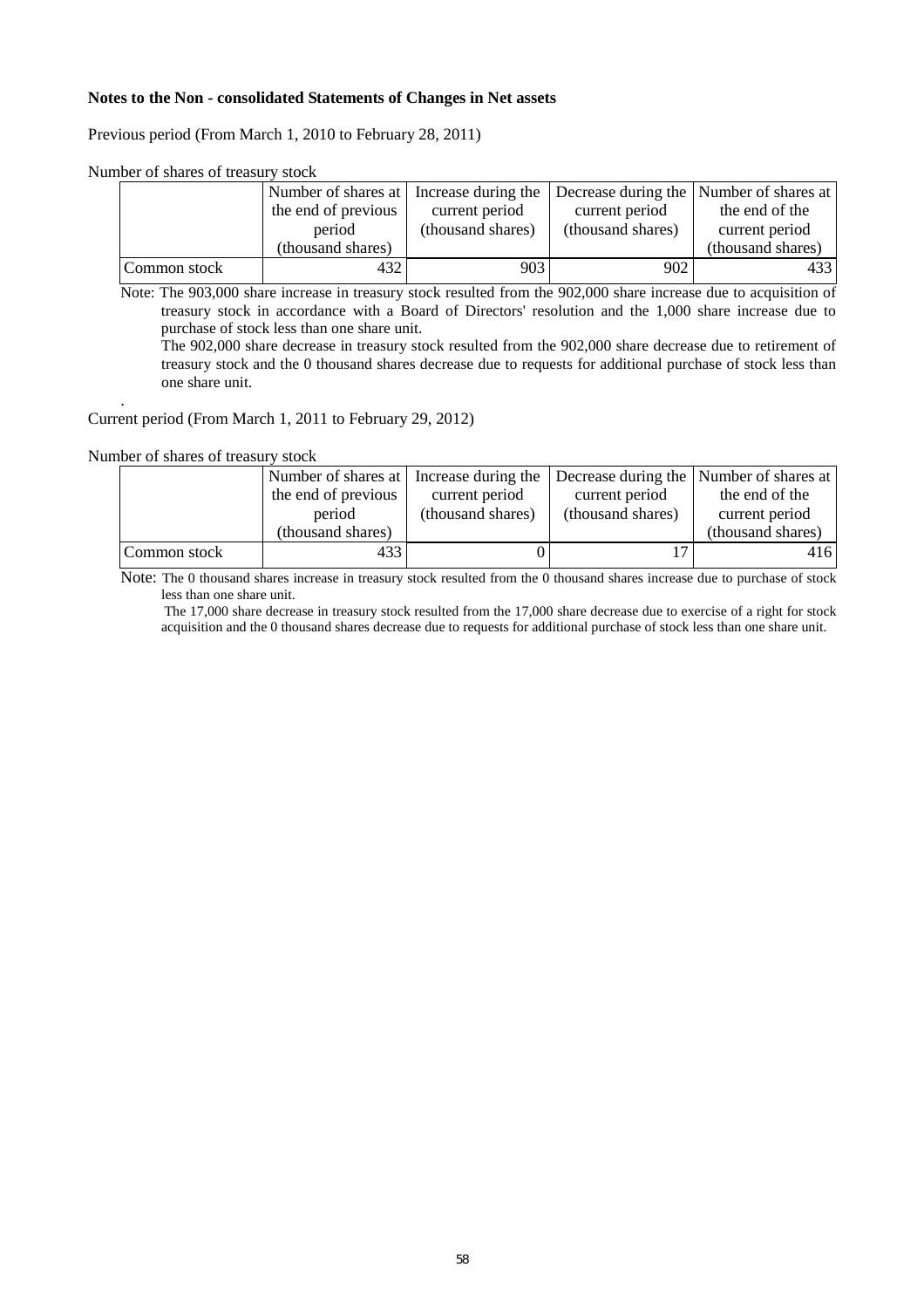### **Notes to Lease Contracts**

1. Finance lease transactions (lessees)

Non-ownership-transferred finance lease transactions

(i) Details of leased assets

Mainly store furniture (including fixtures and fittings) used in the convenience store business

(ii) Depreciation method for leased assets

As stated in Summary of Significant Accounting Policies under "Accounting standard for important reserves 3.Depreciation method of depreciable assets."

With regard to non-ownership-transferred finance lease transactions whose effective date of lease transaction precedes February 28, 2009, the Company applies the accounting method that it uses to account for ordinary lease transactions. Details of the transaction are summarized below.

(1) The assumed data as to acquisition cost, accumulated depreciation and net leased property

|                                                  |                    | (Millions of yen)                               |
|--------------------------------------------------|--------------------|-------------------------------------------------|
|                                                  | As of February 28, | As of February 29, 2012                         |
|                                                  | 2011               |                                                 |
| Furniture, fixtures and equipment                |                    |                                                 |
| Acquisition cost                                 | 27,313             | 18,060                                          |
| Accumulated depreciation                         | 16,659             | 11,356                                          |
| Accumulated impairment loss                      | 964                | 727                                             |
| Leased property                                  | 9,689              | 5,977                                           |
| (2) Obligations under finance leases             |                    | (Millions of yen)                               |
|                                                  |                    | As of February 28, 2011 As of February 29, 2012 |
| Furniture, fixtures and equipment                |                    |                                                 |
| Due within one year                              | 3,906              | 2,335                                           |
| Due after one year                               | 7,108              | 4,662                                           |
| Total                                            | 11,014             | 6,997                                           |
| Allowance for impairment loss on leased property | 562                | 655                                             |

(3) Lease payments, depreciation expense, interest expense and impairment loss

|                                                                   |       | As of February 28, 2011 As of February 29, 2012 |
|-------------------------------------------------------------------|-------|-------------------------------------------------|
| Lease payments                                                    | 5,463 | 3,887                                           |
| Transfer from allowance for impairment loss on<br>leased property | 382   | 280                                             |
| Depreciation expense                                              | 5,430 | 3,870                                           |
| Interest expense                                                  | 351   | 232                                             |
| Impairment loss                                                   | 492   | 388                                             |

(4) Computation method of depreciation expense

Depreciation expense is computed by the straight-line method, assuming the lease period as the useful life and no residual value.

(5) Computation method of interest expense

The difference between the total lease contract amount and the acquisition cost is assumed to be interest, and interest expense is computed by the interest method.

## 2. Operating lease contracts

Obligations under operation leases

| Joligations under operation leases |                    | (Millions of yen)  |
|------------------------------------|--------------------|--------------------|
|                                    | As of February 28, | As of February 29, |
|                                    | 2011               | 2012               |
| Due within one year                | 435                | 909                |
| Due after one year                 | 330                | 1,526              |
| Total                              | 766                | 2.436              |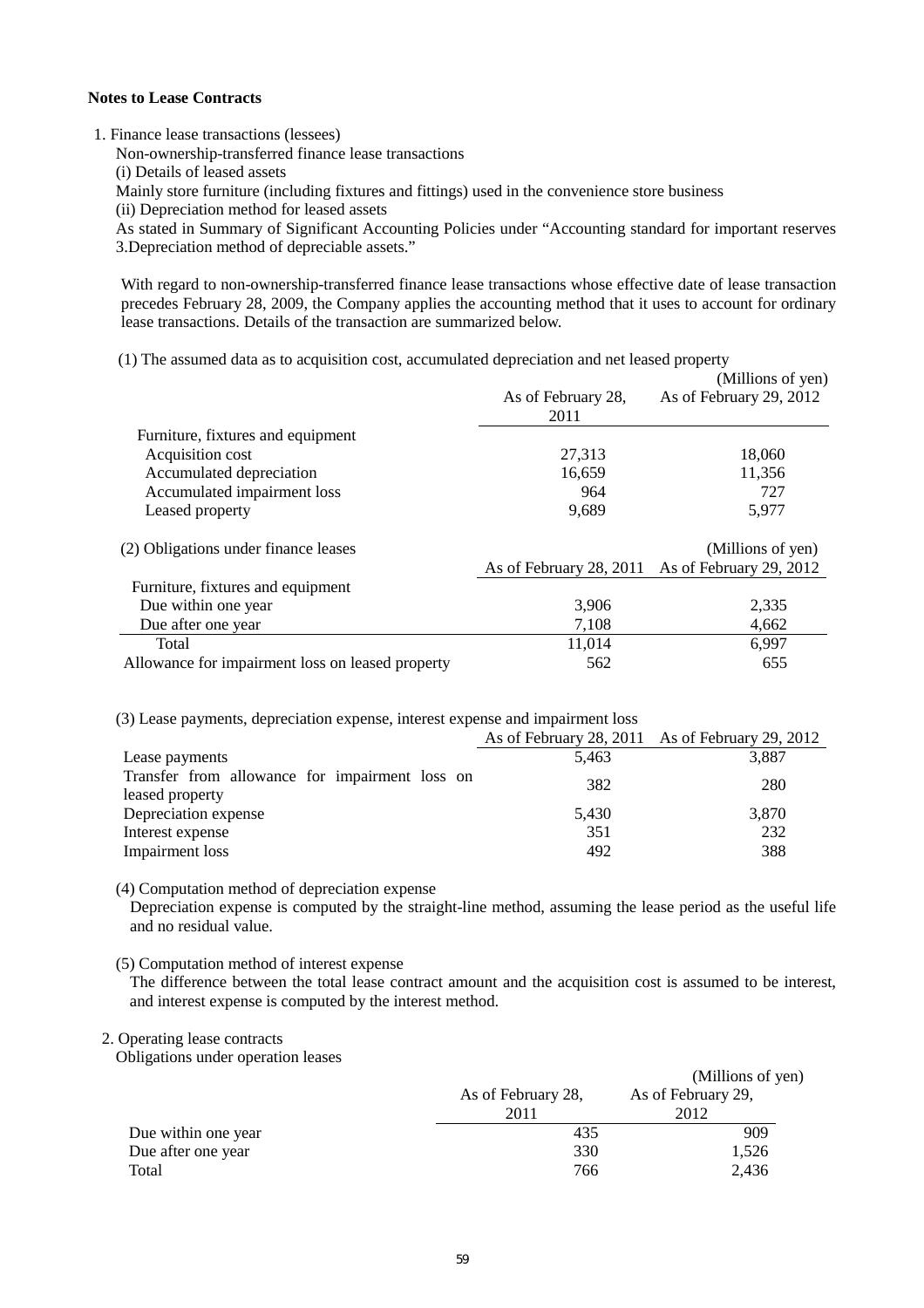## **Notes to Marketable Securities and Investments in Securities**

### (February 28,2011)

Investment in subsidiaries and affiliated companies whose fair value is readily determinable as of February 28, 2011 were as follows:

|                          |                                                      |            | (Millions of yen) |
|--------------------------|------------------------------------------------------|------------|-------------------|
|                          | Book value per<br>non-consolidated balance<br>sheets | Fair value | Difference        |
| Investment in subsidiary | 599                                                  | 449        | $149^\circ$       |

(February 29,2012)

Investment in subsidiaries and affiliated companies whose fair value is readily determinable as of February 29, 2012 were as follows:

|                                     |                                                      |            | (Millions of yen) |
|-------------------------------------|------------------------------------------------------|------------|-------------------|
|                                     | Book value per<br>non-consolidated balance<br>sheets | Fair value | <b>Difference</b> |
| Investment in affiliated<br>company | 599                                                  | 591        |                   |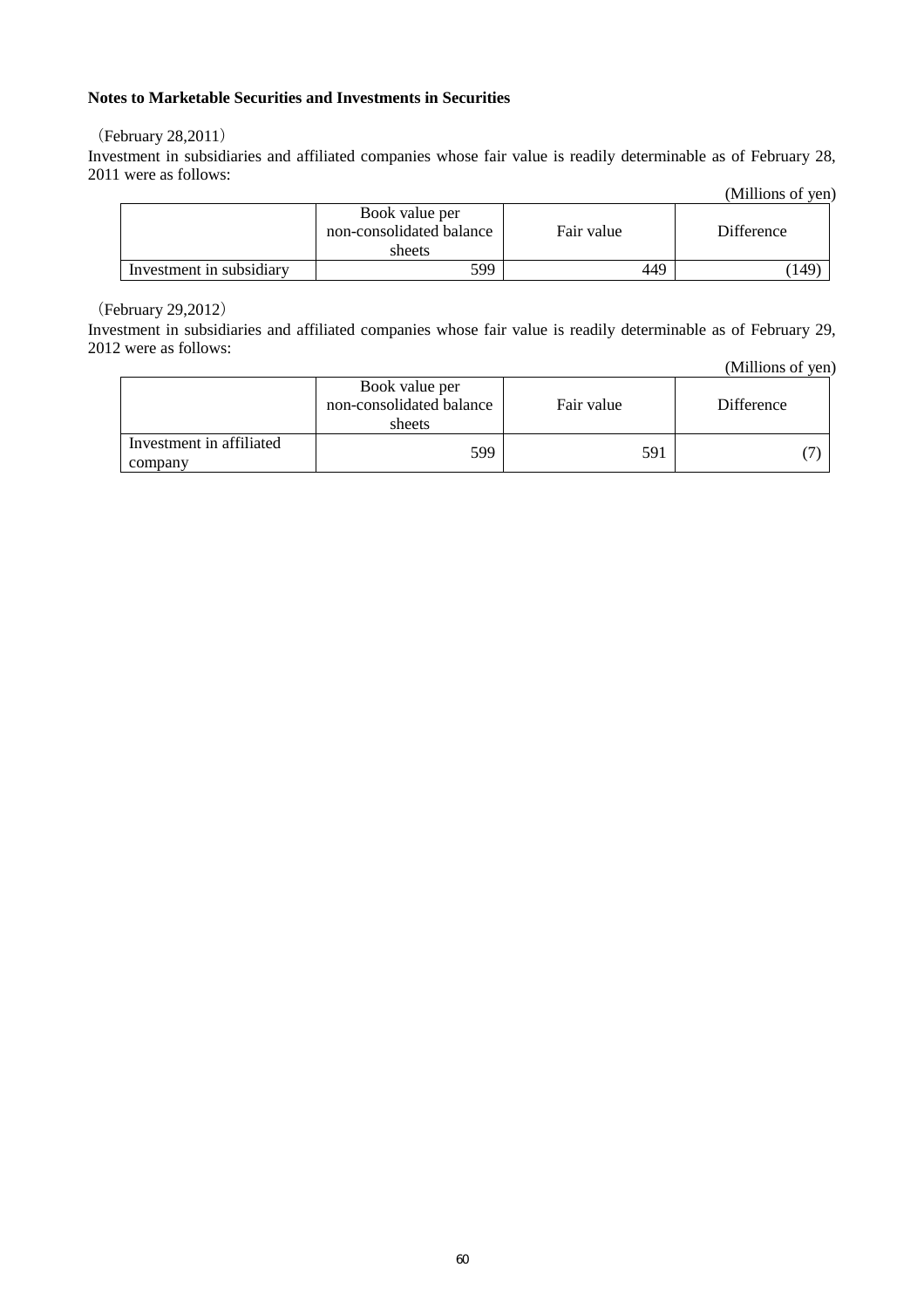#### **Notes to Accounting for income taxes**

|                                    |                            | (Millions of yen)       |
|------------------------------------|----------------------------|-------------------------|
|                                    | As of February 28, $2011*$ | As of February 29, 2012 |
| Deferred tax assets                |                            |                         |
| Enterprise taxes payable           | 832                        | 1,166                   |
| Accrued employees' bonuses         | 1,498                      | 1,225                   |
| Reversal of write-off investments  | 1,946                      | 1,787                   |
| in securities                      |                            |                         |
| Excess of depreciation             | 5,456                      | 7,822                   |
| Excess of amortization of software | 747                        | 673                     |
| Allowance for employees'           | 5,132                      | 5,002                   |
| retirement benefits                |                            |                         |
| Allowance for doubtful accounts    | 437                        | 502                     |
| Impairment loss                    | 2,470                      | 2,717                   |
| Other                              | 1,661                      | 1,549                   |
| Total deferred tax assets          | 20,183                     | 22,445                  |
|                                    |                            |                         |
| Valuation allowances               | (2,805)                    | (2,797)                 |
| Deferred tax assets-net            | 17,378                     | 19,648                  |
|                                    |                            |                         |
| Available-for-sale securities      | (2,340)                    | (2,050)                 |
| Total deferred tax liabilities     | (2,340)                    | (2,050)                 |
|                                    |                            |                         |

1. Deferred tax assets and liabilities were described as follows:

Deferred tax assets-net 15,037 17,598 \*With regard to the deferred tax liability related to the 1,002 million yen of affiliates' shares which was assumed through the share exchange method specified in the Companies Act under Article 796 (3), the amount has not been recognized based on the "Guidance on Accounting Standard for Business Combinations and Accounting Standard for Business Divestitures" (ASBJ Guidance No.10 announced on December 26, 2008).

2. The difference between the normal effective statutory tax rate and the actual effective tax rate is reconciled as follows:

#### (As of February 28, 2011)

The reconciliation between the statutory tax rate and the effective tax rate for previous and current fiscal year has not been disclosed because the difference is less than 5% of the statutory tax rate.

| (As of February 29, 2012)                                   |           |
|-------------------------------------------------------------|-----------|
| The reconciliation between the statutory tax rate           | 40.7%     |
| (Adjustments)                                               |           |
| Increase of Valuation allowances                            | $0.4\%$   |
| Permanent difference in entertainment expenses              | $0.6\%$   |
| Permanent difference in dividends income                    | $0.3\%$   |
| Residents' tax                                              | $0.4\%$   |
| Decrease in deferred tax assets due to tax rate changes     | 3.7%      |
| Others                                                      | $(0.3\%)$ |
| the effective tax rate for previous and current fiscal year | 45.4%     |

Fix the amount of deferred tax assets due to changes in statutory tax rate

Implementing measures for the reconstruction from effects of the Great East Japan Earthquake and the law to revise the part of the income tax, etc. in order to build a tax system in response to changes in the structure of the economy and society "(Law No. 114) of the corporate tax rate from fiscal year will be promulgated on December 2, 2011 special Measures Law "(No. 117) concerning the assurance of the financial resources needed to, beginning on or after April 1, 2012 became that special corporate income tax cuts and reconstruction is carried out.

As a result, the statutory tax rate used to calculate the deferred tax assets and deferred tax